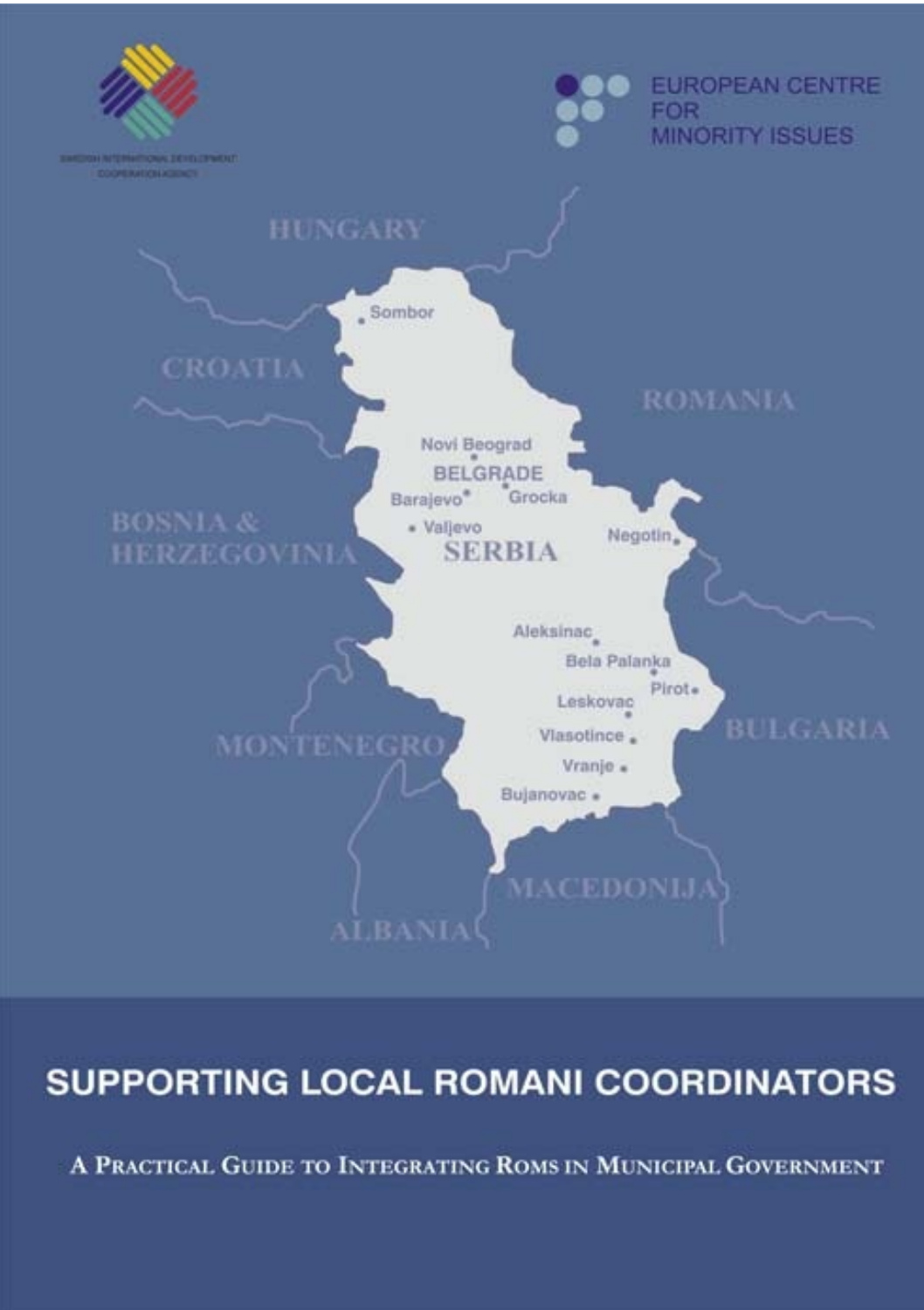#### **SUPPORTING LOCAL ROMANI COORDINATORS A PRACTICAL GUIDE TO INTEGRATING ROMS IN MUNICIPAL GOVERNMENT**

#### **European Centre for Minority Issues (ECMI)**

Director Dr. Marc Weller

Copyright © 2007 The European Centre for Minority Issues

Applications for permission to reproduce or translate all or any part of this publication should be made to: **ECMI** Schiffbruecke 12 24939 Flensburg Germany

ISBN: 978-3-9810857-8-5

The European Centre for Minority Issues encourages dissemination of its work and will promptly respond to requests for permission to reproduce or translate this publication.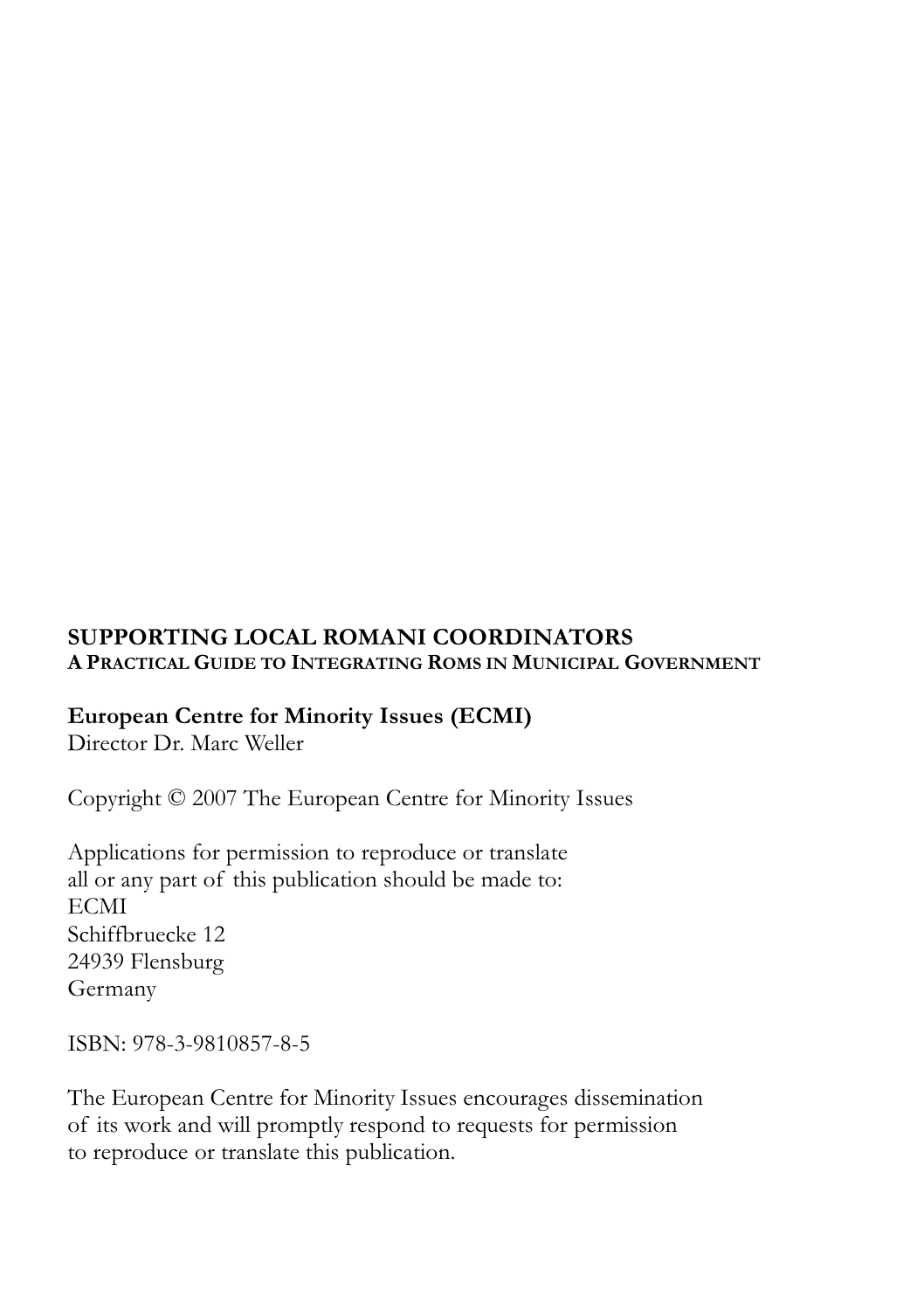



# **SUPPORTING LOCAL ROMANI COORDINATORS**

**A PRACTICAL GUIDE TO INTEGRATING ROMS IN MUNICIPAL GOVERNMENT**

> **Belgrade / Skopje March 2007**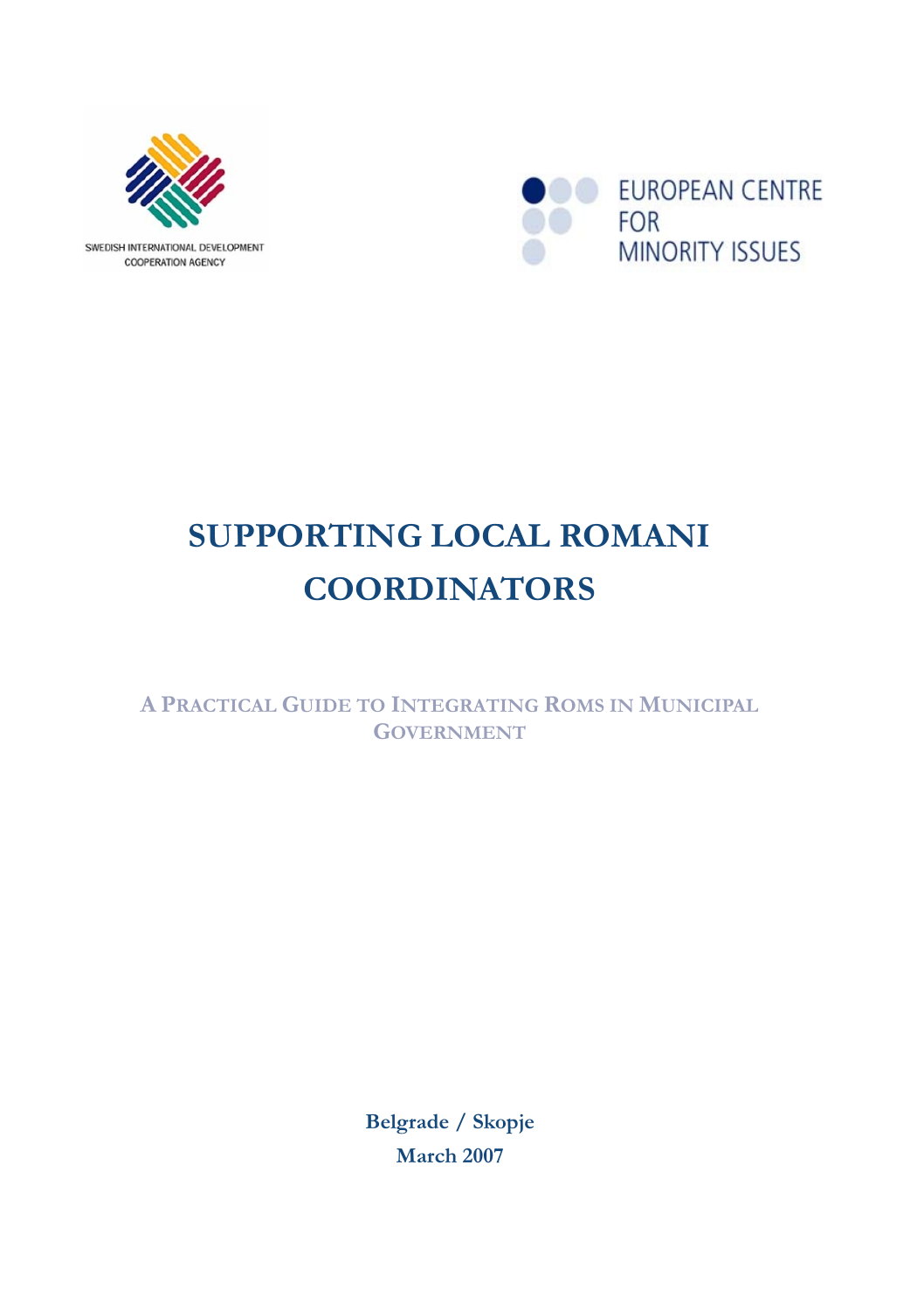### TABLE OF CONTENTS

| 2.3 Sector heads and their role in the integration of local Romani coordinators 17   |  |
|--------------------------------------------------------------------------------------|--|
|                                                                                      |  |
|                                                                                      |  |
|                                                                                      |  |
|                                                                                      |  |
| 3.4 Increasing capacity and cooperation among Romani coordinators and sector heads20 |  |
|                                                                                      |  |
|                                                                                      |  |
| 3.4.3 Training 3: The Decade of Roma Inclusion and its action plans 27               |  |
|                                                                                      |  |
|                                                                                      |  |
|                                                                                      |  |
|                                                                                      |  |
|                                                                                      |  |
|                                                                                      |  |
| 4.1 The importance of networkingamong local Romani coordinators 39                   |  |
| 4.2 Preparatory workshops: Coordinating networking with the OSCE 39                  |  |
| 4.2.1 Networking event/ preparatory workshop 1: Employment 41                        |  |
| 4.2.2 Networking event/preparatory workshop 2: Education 43                          |  |
|                                                                                      |  |
| 4.2.4 Networking event/preparatory workshop 4: Housing 47                            |  |
|                                                                                      |  |
| 5.1 Improving capacity of local Ronani coordinators and sector heads 49              |  |
|                                                                                      |  |
|                                                                                      |  |
| 5.2.2 Selected assessment statements from the municipalities on the training and its |  |
|                                                                                      |  |
|                                                                                      |  |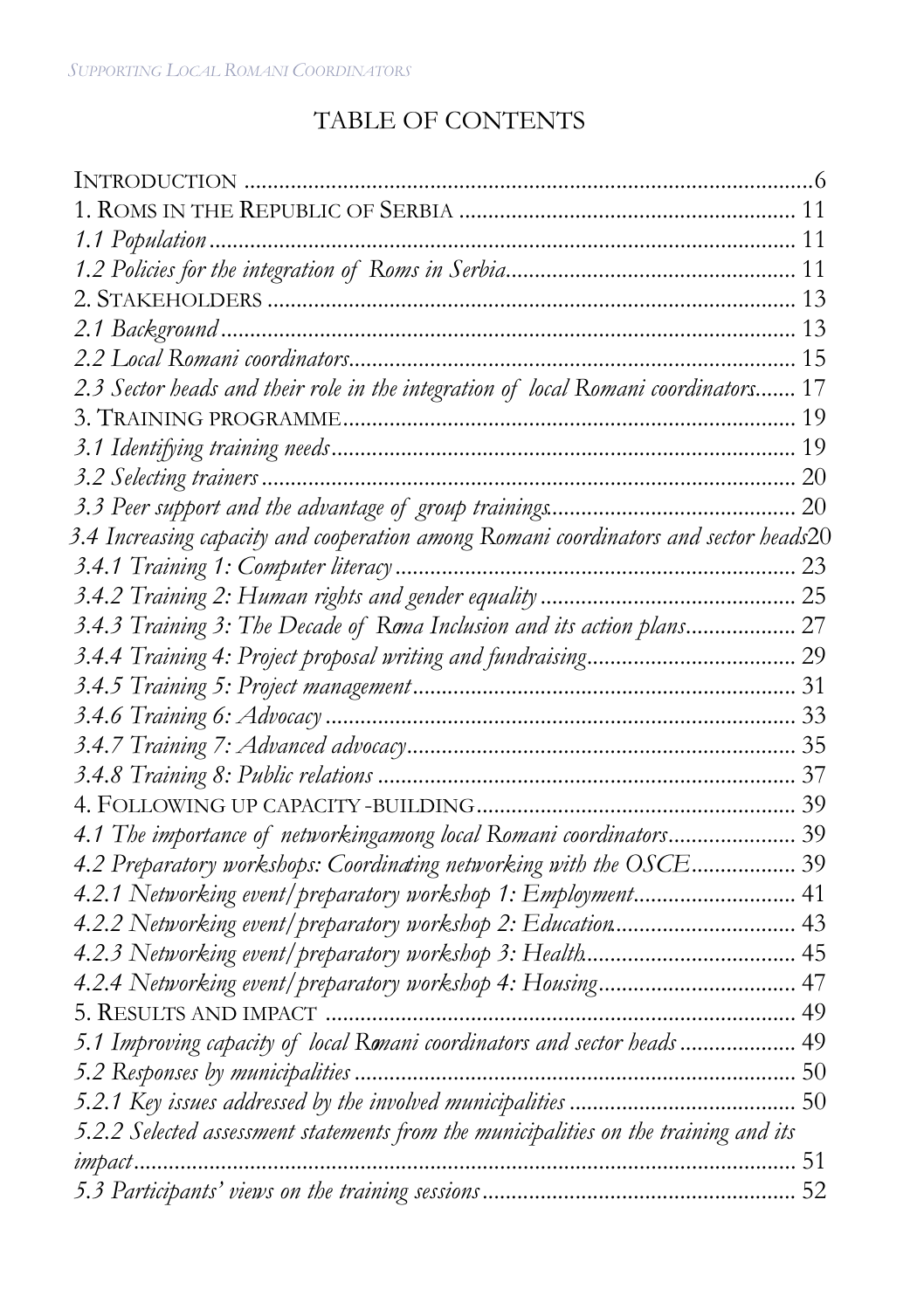| 6.1 Integrating local Romani coordinators into the municipality  53 |  |
|---------------------------------------------------------------------|--|
| 6.2 Broadening networks: Coordination with the NGO sector 54        |  |
|                                                                     |  |
|                                                                     |  |
|                                                                     |  |
|                                                                     |  |
| RESOURCE PERSONS: LOCAL ROMANI COORDINATORS 57                      |  |
|                                                                     |  |
| REFERENCE POINTS FOR MUNICIPALITIES: SECTOR HEADS  61               |  |
|                                                                     |  |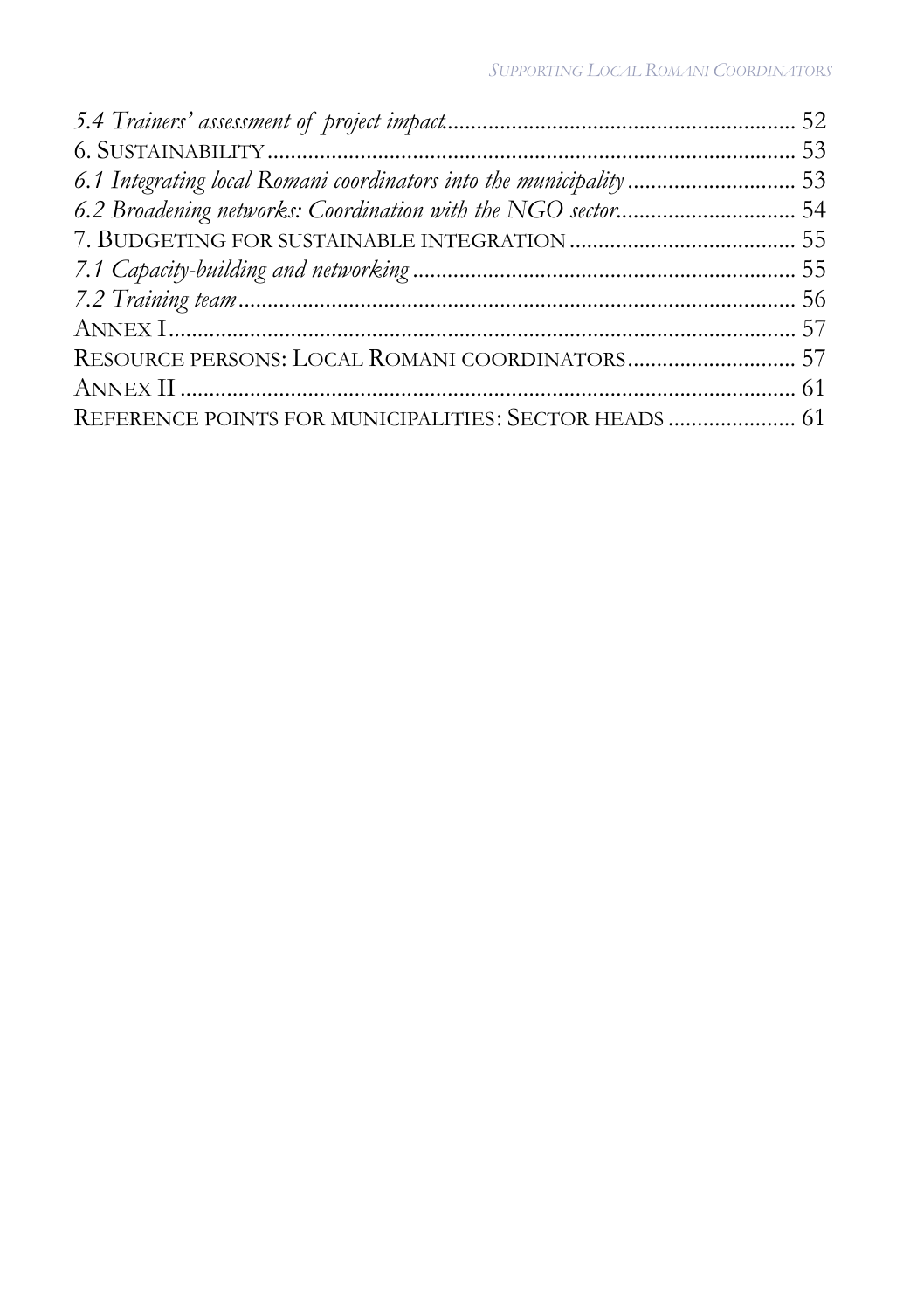## **INTRODUCTION**

### **Why this guide?**

The purpose of this brief publication is to encourage replication and continuation of the pioneering work of the 3 main initiators with the European Centre for Minority Issues (ECMI) as implementing agent in building the capacity of local Romani coordinators (RCs) and their non-Romani counterparts in thirteen municipalities in the Republic of Serbia. To this end, the guide brings together materials for relevant actors in Serbia and potentially other countries in the broader Balkan region interested in increasing and improving integration and contacts between Romani communities and local authorities.

The guide is based on the experiences gained from a pilot project implemented by the ECMI in cooperation with the Agency for Human and Minority Rights of the Republic of Serbia (formerly the Ministry for Human and Minority Rights of the Union of Serbia and Montenegro), the European Agency for Reconstruction, and the OSCE. Whereas this Introduction presents the current guide in the context of the Decade of Roma Inclusion and ECMI's work with Roms, Section 1 provides a brief overview of the situation of Roms in the Republic of Serbia. Section 2 focuses on RCs as a link between Romani communities and the state, also attending to the role of non-Romani local officials. Section 3 offers a more detailed look at the design and implementation of activities for building capacity to address problems faced by Romani communities, as well as promoting multi-ethnic teambuilding at the level of local government. In similar fashion, Section 4 examines networking events as a means of following up the training programme. Section 5 surveys the results generated by the capacity-building and networking activities undertaken in the framework of the project, while Sections 6 and 7 explore measures to be taken to make the work of RCs sustainable. Finally, the two annexes at the end of this guide include personal profiles of the RCs and (non-Romani) heads of sector in the involved municipalities who agreed to serve as resource persons for other municipalities. Following on the recommendations resulting from the integrated analysis conducted in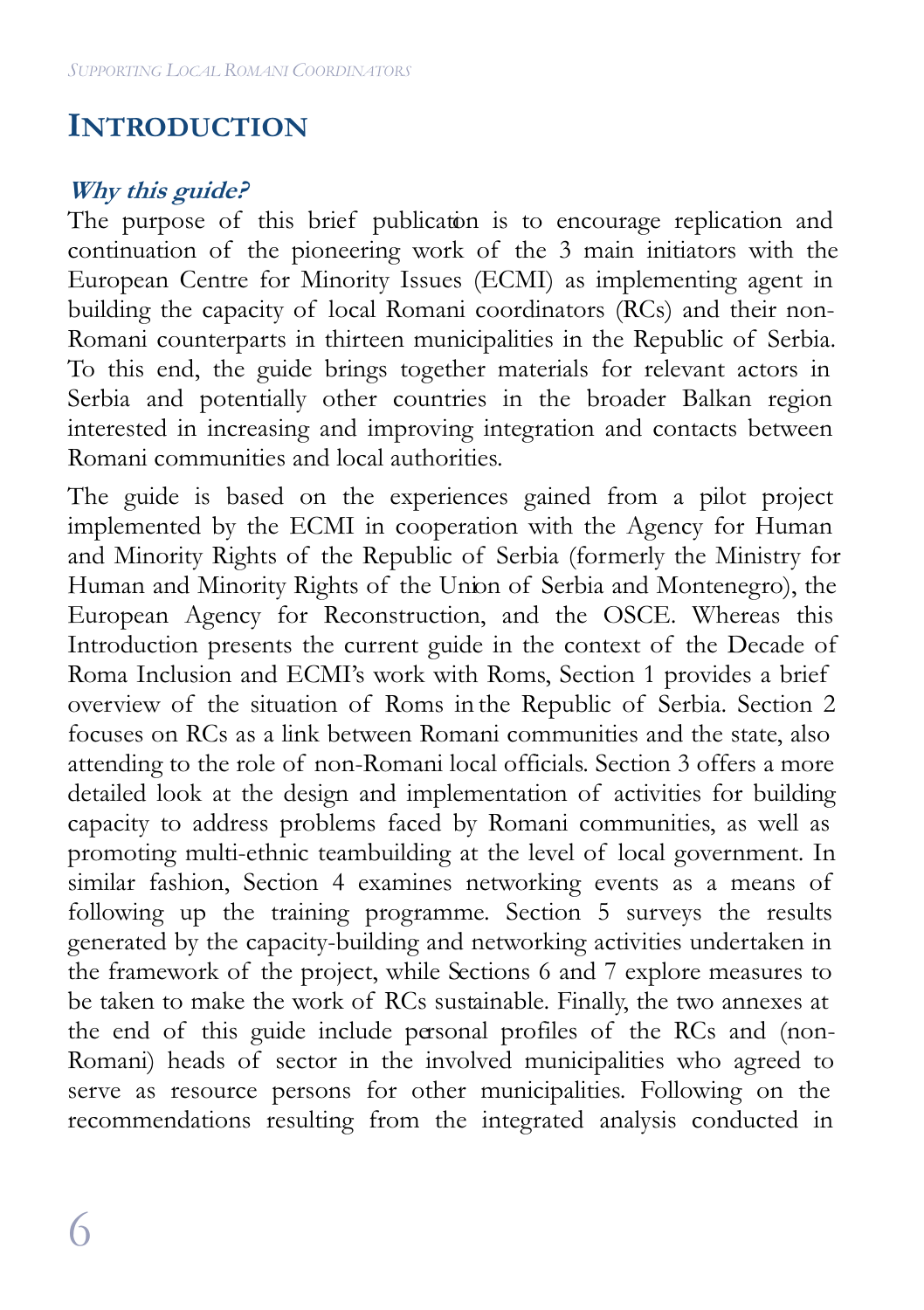Serbia and Montenegro in 2004,<sup>1</sup> in December 2005 ECMI launched an initiative designed to increase and improve contacts between Romani communities and local authorities through training and networking activities for RCs and their relevant counterparts in local government in thirteen municipalities in the Republic of Serbia. Funded by the Swedish International Development Cooperation Agency (Sida), the pilot phase of ECMI's work with RCs and municipal heads of sector ran through the end of 2006. The results of the pilot are presented in this guide to provide examples of good practice to be adapted for application in other municipalities in Serbia as well as in other countries in the region for the purpose of increasing and improving contacts between Romani communities and local authorities.

#### **The Decade of Roma Inclusion: Municipalities' crucial role**

The Decade of Roma Inclusion  $(2005-2015)$  is an explicit commitment by nine governments in Central and Southeast Europe to combat the poverty, exclusion and discrimination faced by Romani populations in the region (as well as further afield). By signing on to the Decade, the governments of Bulgaria, Croatia, the Czech Republic, Hungary, Macedonia, Montenegro, Romania, Serbia, and Slovakia have pledged to secure:

- Adoption of National Action Plans (NAPs) in the Decade's four priority areas: education, employment, health, and housing;
- Efficient and timely implementation of the NAPs, committing sufficient financial resources for this purpose;
- Coordination between line ministries and relevant government institutions in order to maintain coherence and continuity in NAP implementation;
- Transparency and sharing of information regarding the Decade within the government and with civil society, making available disaggregated data in accordance with international standards on data collection and data protection;
- Effective participation of Romani civil society in the implementation and monitoring of the NAPs; and

 $\overline{a}$ <sup>1</sup> For details of the integrated analysis in Serbia and Montenegro, see http://www.ecmirom.org/nascg\_uk\_index.htm.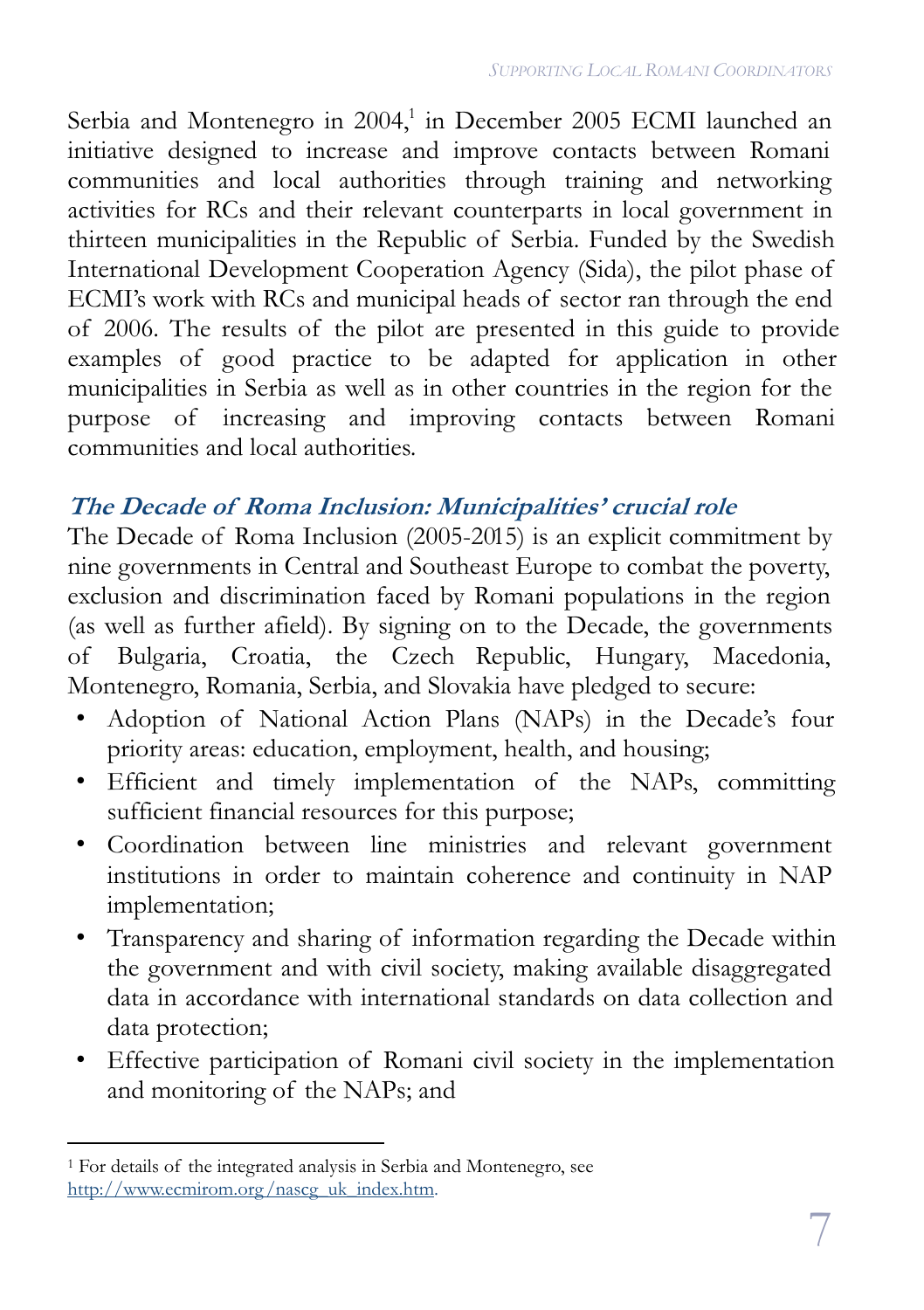• An effective monitoring mechanism, which includes a way to measure progress in NAP implementation at the national level.

Also recognized by the governments of the countries participating in the Decade is the need for dialogue between local authorities and local Romani communities in order to make NAP implementation as effective as possible in improving the good governance system in general, particularly as it relates to Roms. While implementation of the NAPs began officially with the launching of the Decade in early 2005, bringing tangible improvements to local Romani communities requires municipallevel cooperation not only between local authorities and the local Romani communities, but also among the municipal-level officials active in the Decade priority areas. In the absence of such cooperation, the participating countries' political commitments run the risk of freezing at the level of declaration, with implementation suffering as a result.

#### **ECMI programmes with Roms in the Western Balkans (www.ecmirom.org)**

ECMI conducted the first global assessment of the needs of the Romani population of the Republic of Macedonia in  $2003$ <sup>2</sup>. When the research results indicated the necessity of mobilizing a critical mass of Roms to work toward the integration of Macedonia's Romani population as a whole, ECMI established Romani Expert Groups<sup>3</sup> in the core areas of education, health, civil rights, and employment. In addition to contributing to the revision of the government's *Draft Strategy for Roma in the Republic of Macedonia*, the Expert Groups produced two volumes of reports on the research which they designed and conducted with ECMI facilitation, as well as a proposal for modification of Macedonia's electoral system.

Using a methodology adapted from the needs assessment in Macedonia, in 2004 ECMI conducted an integrated analysis of the situation of Roms in Serbia and Montenegro. Among the recommendations produced on the basis of the analysis was that initiatives should be supported which do one or more of the following at the local or regional level:

 $\overline{a}$ <sup>2</sup> For details of the needs assessment in Macedonia, see http://www.ecmirom.org/namkd\_uk\_index.htm

<sup>&</sup>lt;sup>3</sup> For details on the Romani Expert Groups, including downloadable research reports, see http://www.ecmirom.org/regri\_uk\_index.htm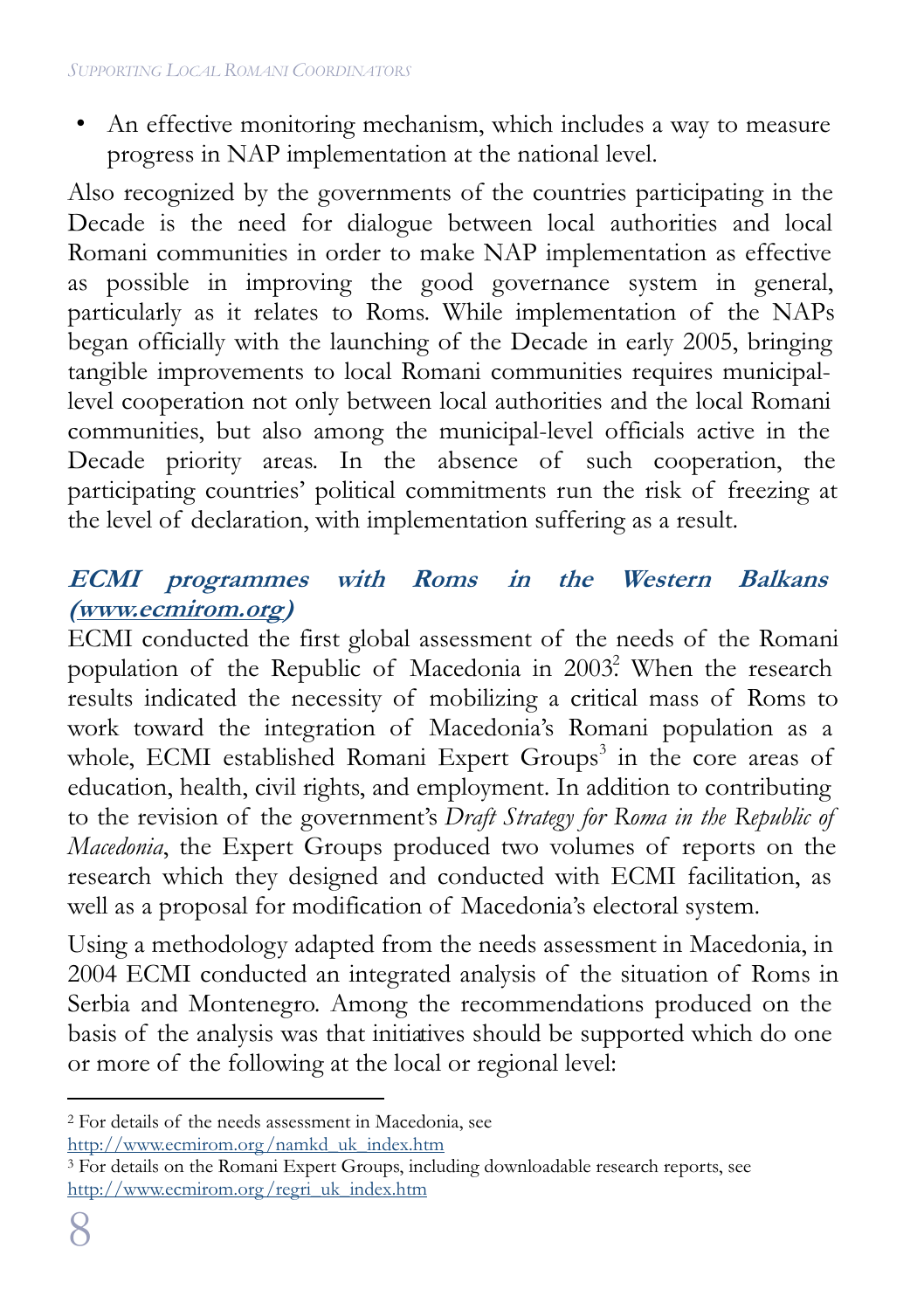- Increase and improve contacts between Romani communities and local authorities;
- Enhance Roms' market position as potential employees and entrepreneurs;
- Raise the level of information about while facilitating the realization of civil rights within the Romani population; and/or
- Promote attention to local needs on the part of successful Romani NGOs while improving coordination among Romani NGOs based in a given locality.

Most recently, with an eye to making operational and monitorable the NAPs adopted in the framework of the Decade of Roma Inclusion, in 2006 ECMI embarked together with UNDP's Bratislava Regional Centre on an initiative to develop a methodology to assist the national teams responsible for NAP implementation in identifying gaps in the implementation process that could jeopardize realization of the Decade goals, designing adequate responses to keep the implementation process on track, and building national capacities for monitoring and mid-term progress assessment.

#### **Acknowledgements**

ECMI wishes to thank the Swedish International Development Cooperation Agency (Sida) for its support of the integrated analysis and subsequently this initiative. We hope that this guide will help to serve as a model for similar initiatives elsewhere.

Outside of ECMI, the project benefited from consultations with the Agency for Human and Minority Rights of the Republic of Serbia (formerly the Ministry for Human and Minority Rights of the Union of Serbia and Montenegro), as well as with OSCE staff. A debt of gratitude is owed also to the Serbian NGO *Građanske inicijative/Tim TRI* for its role in giving life to the training activities undertaken in the framework of this initiative.

In addition to the RCs and municipal heads of sector who took part in the project activities and are profiled in Annexes I and II, ECMI wishes to thank the members of its Belgrade-based Project Team for their contributions to the project activities leading to this guide, as well as to the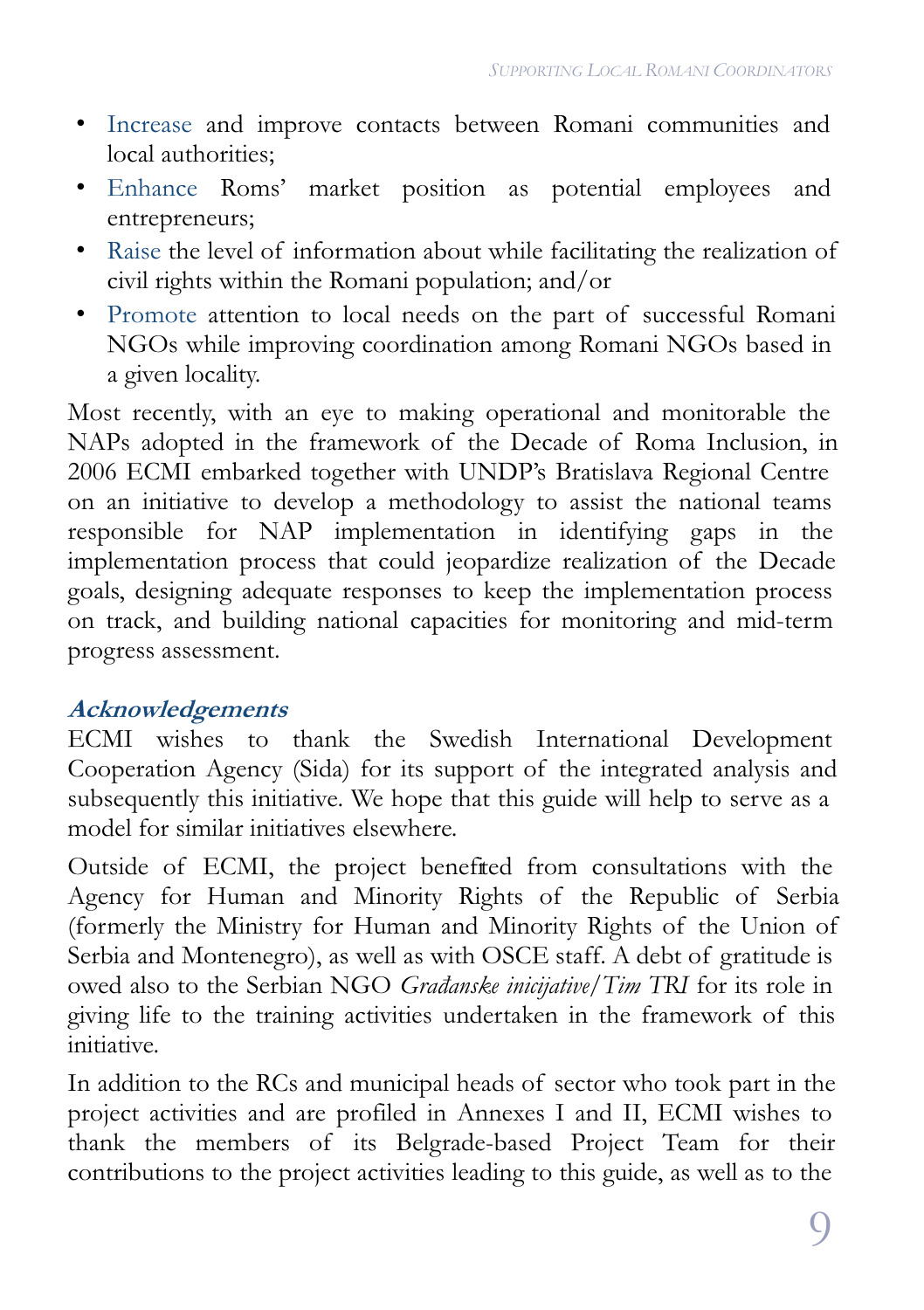guide itself: Igor Kostić, Nataša Markovska, Dragana Paspalj, Jelena Sekulić, and Slavica "Lola" Vasić.

Eben Friedman, Ph.D. ECMI Regional Representative Skopje, March 2007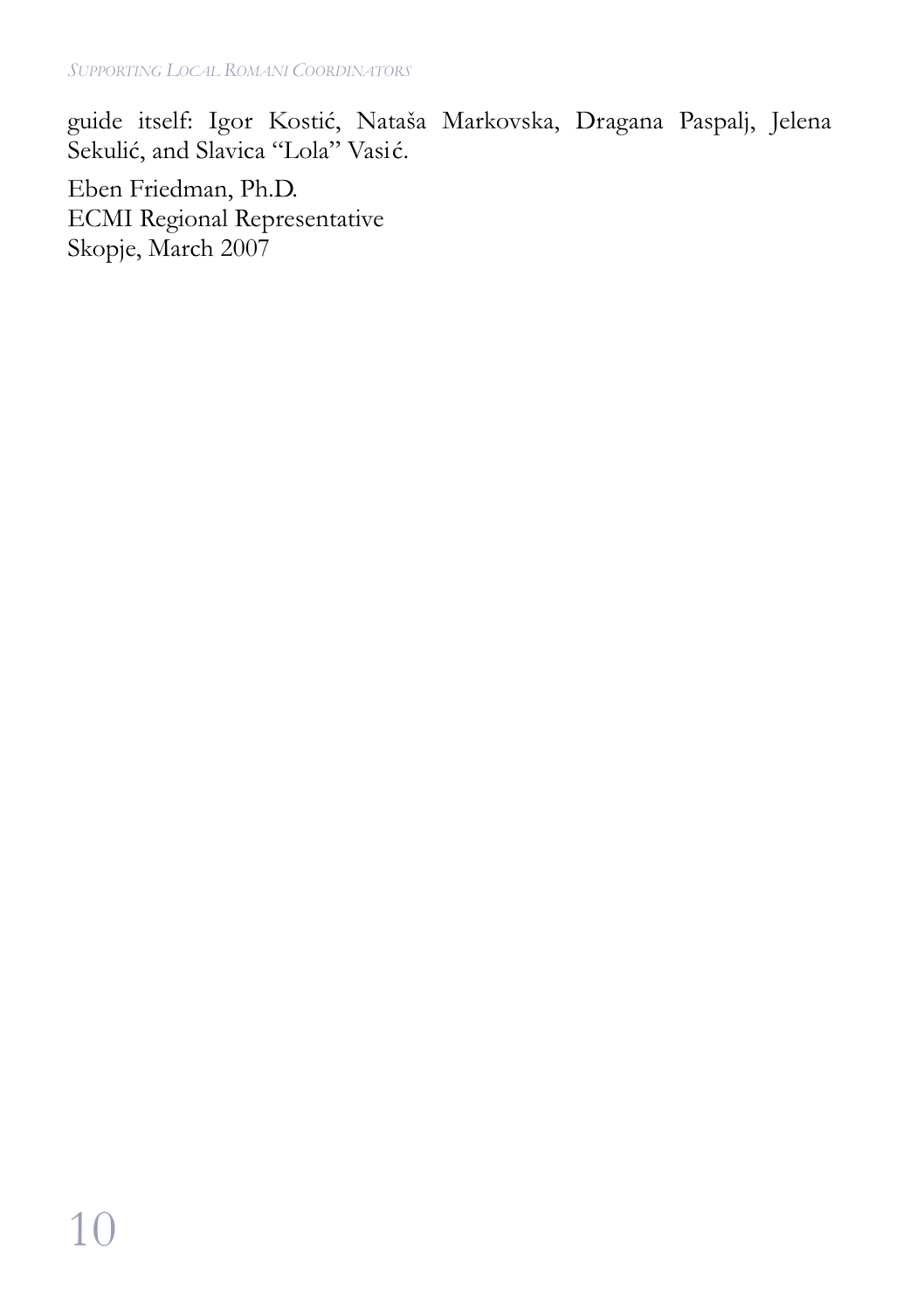# **1. ROMS IN THE REPUBLIC OF SERBIA**

### **1.1 Population**

According to the population census of 2002, there were a total of 108 193 Roms living Central Serbia and Vojvodina, such that Roms constituted 1.44% of the total population of the Republic of Serbia. By way of contrast, a survey of 593 settlements with more than 100 inhabitants or 15 families conducted under the auspices of the Ethnicity Research Centre found a total of 210 353 Romani residents, not including an additional 46 238 displaced from Kosovo. <sup>5</sup> Finally, estimates from Romani nongovernmental organizations (NGOs) indicate the Romani population of Serbia to be more than  $750\ 000^\circ$ .

#### **1.2 Policies for the integration of Roms in Serbia**

Notwithstanding the relatively progressive treatment of Roms in the Socialist Federal Republic of Yugoslavia, the situation of Roms in Serbia stagnated from the latter part of the 1980s until late 2000.<sup>7</sup> The last several years, however, have seen significant advancements in both the field of research and that of policy. Particularly noteworthy in this regard are the:

- Law on Protection of the Rightsand Freedoms of National Minorities<sup>8</sup> (2002);
- Draft Strategy for the Integration and Empowerment of the Roma<sup>9</sup> (2002); and
- *Poverty Reduction Strategy Paper*<sup>10</sup> (2003).

Significant though they are, the advancements of the last several years can only be considered an initial step in the right direction, with the *Draft Strategy* itself calling for additional assessment studies. Conducting such a

 $\overline{a}$ <sup>4</sup> This figure does not include Kosovo. See *Etnički mozaik Srbije* (Belgrade: Ministarstvo za ljudska i manjinska prava Srbije i Crne Gore, 2004).

<sup>5</sup> Božidar Jakšić and Goran Bašić, *Romani Settlements, Living Conditions and Possibilities of Integration of the Roma in Serbia* (Belgrade: Ethnicity Research Center, 2002), p.14.

<sup>6</sup> See, for example, *Human Rights in Yugoslavia 2003* (Belgrade: Belgrade Centre for Human Rights, 2004) p. 365. Indirect support for this contention comes from Belgrade officials, who estimate the Romani population of the capital area at 105 000.

<sup>7</sup> In Kosovo, on the other hand, the situation for Roms deteriorated dramatically in 1999, such that the majority of Roms from Kosovo today live outside the province.

<sup>8</sup> http://www.humanrights.gov.yu /files/doc/Zakon\_Engleski.doc

<sup>9</sup> http://www.humanrights.gov.yu/files/doc/Roma\_Nacrt-Strategije\_English.doc

<sup>10</sup> http://www.seerecon.org/serbiamontenegro/documents/reforms\_statement\_serbia/annex2prsp\_executive\_summary\_and\_matrices.pdf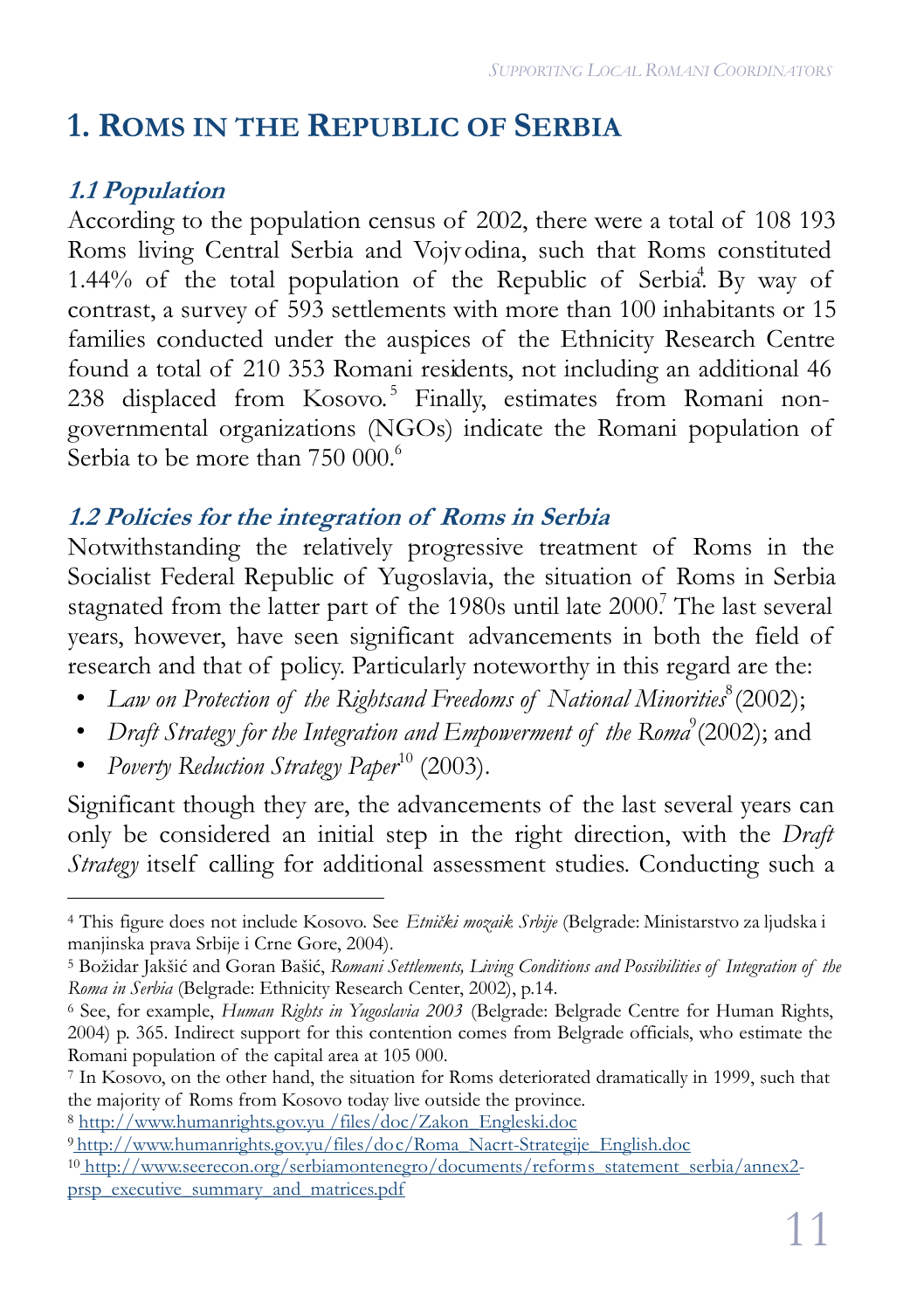study in late 2004, ECMI generated a set of guidelines for Sida's work with Roms in Serbia (as well as in Montenegro). Among ECMI's recommendations was to increase and improve contacts between Romani communities and local authorities.

Increasing the presence of Roms at the level of local government shows considerable promise for improving relations between Romani communities and local authorities, as well as local organs of state agencies. This is so due in large part to:

- 1. The broad-based disadvantage of the Romani population as a whole; and
- 2. The tendency for disadvantaged Roms to be less ashamed of differences in education and economic status in dealing with other Roms than in their encounters with non-Roms.

Additionally, the *Law on Local Self-Government of the Republic of Serbia* provides for the establishment of a Council for Interethnic Relations in ethnically mixed municipalities. <sup>11</sup> Prior to the establishment of RCs in twelve municipalities through a cooperative initiative of the Ministry for Human and Minority Rights, the European Agency for Reconstruction, and the OSCE in 2005, however, only the municipality of Leskovac in Southern Serbia had appointed such a coordinator.

 $\overline{a}$ <sup>11</sup> *Official Gazette of the Republic of Serbia* 9/2002, Article 63. Available online at http://www.osce.org/documents/fry/2002/03/125\_en.pdf.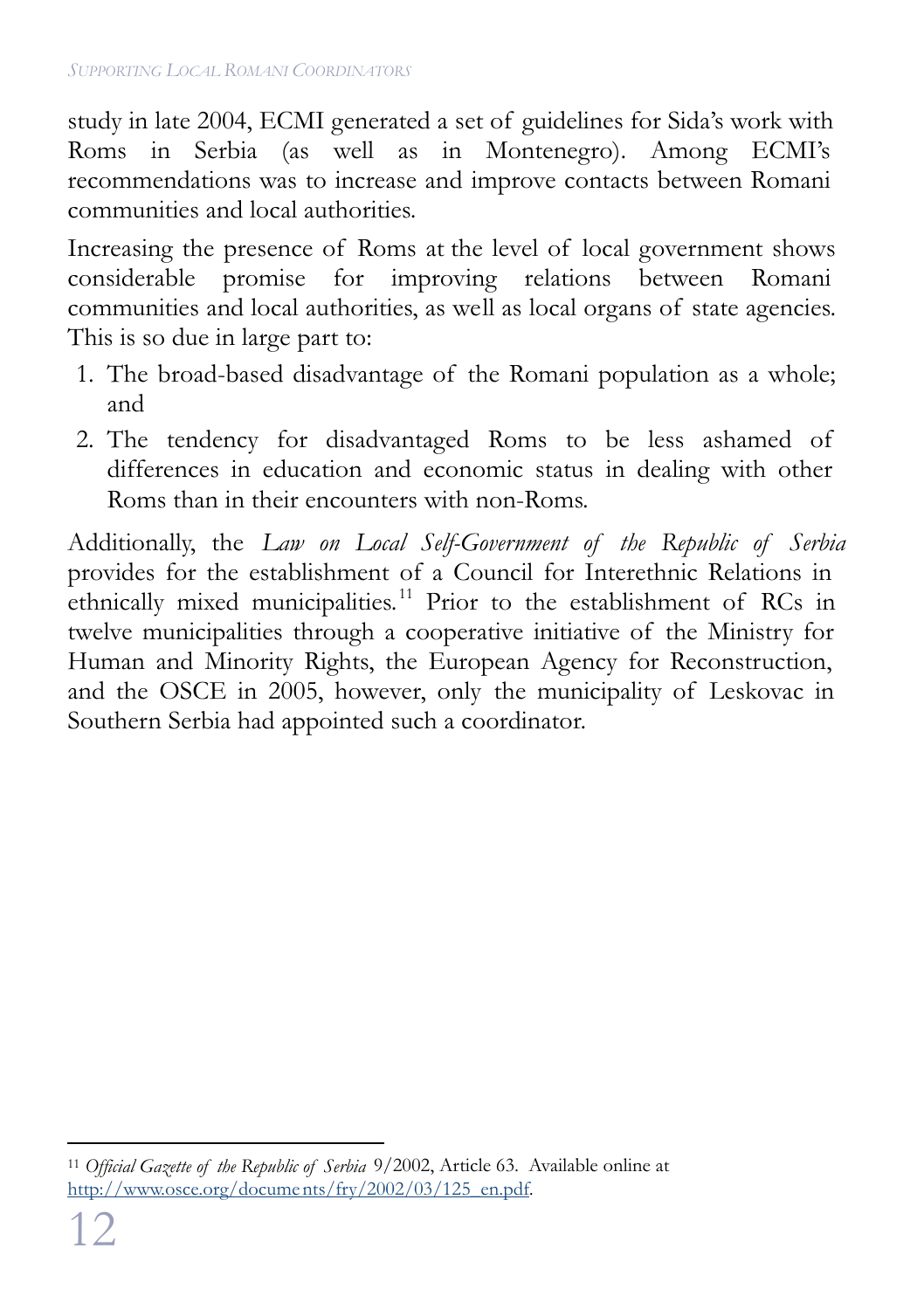# **2. STAKEHOLDERS**

#### **2.1 Background**

The *Law on Local Self-Government of the Republic of Serbia* provides for the establishment of a Council for Interethnic Relations in ethnically mixed municipalities. <sup>12</sup> Before 2005, though, only the municipality of Leskovac (Southern Serbia) had appointed a coordinator for Romani issues, integrating the position into the municipal budget but without developing detailed terms of reference. A significant change in the situation came when RCs were appointed in an additional twelve municipalities. The driving force behind this change was the Ministry for Human and Minority Rights, supported by the European Agency for Reconstruction and the OSCE in its endeavour to bring about local-level action in realizing priorities set on the national level.

*Integral to the establishment of RCs in the twelve municipalities was the signing of a memorandum of cooperation between the Ministry for Human and Minority Rights and municipalities, the Ministry, and RCs are summarized below.* 13

#### **Obligations of the municipality**

- 
- To provide office space and office equipment similar to that of other municipal employees
- To involve RC in planning and prep aring local government decisions on
- To actively engage RC in solving problems faced by local minority communities

#### **Obligations of the Ministry**

the RC's educational background and experience, also covering insurance

 $\overline{a}$ <sup>12</sup> *Official Gazette of the Republic of Serbia* 9/2002, Article 63.

<sup>13</sup> Summary based on document provided by the Agency for Human and Minority Rights of the Republic of Serbia.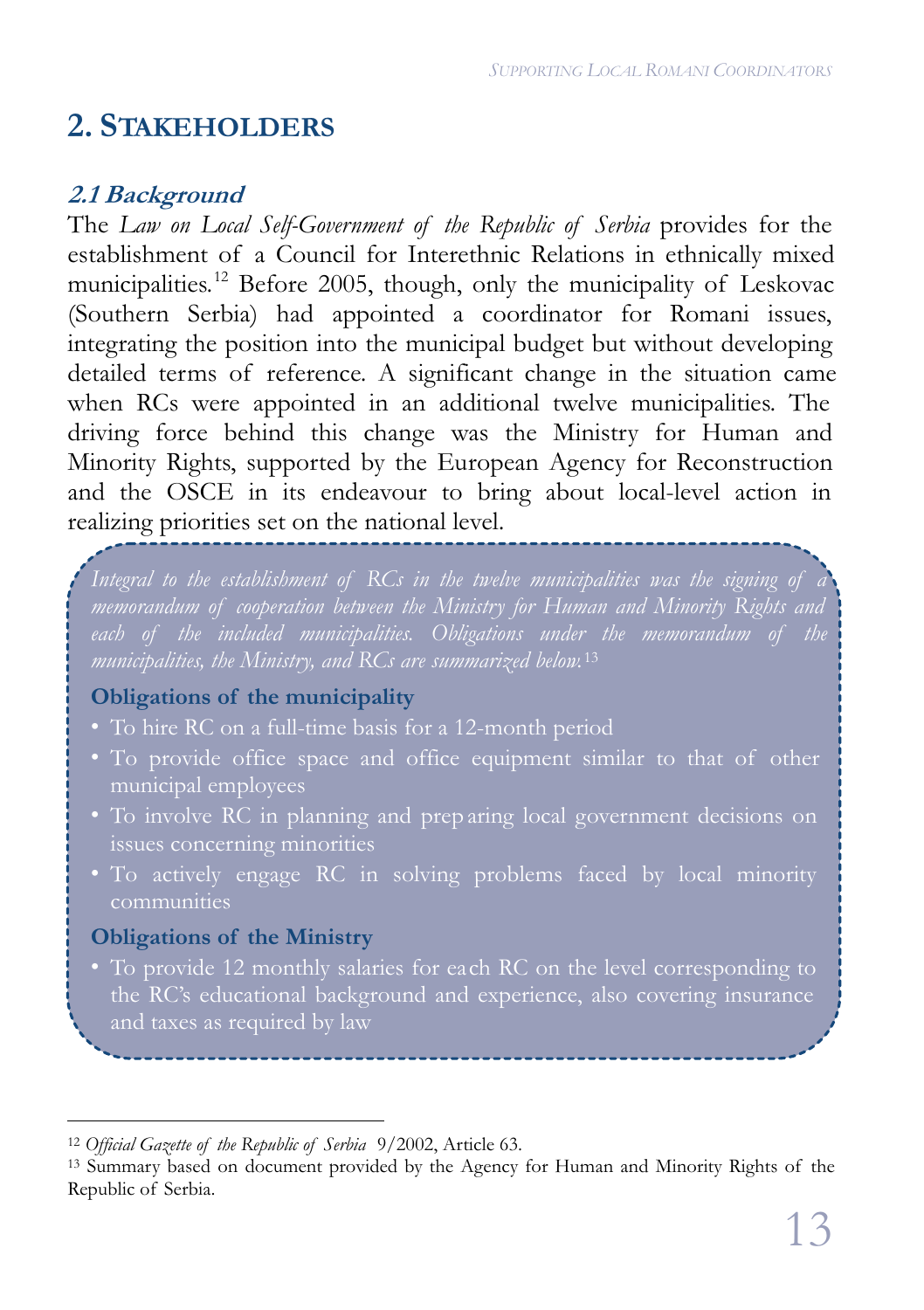• To organize training sessions and seminars for RCs

needed

#### **Obligations of the RCs**

- To acquire knowledge of public affairs in general and of local public administration in particular
- 
- To actively participate at meetings of local government
- To assess the situation of local Romani communities, actively contributing
- To become relevant liaisons with the local Romani community, monitoring activities of relevant NGOs
- 
- 

While the demand for assistance from the Romani municipal employees demonstrated their potential to serve Romani communities, the continued existence of these positions depended in large part on the RCs' ability to generate the concrete results necessary to gain support from the municipal budget in future. The achievement of these results in turn required increased capacity on the part of not only the RCs, but also the  $[non-$ Romani) local government officials in charge of sectors within which Roms' complex and multi-faceted marginalization manifests itself, also the priority areas of the Decade of Roma Inclusion:

- Education:
- Employment;
- Health; and
- Housing.

In cooperation with the Ministry for Human and Minority Rights, ECMI identified the most appropriate way to increase the capacity of the RCs and their non-Romani counterparts in local government and designed the activities of the pilot project accordingly. The main project activities undertaken in this direction are described in detail in Section 3 of this guide.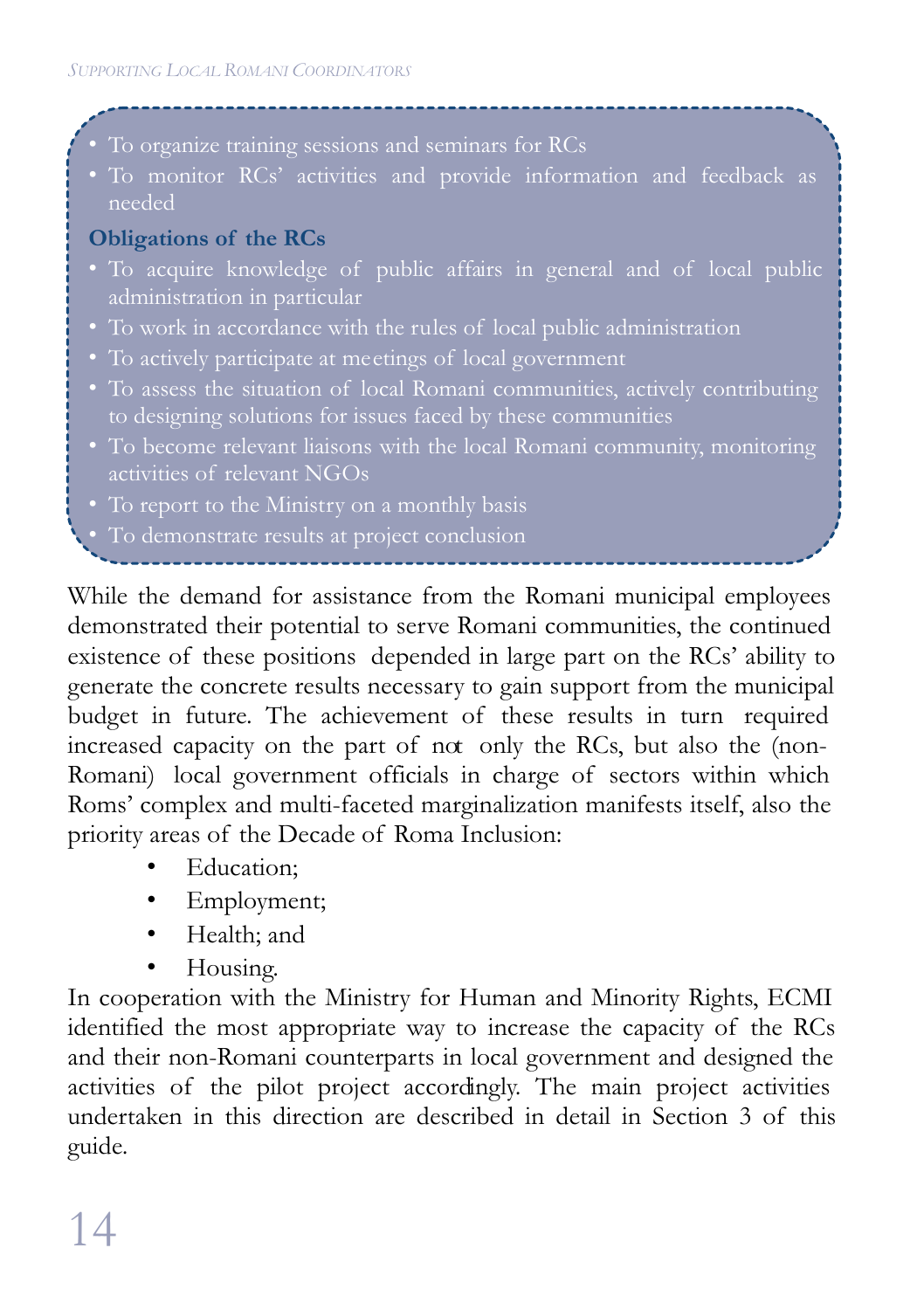#### **2.2 Local Romani coordinators**

The pilot project focused on the twelve municipalities in the Republic of Serbia in which RCs had been established as integral parts of municipal administration with the support of the Ministry for Human and Minority Rights, the European Agency for Reconstruction, and the OSCE, plus the pioneering municipality of Leskovac (which had already appointed its own  $RC).^{14}$ 



Scattered throughout the country (see above map), the municipalities involved in the pilot project were Aleksinac, Barajevo, Bela Palanka, Bujanovac, Grocka, Leskovac, Negotin, Novi Beograd, Pirot, Sombor, Valjevo, Vlasotince, and Vranje. As ill ustrated in the above table, all of these municipalities have a considerable Romani population according to the population census of 2002, since which time the size of the population can be expected to have increased.<sup>15</sup>

<sup>1</sup>5 Additionally, census figures on Roms tend to be considerably lower than the number of persons who identify themselves as Roms in daily life.

 $\overline{a}$ <sup>1</sup>4 A brief profile of each of the RCs involved in the ECMI project activities is given in Annex I.

<sup>1</sup>6 Document provided by the OSCE Mission to Serbia.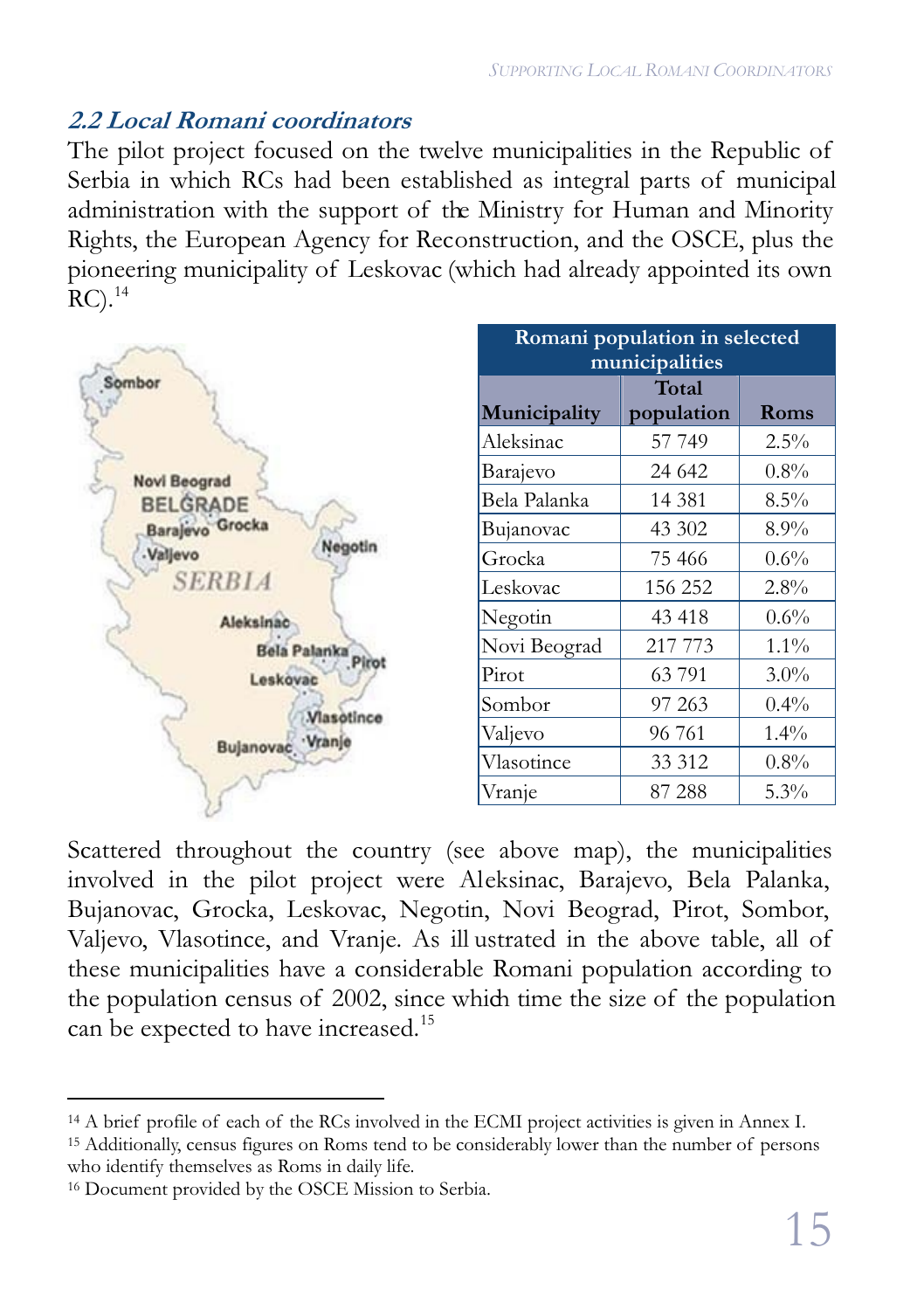*twelve municipalities included in the cooperative initiative of the Ministry for Human* and Minority Rights, the European Agency for Reconstruction, and the OSCE<sup>16</sup>

#### Tasks and Responsibilities / Competencies

The local Roma facilitator will have an office in the building of the Municipal Assembly, which will be open daily and will co-operate with other representatives of the local self-government. The officer who will be hired must submit reports to the Project Co-ordinator at the Agency for Human and Minority Rights of the Republic of Serbia and address him/her for assistance, cooperation and in case of any eventual difficulties at work.

The officer will:

- Determine the number, social status and priority problems of the local Roma community, as a base for developing local Action Plans for Roma.
- Initiate a decision by the municipal representative regarding the establishment of a working group for developing local Action Plans in the municipality where the local Facilitator is employed.
- Coordinate working group meetings for the drafting of the local Actions Plans, take notes and report to the Project Co-ordinator at the Agency for Human and Minority Rights.
- Prepare and deliver documents regarding local Action Plans for adoption at the Municipal Assembly.
- implementation of local Action Plans for Roma to the Small Grants Commission.
- Build capacity for cooperation and daily communication between the Roma minority and local administration.
- Submit a regular report to the Project Co-ordinator at the Agency for Human and Minority Rights about project activities, especially the work of the working groups regarding the local Action Plans, realization of the local Action Plans, their submission for adoption to the Municipal Assembly, and thereafter the projects related to the implementation of the local Action Plans.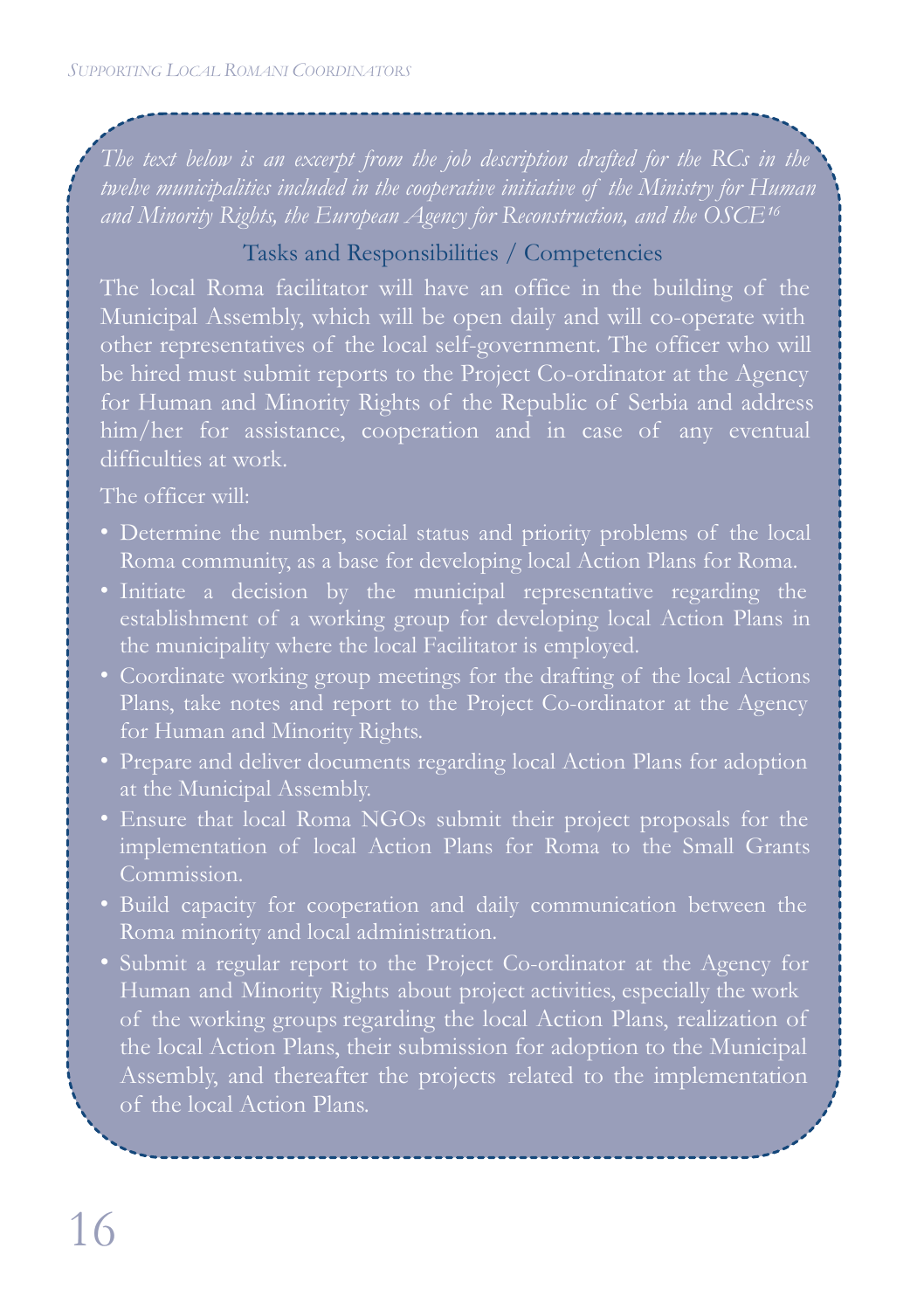Qualifications:

- Secondary education.
- Fluent Serbian language, Romani language is an advantage.
- E•perience living in the local environment; close cooperation and e•perience with the local Roma population.
- Close cooperation, experience and understanding of the life and
- Knowledge of mandate/competencies and function of the local selfgovernment will be an advantage.
- Familiarity with the program of Decade of Roma Inclusion 2005-2015.
- Capability and readiness for intensive cooperation and communication with people.
- Good organization skills.
- Computer skills (word, internet...).

Advantage will be given to Romani women.

### **2.3 Sector heads and their role in the integration of local Romani coordinators**

Understood even minimally as "peaceful cohabitation and the retention of separate ethnic identities,"<sup>17</sup> integration is a two-way street. In recognition of this fact, a key element of success is work with not only the RCs themselves, but also their most relevant non-Romani counterparts in municipal administration. Bringing the RCs together with their non-Romani counterparts to take part in common project activities simultaneously serves three purposes:

- 1. Providing the members of each group with a better understanding of the situation and experiences of the other group, while at the same time yielding a sense of variations within each group;
- 2. Helping to ensure that members of both groups have the same body of information at their disposal for accomplishing their tasks; and

 $\overline{a}$ <sup>17</sup> See Zoltan D. Barany, "Living on the Edge : The East European Roma in Postcommunist Politics and Societies", *Slavic Review* 53.2 (1994): 321-344, at 325.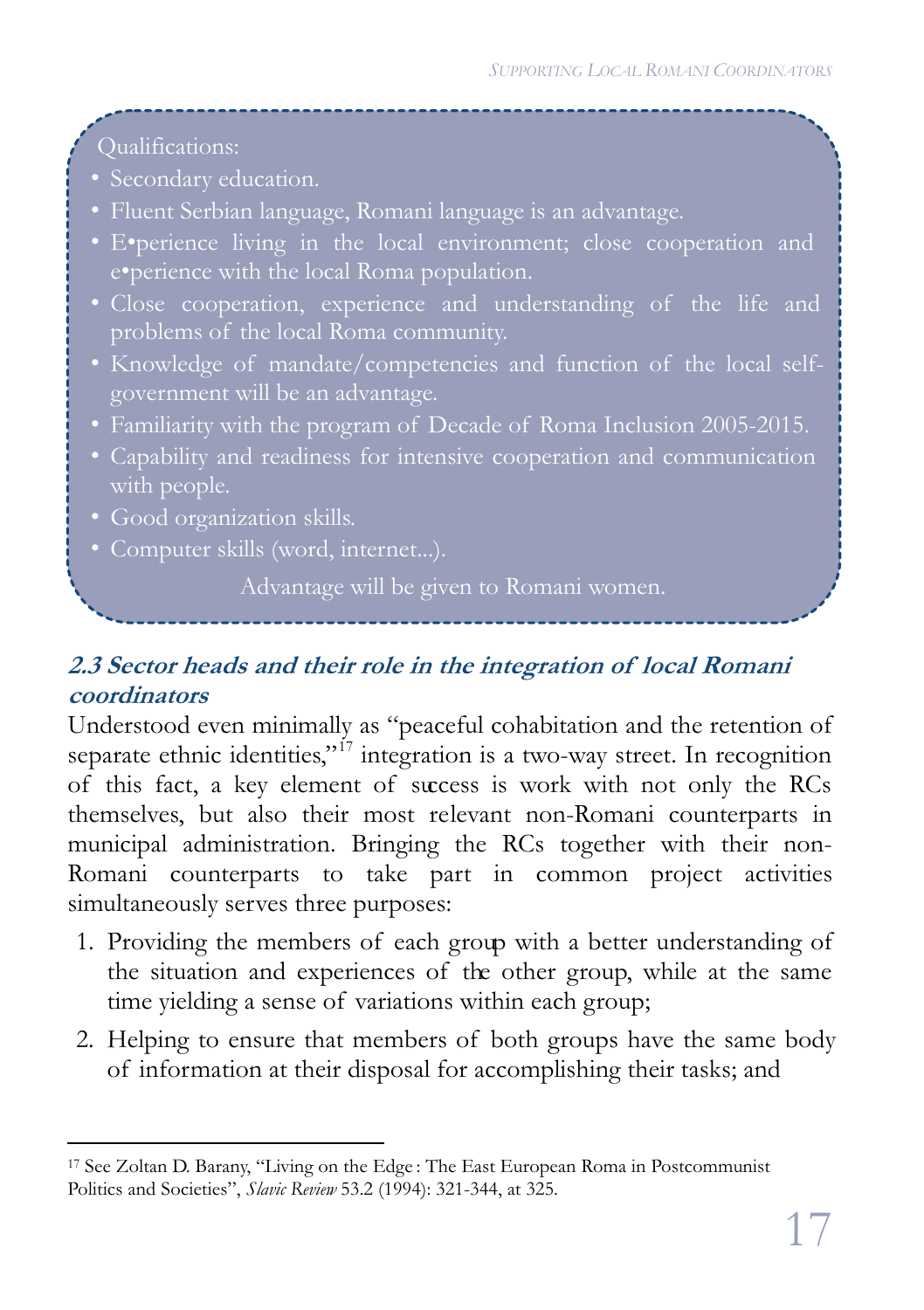3. Contributing to establishing self-sustaining routines of cooperation in addressing issues of common concern.

Before commencing project implementation, it is imperative to establish contact with heads of the relevant sectors in the municipalities covered in order to ensure their positive attitude, understanding and cooperation. To maximize the effectiveness of the cooperation, the individual sector heads should be designated by the respective municipalities on the basis of criteria agreed in advance for all involved municipalities.<sup>18</sup>

With an eye to creating synergies with the Decade of Roma Inclusion while maximizing coordination among the municipalities as well as between the individual municipalities and the central government, the sectors chosen for inclusion correspond to the Decade's four priority areas (see Section 2.1).

 $\overline{a}$ 

<sup>&</sup>lt;sup>18</sup> Information on the sector heads selected in the municipalities covered by the ECMI pilot is given in Annex II.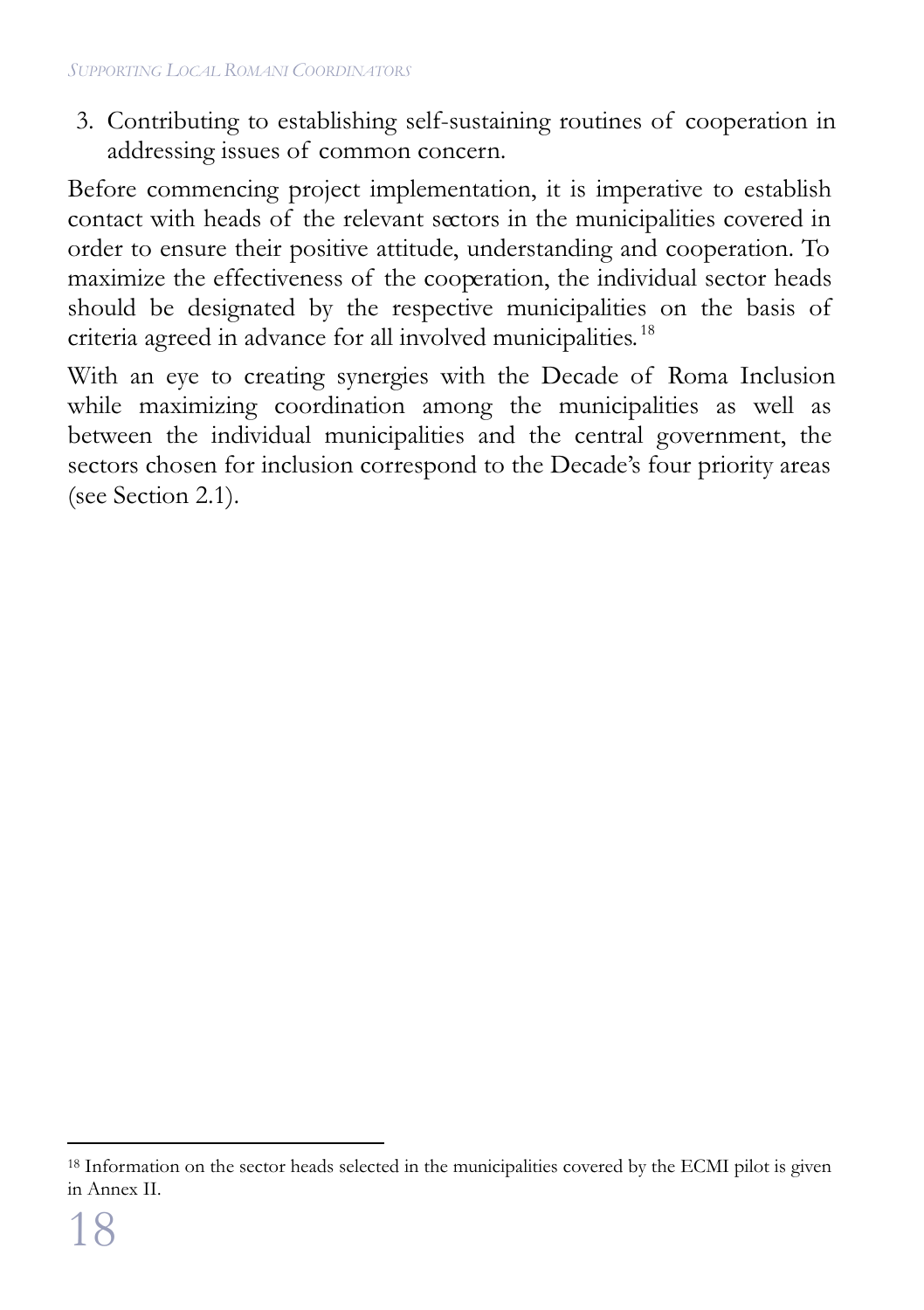# **3. TRAINING PROGRAMME**

#### **3.1 Identifying training needs**

The initial establishment of contacts with the municipalities was facilitated by the Ministry for Human and Minority Rights, which also provided necessary information and advice throughout the period of project Implementation. Training needs were assessed through consultations with the RCs, taking the following into account:

- Stakeholders' training to date;
- Stakeholders' subjective appraisal of areas in which their skills were insufficient for carrying out their respective functions; and
- Stakeholders' expressed interests in training topics.

Following the meetings in the municipalities, the findings of the assessment were compiled, including a preliminary mapping of training received by stakeholders to date. Next came consultation with the Ministry for Human and Minority Rights on its own experiences to date in building the capacity of the RCs and on the RCs' outstanding needs.

On the basis of these consultations, a schedule of training events was drawn up. The sequence and themes of the trainings as initially conceived were:

- **Computer literacy** (for RCs only);
- **Human and minority rights** (for both RCs and sector heads);
- **The Decade of Roma Inclusion and its Action Plans** (for both RCs and sector heads);
- **Project design and fundraising** (for both RCs and sector heads);
- **Advocacy** (for RCs only); and
- **Project management** (for both RCs and sector heads).

In order to ensure that the RCs had the tools necessary to complete their tasks, each participating municipality received a desktop computer with appropriate software and a laser printer for the use of the RC. The first training event in the series administered to the RCs accordingly focused on raising the RCs' level of computer literacy. This was imperative for the RCs to be able to make use of the donated technical equipment in their daily work.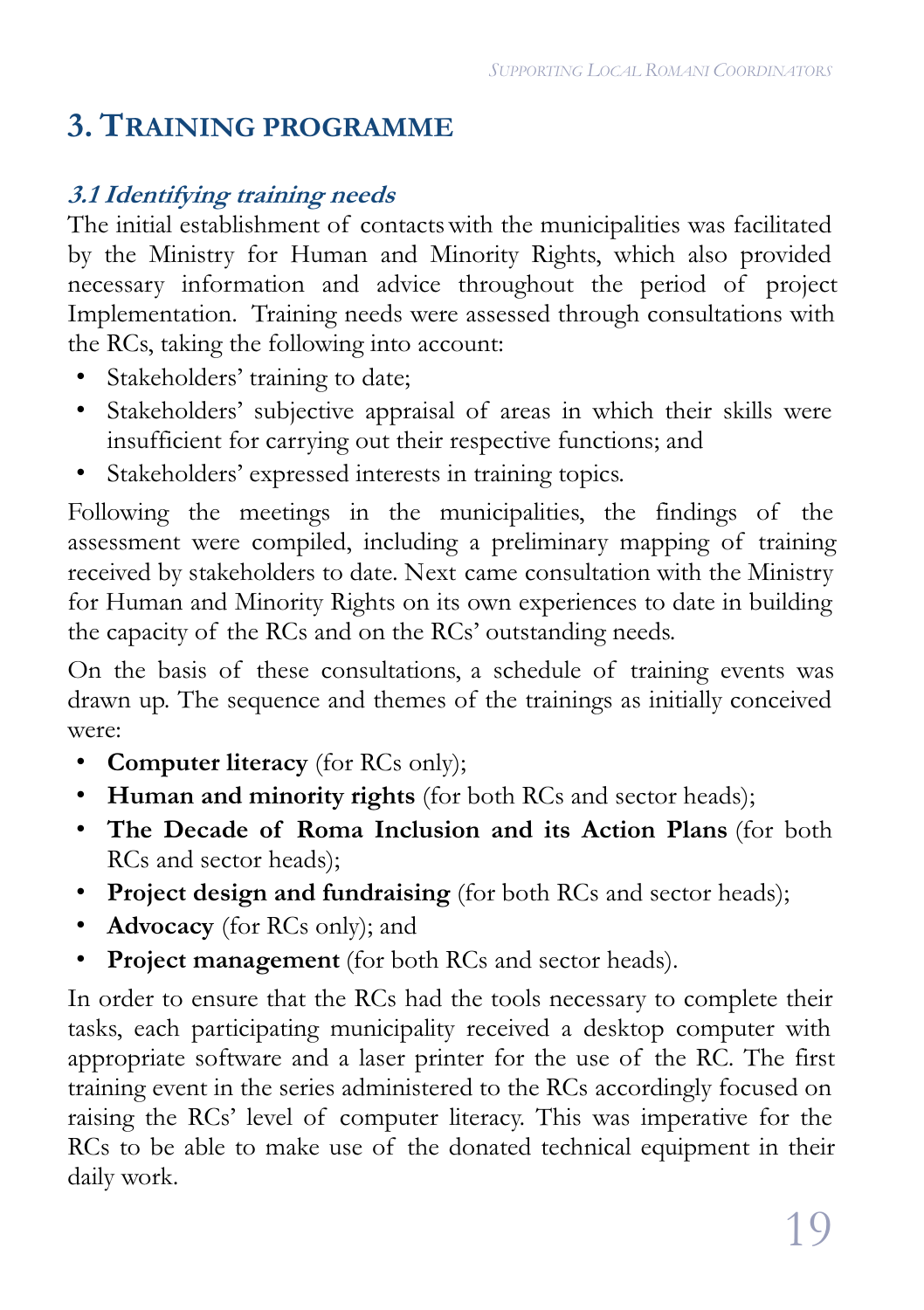#### **3.2 Selecting trainers**

All trainers involved in the training programme were selected on the basis of their proven track record in administering successful training sessions on the themes chosen for the pilot project. While many of the trainers had considerable prior experience in working with Roms, all trainers underwent a thorough introduction to the project and familiarized themselves with relevant policy documents before administering their first training. Wherever possible, the training teams also included Roms.

#### **3.3 Peer support and the advantage of group trainings**

Overall, the level of technical expertise among the RCs was similar enough to make group trainings useful. In those few cases in which significant differences in expertise existed among the RCs, ECMI attempted to give the RCs with superior skills a role in administering the content of the relevant training sessions to their peers from the other municipalities covered by the project.

#### **3.4 Increasing capacity and cooperation among Romani coordinators and sector heads**

In order to transfer necessary knowledge and skills as quickly as possible for application in the RCs' and sector heads' execution of daily tasks, the training events were carried out in as concentrated a fashion as possible, rather than as part of on-the-job-training.

Another crucial component of the training programme was close monitoring of the participants' progress.In the course of the pilot project in Serbia, this resulted in the addition of two training events:

• **Advanced advocacy**; and

#### • **Public relations**.

The additional trainings, designed for the RCs, were added at the request of the RCs themselves.

To encourage coordination between RCs and sector heads in their respective municipalities, a set of training sessions was administered to both groups simultaneously. The themes of these common training events were:

- **Human and minority rights (including the rights of women)**;
- **The Decade of Roma Inclusion and the National Action Plans**;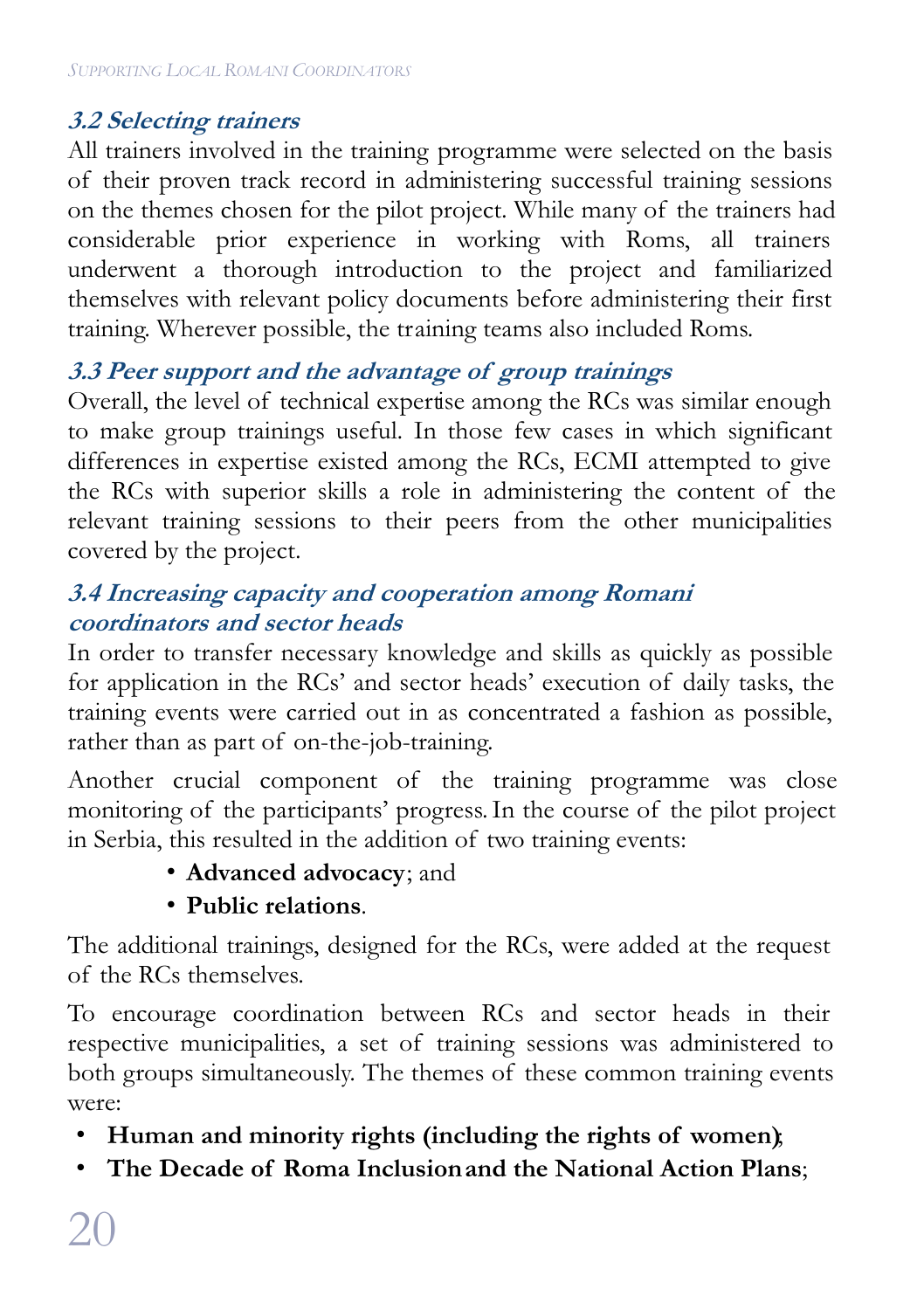#### • **Project design and fundraising**; and

#### • **Project management**.

All together, 13 RCs (eight male and five female) and 52 sector heads (evenly split between men and women) received training at eight training events. In the table on the next pages, an overview of the training programme and its target groups is presented. The purpose, content, and outputs of individual training events are detailed in the sub-sections which follow.

| Overview of training sequence |                                                            |                                                                                                                                                                                                                                                                                                                                                                                                                                      |                                  |
|-------------------------------|------------------------------------------------------------|--------------------------------------------------------------------------------------------------------------------------------------------------------------------------------------------------------------------------------------------------------------------------------------------------------------------------------------------------------------------------------------------------------------------------------------|----------------------------------|
| Sequence Theme                |                                                            | Topics covered                                                                                                                                                                                                                                                                                                                                                                                                                       | Target group (s)                 |
| 1.                            | Computer<br>literacy                                       | Basics of computers<br>٠<br>Microsoft Word                                                                                                                                                                                                                                                                                                                                                                                           | $\cdot$ RCs                      |
|                               |                                                            | Microsoft Excel<br>٠<br>E-mail<br>٠                                                                                                                                                                                                                                                                                                                                                                                                  |                                  |
| 2.                            | Human rights<br>and gender<br>equality                     | Basic human rights<br>٠<br>Human rights protection and promotion<br>Prejudices and stereotypes<br>٠<br>Discrimination<br>Minority rights<br>Gender equality<br>٠                                                                                                                                                                                                                                                                     | $\cdot$ RCs<br>Sector heads      |
| 3.                            | The Decade of<br>Roma Inclusion<br>and its Action<br>Plans | The Decade of Roma Inclusion and the National<br>٠<br>Action Plans (NAPs) of the Republic of Serbia<br>Role of local government<br>٠<br>Importance and levels of planning<br>Case study analysis<br>Methods and techniques for needs assessment<br>٠<br>Identifying interest groups<br>Defining goals, measures and indicators<br>Examples of good practices<br>٠<br>Making local action plans<br>Presenting local action plans<br>٠ | RCs<br>$\bullet$<br>Sector heads |
| 4.                            | Project proposal<br>writing and<br>fundraising             | Problem analysis and definition<br>$\bullet$<br>Project proposal goals and aims<br>Project methodology and activity plan<br>٠<br>Project evaluation and indicators<br>Fund-raising                                                                                                                                                                                                                                                   | RCs<br>$\bullet$<br>Sector heads |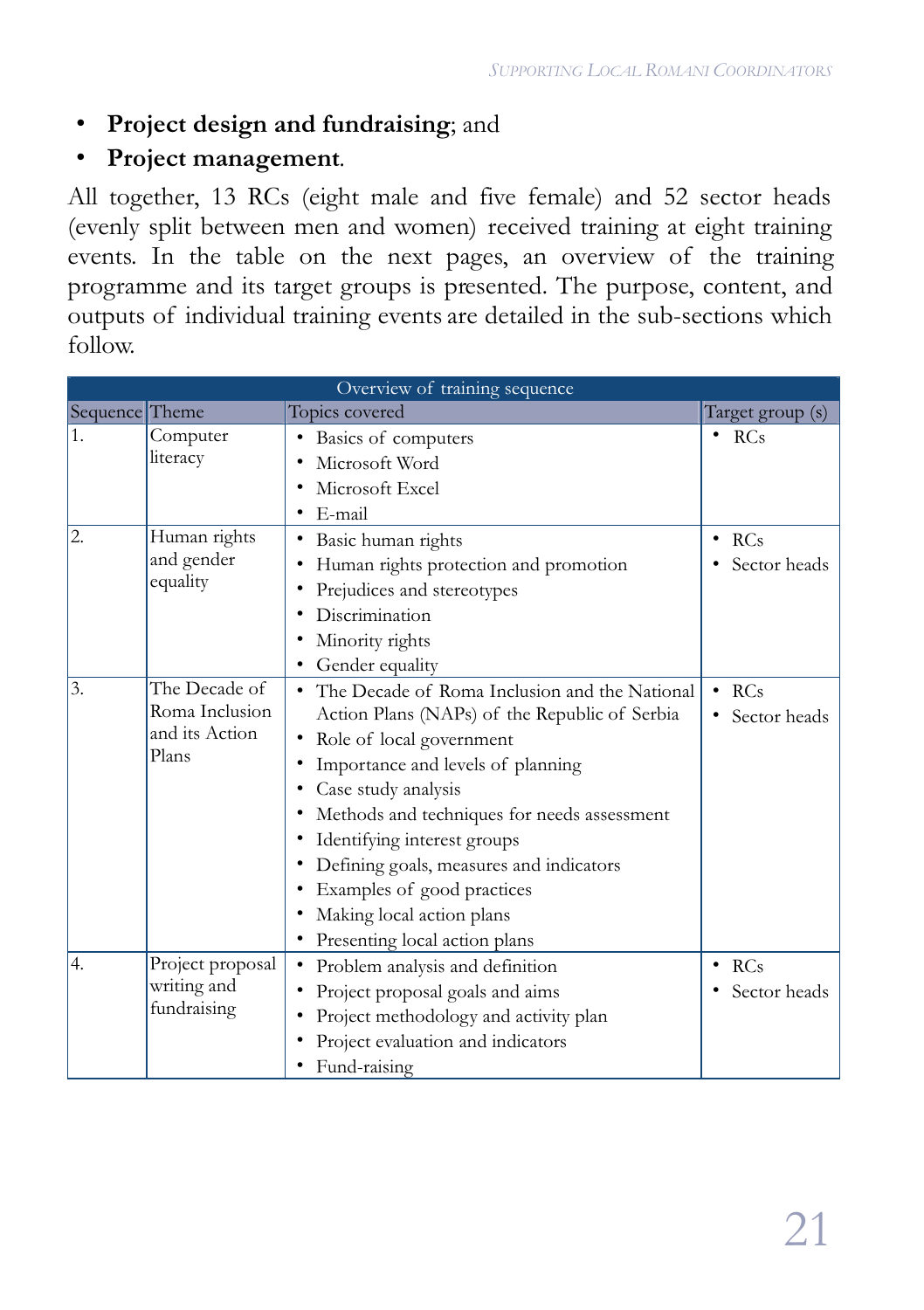| Sequence Theme |                  | Topics covered                                                                     | Target group (s) |
|----------------|------------------|------------------------------------------------------------------------------------|------------------|
| 5.             | Project          | What project realization means                                                     | $\cdot$ RCs      |
|                | management       | Job descriptions                                                                   | Sector heads     |
|                |                  | Development of and roles within the project                                        |                  |
|                |                  | team                                                                               |                  |
|                |                  | Leadership and teamwork                                                            |                  |
|                |                  | Monitoring and evaluation                                                          |                  |
|                |                  | Reporting                                                                          |                  |
| 6.             | Advocacy         | Advocacy: key actors, steps, aims, and goals                                       | RCs              |
|                |                  | Similarities and differences between advocacy,                                     |                  |
|                |                  | public relations and informing                                                     |                  |
|                |                  | Municipal cooperation with the NGO sector and<br>participants' previous experience |                  |
|                |                  | Potential political solutions and decision makers                                  |                  |
|                |                  | at the local level                                                                 |                  |
|                |                  | Target audiences - groups and individuals                                          |                  |
|                |                  | Strategic communication in the advocacy process                                    |                  |
|                |                  | Lobbying                                                                           |                  |
|                |                  | Networks and coalitions                                                            |                  |
| 7.             | Advanced         | • Experience exchange on creating advocacy plans                                   | <b>RCs</b>       |
|                | advocacy         | and possible further cooperation among RCs;                                        |                  |
|                |                  | Introduction to some key strategic and<br>٠                                        |                  |
|                |                  | operational documents important for the RCs'                                       |                  |
|                |                  | work; and                                                                          |                  |
|                |                  | Strengthening self-confidence in interpersonal                                     |                  |
|                |                  | relations.                                                                         |                  |
| 8.             | Public relations | Basic elements and principles of the<br>٠                                          | RCs              |
|                |                  | communication process                                                              |                  |
|                |                  | Introduction to public relations                                                   |                  |
|                |                  | Announcements, press releases, and press<br>conferences                            |                  |
|                |                  |                                                                                    |                  |
|                |                  | Preparing for public presentations                                                 |                  |
|                |                  | TV interviews                                                                      |                  |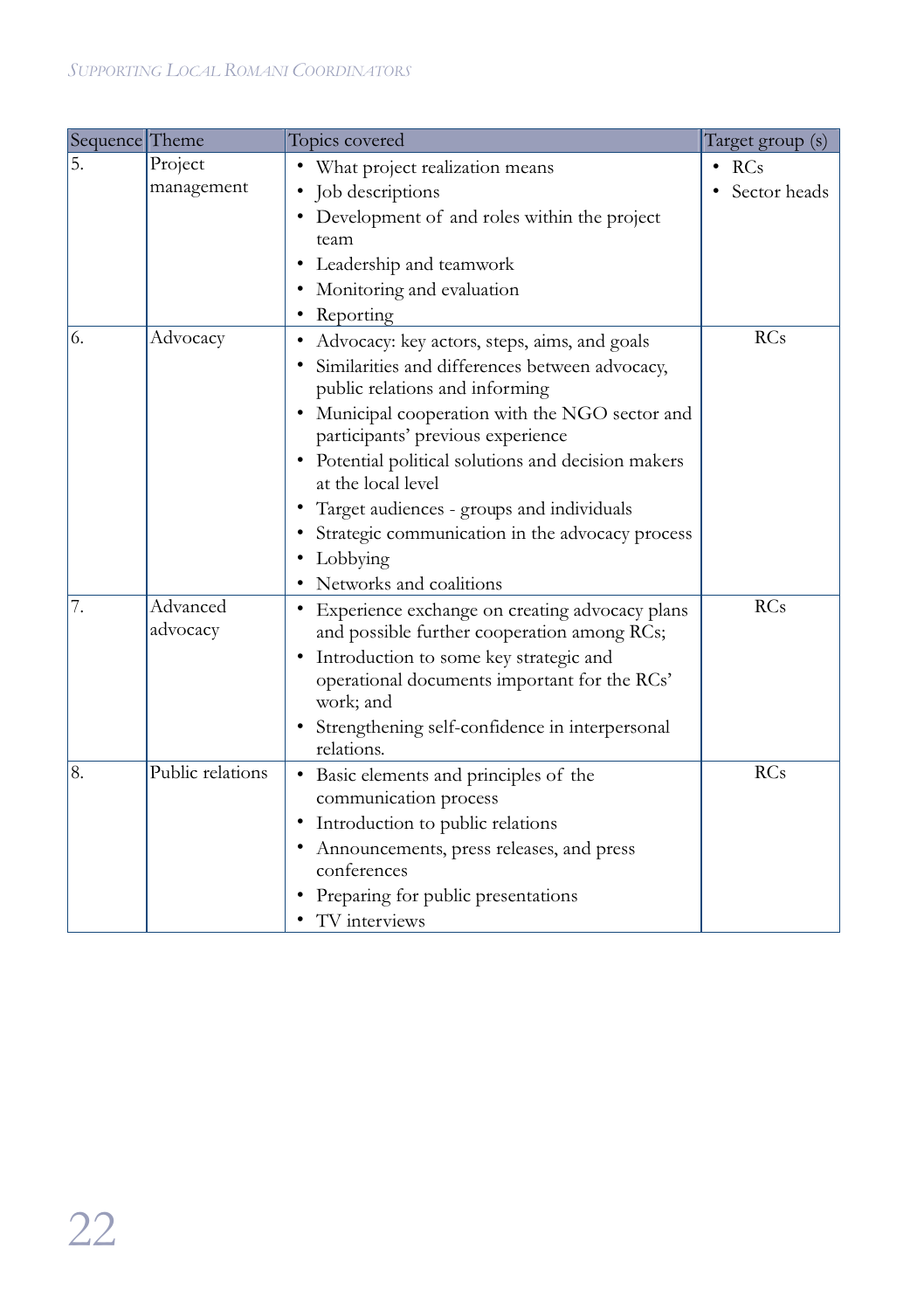#### **3.4.1 Training 1: Computer literacy**

The first training event was a two-day seminar on computer literacy for the RCs.

The reason for making this the first training event for the RCs was the observed need for computer skills in order for the RCs to be able to carry out their duties in local government. Each municipality participating in the pilot received a desktop with appropriate software and a laser printer for the use of the RC.

Through this training event, it was expected that the RCs would gain a level of facility with computers which would be reflected in their daily work, thus allowing the RCs to demonstrate their competency and in so doing to move toward the systematization of their respective positions within the municipal structure.

- Basics of computers
- Microsoft Word
- Microsoft Excel
- E-mail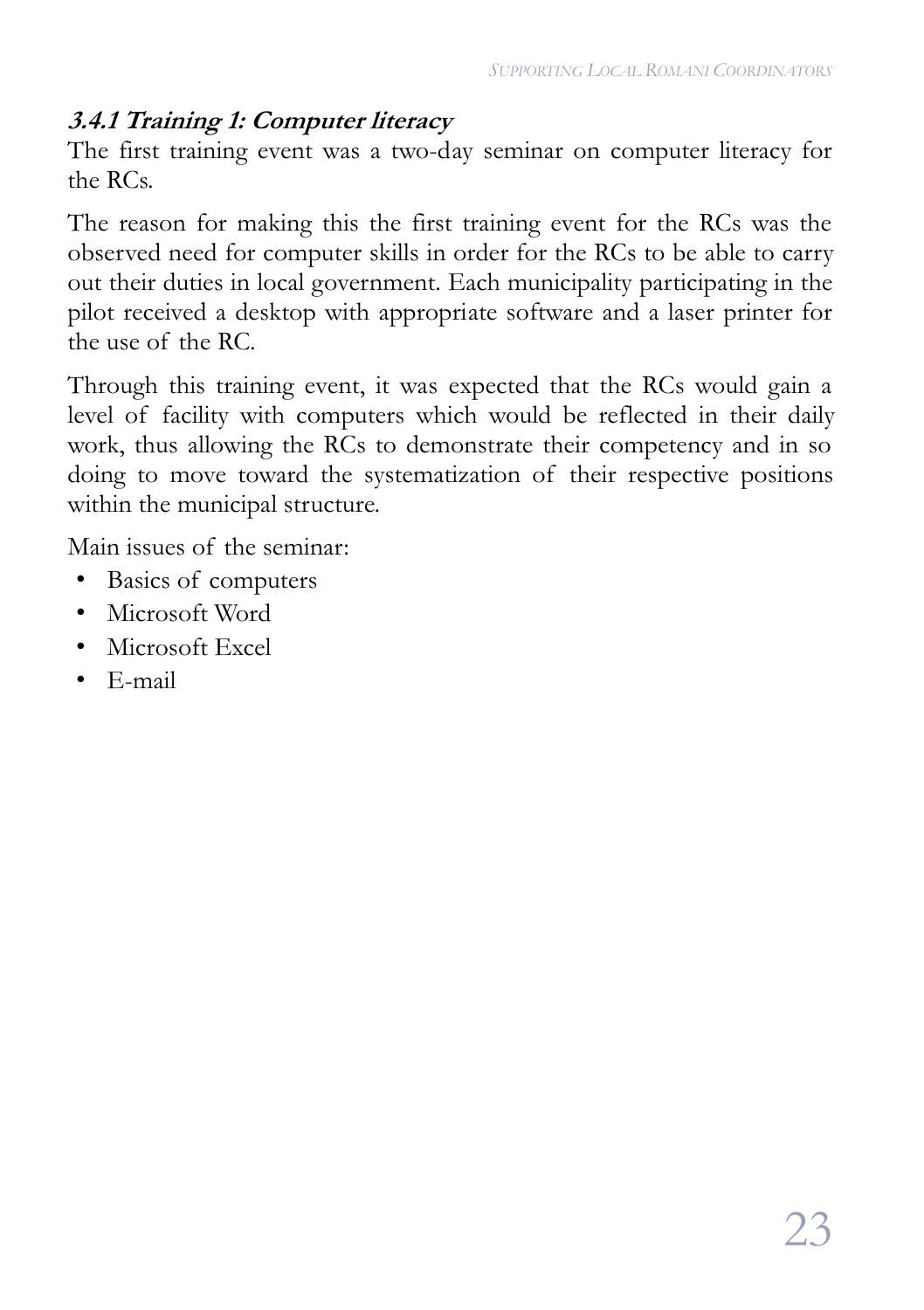#### *SUPPORTING LOCAL ROMANI COORDINATORS*

| <b>Training 1: Computer literacy</b> |           |                                                        |
|--------------------------------------|-----------|--------------------------------------------------------|
| Sequence Name of                     |           | Description of session                                 |
|                                      | session   |                                                        |
|                                      | Basics of | General overview of the components of a computer and   |
|                                      | computers | their respective functions.                            |
|                                      | Microsoft | Introduction to the popular word processing programme, |
|                                      | Word      | with practical exercises.                              |
| 3.                                   | Microsoft | Introduction to the popular spreadsheet programme,     |
|                                      | Excel     | with practical exercises.                              |
|                                      | E-mail    | Overview of Microsoft Outlook and various web-based    |
|                                      |           | e-mail programmes, with practical exercises.           |

#### Putting skills to use

Particularly in a technical training event such as the one on computer literacy, it is critical to keep participants with more highly developed skills engaged in such a way as to allow them to make use of their skills to help their peers with less highly developed skills. Because one of the RCs participating in the pilot was a professional computer programmer, his task during the training event on computer literacy was to complete an individual course in Microsoft Access and to design a database to be used by all the RCs in their work.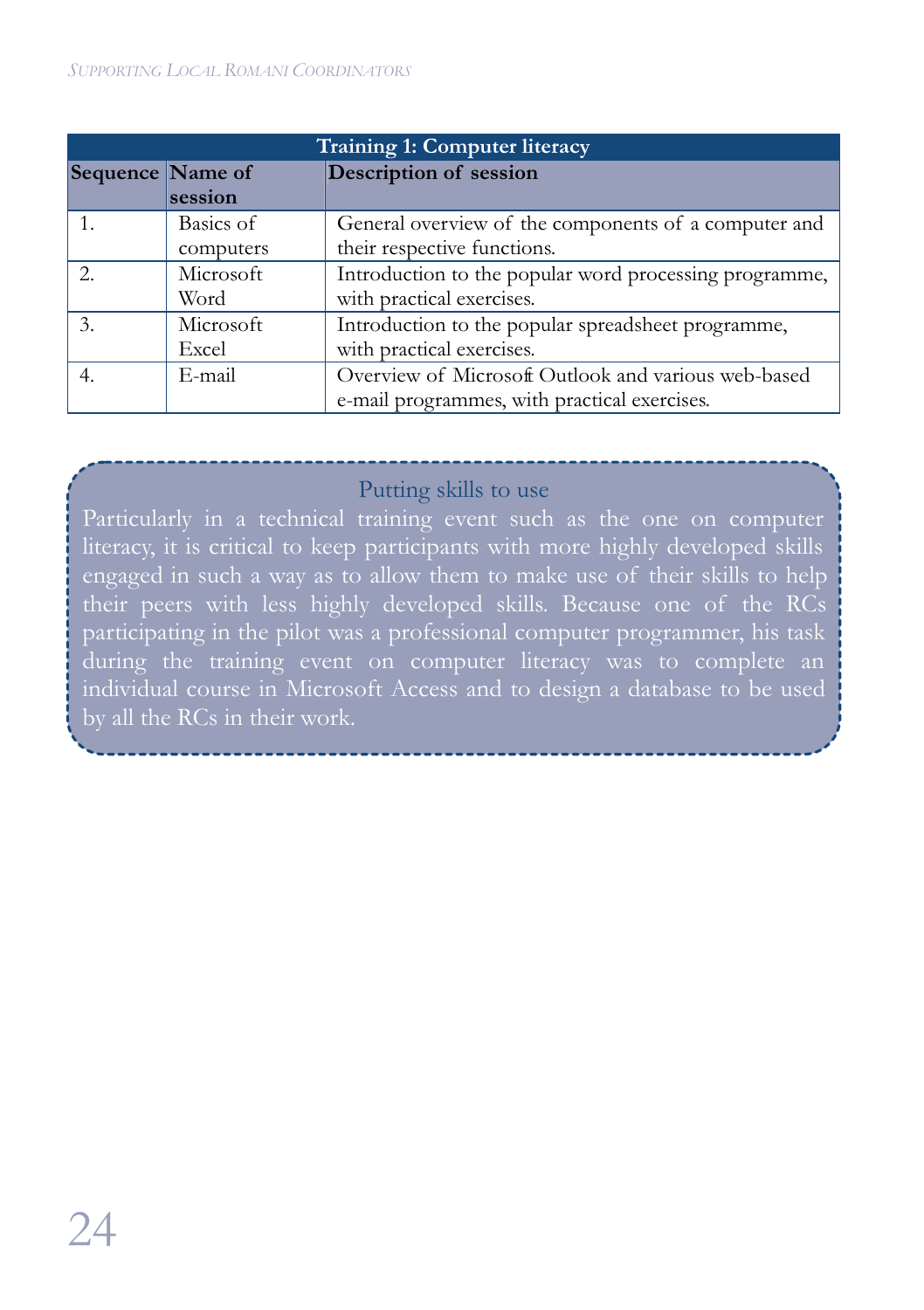### **3.4.2 Training 2: Human rights and gender equality**

The second training event in the training programme and the first training event for both RCs and sector heads was a two-day seminar on human rights and gender equality.

Reasons for making a training event on these topics the first in the series of trainings administered to both groups included:

- 1. Creating a cooperative working atmosphere among the RCs and sector heads by addressing issues of universal application in the two groups' first common activity;
- 2. Identifying and addressing possible negative attitudes on the part of the RCs and sector heads toward minority rights and gender equality on the part of the RCs and sector;
- 3. Making clear that the rights of minorities and women are human rights, as opposed to special privileges which threaten the rights of the majority population in general and men; and
- 4. Laying the groundwork for the next training event, which focused on the Decade of Roma Inclusion.

It was thus expected that RCs and sector heads would emerge from this first common training event both better equipped and more favourably disposed to participate in the training event organized around the Decade of Roma Inclusion by sensitizing them to the general issues underlying the Decade as a whole.

- Basic human rights
- Human rights protection and promotion international and national aspects
- Prejudices and stereotypes
- Discrimination
- Minority rights
- Gender equality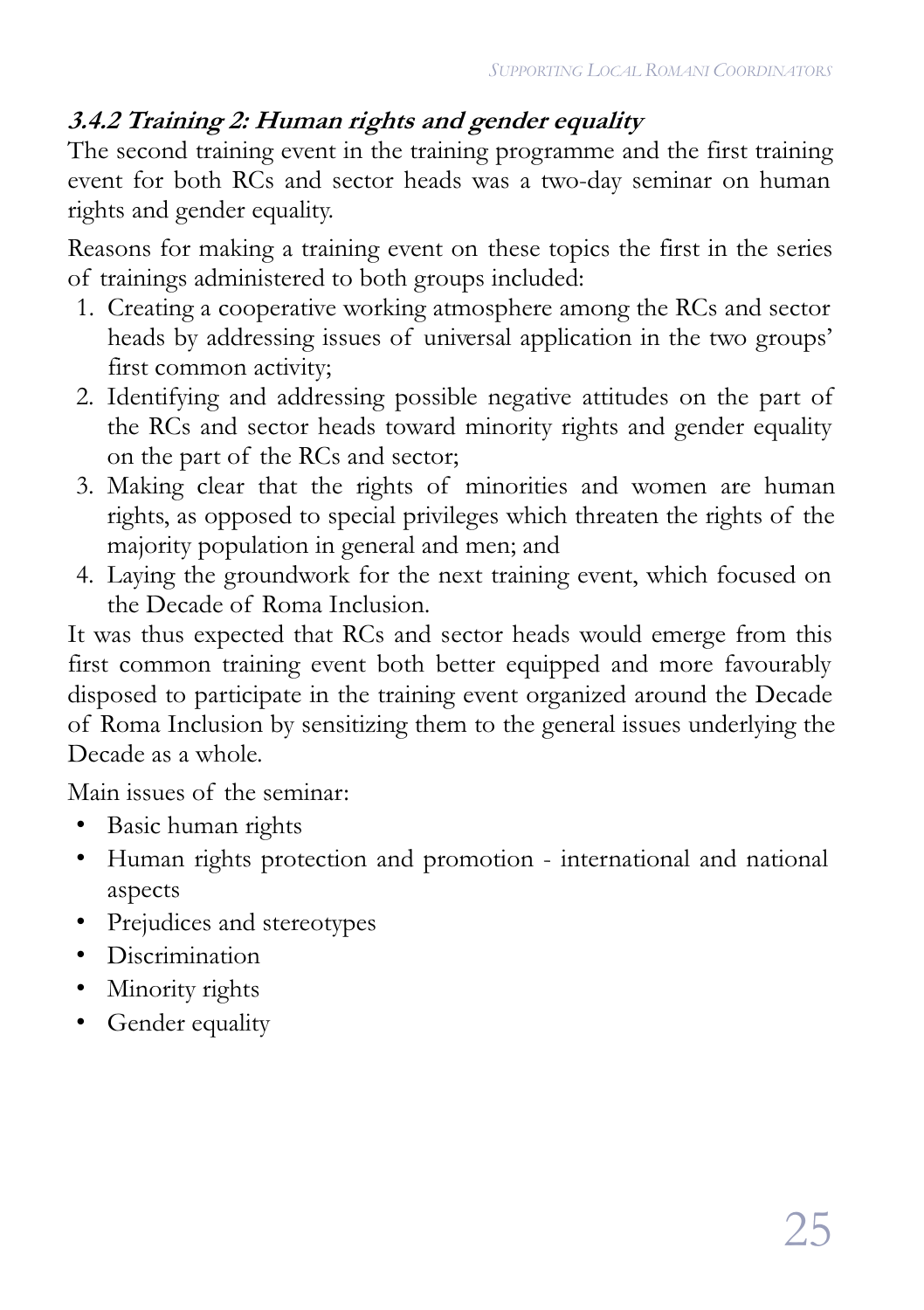| Training 2: Human rights and gender equality |                                |                                                                                                                                                                                   |  |
|----------------------------------------------|--------------------------------|-----------------------------------------------------------------------------------------------------------------------------------------------------------------------------------|--|
|                                              | Sequence Name of session       | Description of session                                                                                                                                                            |  |
| 1.                                           | <b>BINGO</b>                   | Assesses participants' level of prior knowledge about<br>human rights.                                                                                                            |  |
| 2.                                           | Association/<br>classification | Encourages participants to share their thoughts on<br>human rights and place specific rights in categories.                                                                       |  |
| 3.                                           | Myths and facts                | Addresses common errors in thinking about human<br>rights, minority rights, and gender equality.                                                                                  |  |
| 4.                                           | Human rights<br>documents      | Introduction to basic documents on human rights<br>and the protections they offer.                                                                                                |  |
| 5.                                           | Island                         | Interactive training session in which participants use<br>the Universal Declaration of Human Rightsto agree on a<br>set of rules for governinga previously uninhabited<br>island. |  |
| 6.                                           | European railroad              | Choosing from a list, participants explain their<br>preference for certain travel companions, in so<br>doing locating and confronting their own<br>stereotypes and prejudices.    |  |
| 7.                                           | Stereotypes and<br>prejudices  | Exploration of associations with the terms<br>'stereotype' and 'prejudice', followed by a debate<br>about certain statements.                                                     |  |
| 8.                                           | Step forward                   | Role play in which participants are assigned different<br>identities to encourage them to identify with the<br>objects of discrimination.                                         |  |
| 9.                                           | Experience<br>exchange         | Participants exchange thoughts from their own<br>negative and positive experiences surrounding<br>(dis)respect for minority rights.                                               |  |
| 10.                                          | Legal framework                | Presentation of domestic legal framework governing<br>minority rights and gender equality.                                                                                        |  |
| 11.                                          | Identifying<br>problems        | Problems of Roms in local communities listed and<br>categorized.                                                                                                                  |  |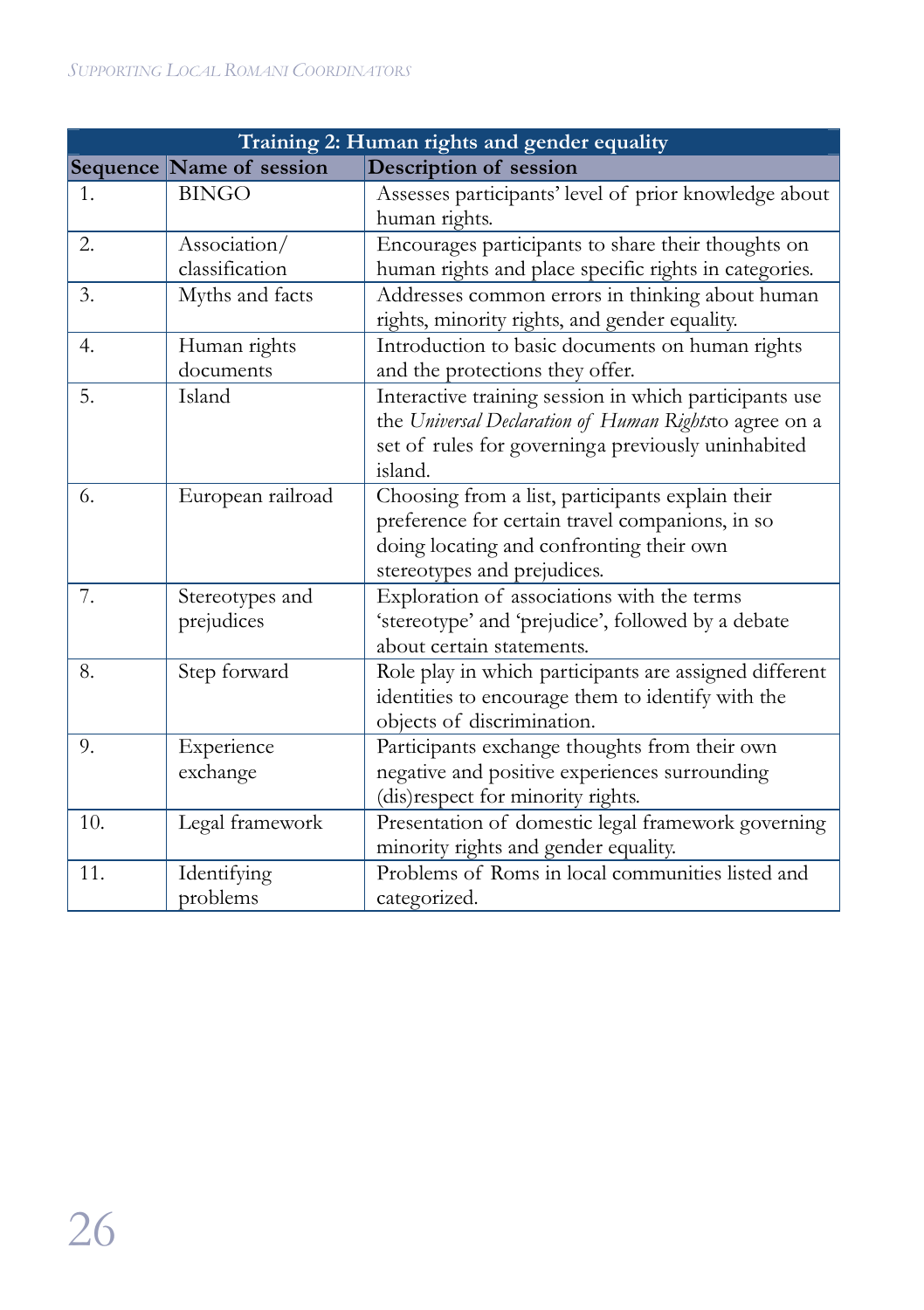**3.4.3 Training 3: The Decade of Roma Inclusion and its action plans** The  $3<sup>rd</sup>$  training event for the RCs and the  $2<sup>nd</sup>$  training event for the sector heads was a three-day seminar on national and local action plans in the context of the Decade of Roma Inclusion.

This training event followed on the activities undertaken toward sensitization in the previous training by moving from the general level of human rights to the specific case of Roms. In this context, it was particularly important to focus on the Decade of Roma Inclusion as both:

- 1. A legitimate international initiative designed to address insufficient enjoyment of human rights on the part of an identifiable group of human beings; and
- 2. A framework for action to improve the situation of Roms in Serbia through action at the local level.

Anticipated outputs of this training were:

- 1. Heightened awareness on the part of RCs and sector heads concerning the Decade of Roma Inclusion and local government's role in Decade implementation;
- 2. Increased appreciation on the part of RCs on the one hand and sector heads on the other on the role and value of their counterparts in designing and undertaken relevant action on the local level.

- The Decade of Roma Inclusion and the National Action Plans (NAPs) of the Republic of Serbia
- Role of local government
- Importance and levels of planning
- Case study analysis
- Methods and techniques for needs assessment
- Identifying interest groups
- Defining goals, measures and indicators
- Examples of good practices
- Making local action plans
- Presenting local action plans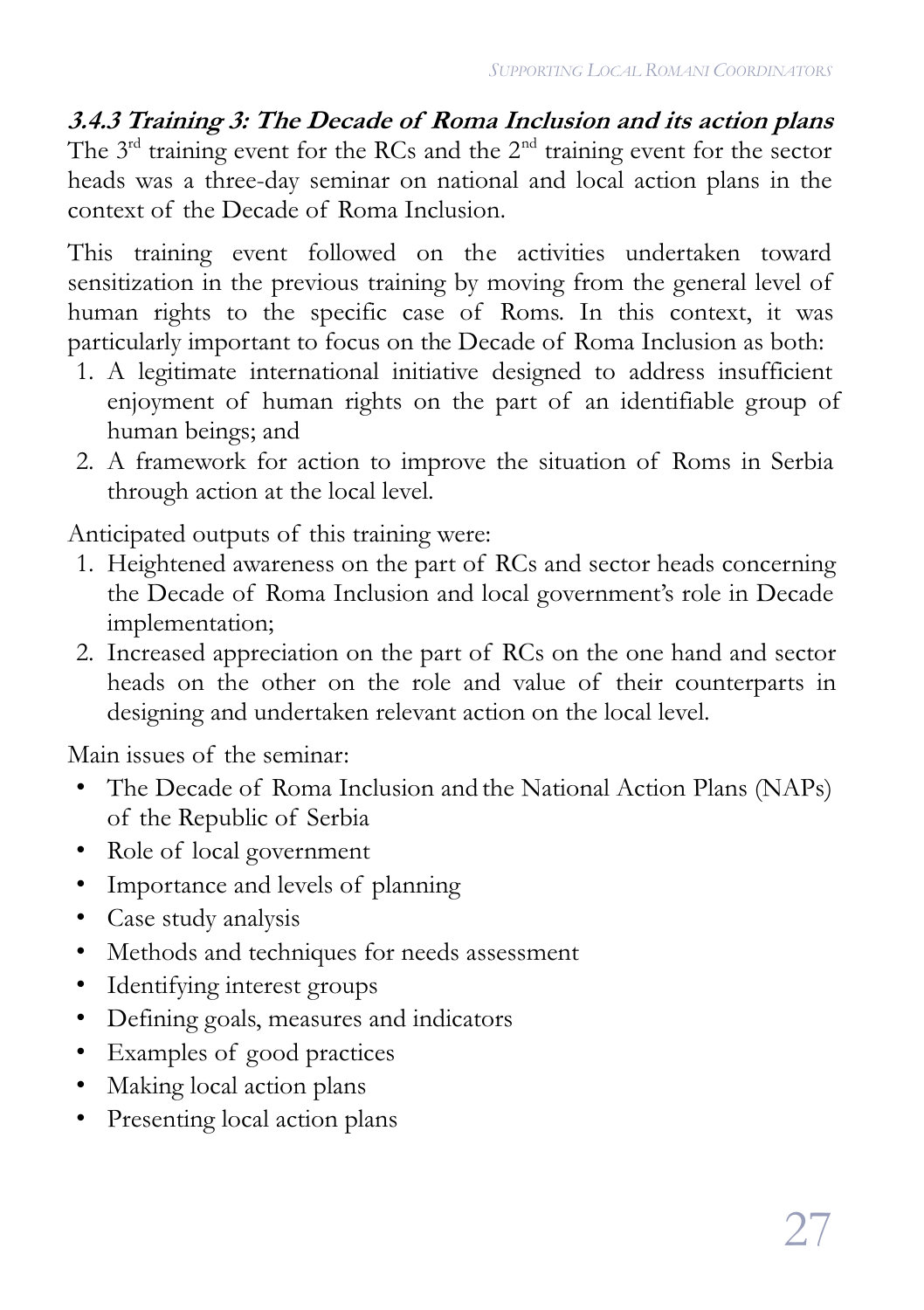| Training 3: The Decade of Roma Inclusion and its action plans |                      |                                                                     |  |
|---------------------------------------------------------------|----------------------|---------------------------------------------------------------------|--|
| Sequence                                                      | Name of session      | Description of session                                              |  |
| 1.                                                            |                      | The Decade of Roma Overview of the Decade of Roma Inclusion and the |  |
|                                                               | Inclusion and the    | NAPs in the Decade's four priority areas: education,                |  |
|                                                               |                      | National Action Plans employment, health, and housing.              |  |
| 2.                                                            | Role of local        | Extension of previous session, focusing on                          |  |
|                                                               | government           | clarifying the connection between the Decade and                    |  |
|                                                               |                      | the National Action Plans on the one hand and                       |  |
|                                                               |                      | municipal government on the other.                                  |  |
| 3.                                                            | <b>NAP</b> Education | Detailed presentation of the Decade NAP on                          |  |
|                                                               |                      | education.                                                          |  |
| 4.                                                            | NAP Employment       | Detailed presentation of the Decade NAP on                          |  |
|                                                               |                      | employment.                                                         |  |
| 5.                                                            | <b>NAP</b> Health    | Detailed presentation of the Decade NAP on health.                  |  |
| 6.                                                            | NAP Housing          | Detailed presentation of the Decade NAP on                          |  |
|                                                               |                      | housing.                                                            |  |
| 7.                                                            | Building a tower     | Participants explore elements of the planning                       |  |
|                                                               |                      | process as a group by constructing a tower out of                   |  |
|                                                               |                      | cups, saucers and plates.                                           |  |
| 8.                                                            | Case study analysis  | Definition of stakeholders; identification of                       |  |
|                                                               |                      | problems of local Romani communities;                               |  |
|                                                               |                      | introduction to needs assessment and identifying                    |  |
|                                                               |                      | appropriate solutions; distinguishing goals,                        |  |
|                                                               |                      | objectives, and indicators.                                         |  |
| 9.                                                            | Strategic planning   | Structuring a project team; drafting strategic                      |  |
|                                                               |                      | documents; setting timelines and priorities.                        |  |
| 10.                                                           | Local action plans   | Applies previous sessions in generating local action                |  |
|                                                               |                      | plans consistent with but distinct from their                       |  |
|                                                               |                      | national-level counterparts.                                        |  |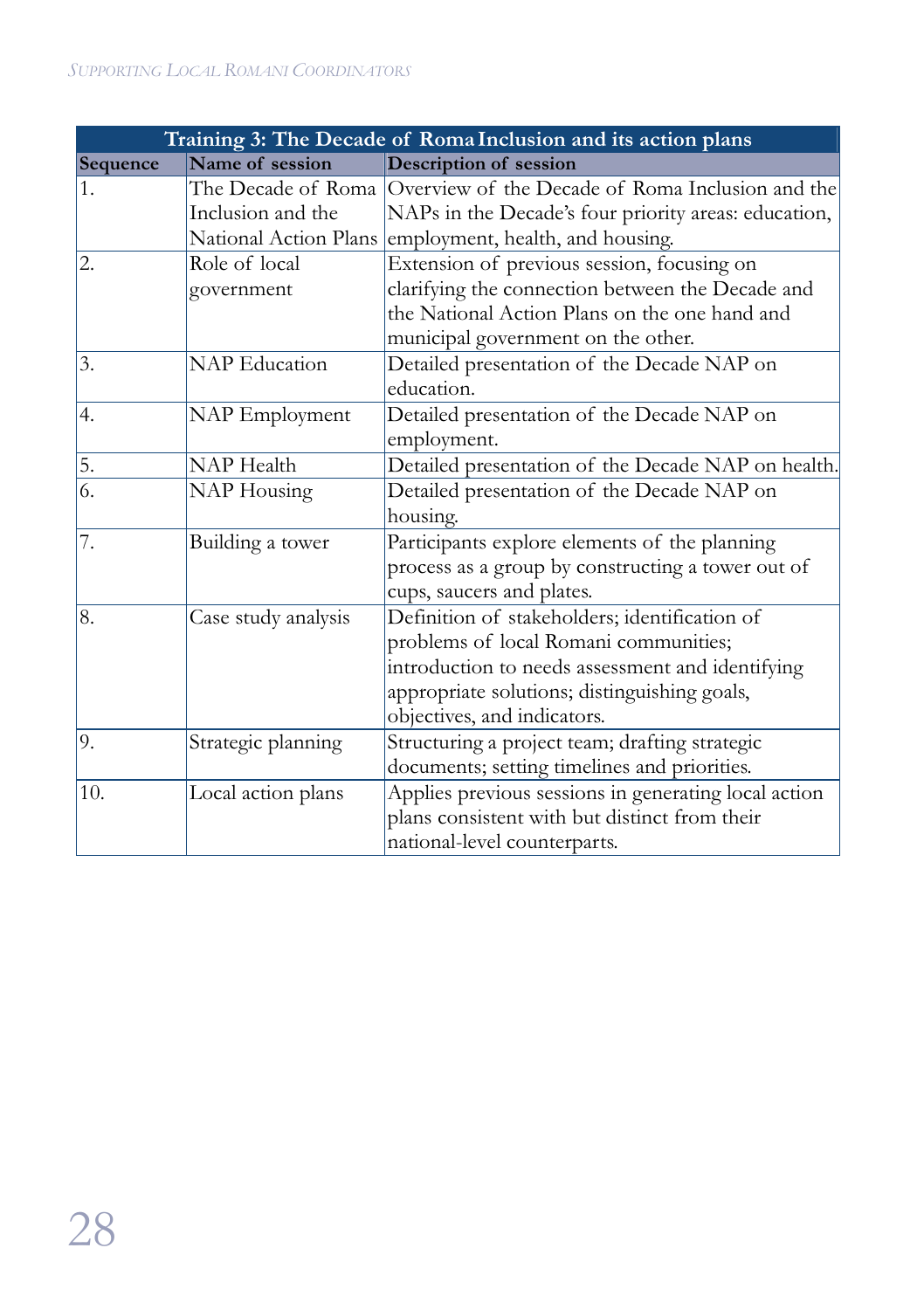### **3.4.4 Training 4: Project proposal writing and fundraising**

The  $4<sup>th</sup>$  training event for the RCs and the  $3<sup>rd</sup>$  training event for the sector heads was a two-day seminar on project proposal writing and fundraising.

Whereas the first two common training events served largely to raise awareness about relevant needs and to sketch a framework for action to improve the situation of local Romani communities, this common training focused on technical skills necessary to undertake such action.

The anticipated output of this training event was the direct, practical application on the part of RCs and sector heads of the mutual appreciation gained in the two previous common seminars to defining and addressing concrete problems to be solved in a draft project proposal to be refined and submitted to potential national and international donors.

- Problem analysis and definition
- Project proposal goals and aims
- Project methodology and activity plan
- Project evaluation and indicators
- Fund-raising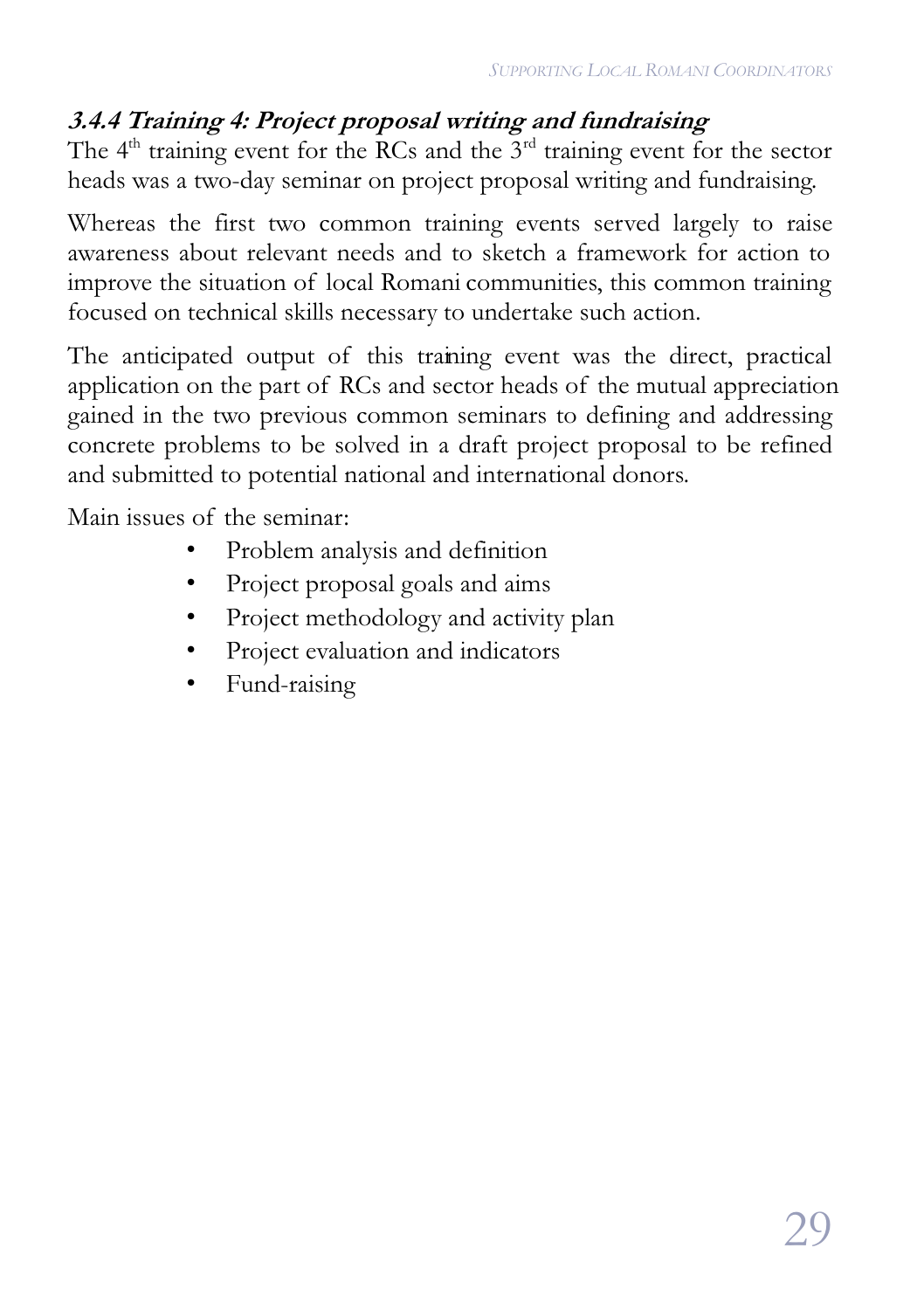|          |                 | Training 4: Project proposal writing and fundraising       |
|----------|-----------------|------------------------------------------------------------|
| Sequence | Name of session | Description of session                                     |
| 1.       | Introduction to | Overview of methods approaches to fundraising, with        |
|          | fundraising     | particular attention to strategic planning.                |
| 2.       | Donors and      | Introduction to relevant parameters in calls for funding   |
|          | tenders         | applications, including types of projects and              |
|          |                 | organizations funded, tendering procedures, target         |
|          |                 | groups, geographical areas, and deadlines.                 |
| 3.       | Problem tree    | Identifying causes and consequences of a given problem.    |
| 4.       | Elements of     | Detailed analysis of the necessary components of funding   |
|          | project         | applications as they relate to one another.                |
|          | proposals       |                                                            |
| 5.       | Proposal        | Practical exercise in formulating the introductory section |
|          | writing: The    | of a project proposal.                                     |
|          | introduction    |                                                            |
| 6.       | Proposal        | Practical exercise in defining the central problem         |
|          | writing:        | addressed by a project proposal.                           |
|          | Defining the    |                                                            |
|          | problem         |                                                            |
| 7.       | Proposal        | Practical exercise in formulating and distinguishing       |
|          | writing:        | among goals and objectives appropriate to the identified   |
|          | Goals and       | problem.                                                   |
|          | objectives      |                                                            |
| 8.       | Proposal        | Practical exercise in budgeting for project activities     |
|          | writing: Budget | appropriate to the project's goals and objectives.         |
| 9.       | Proposal        | Practical exercise in planning monitoring and evaluation   |
|          | writing:        | of the project's success in realizing its goals and        |
|          | Evaluation plan | objectives.                                                |
| 10.      | Proposal        | Practical exercise on writing composing project proposal   |
|          | writing:        | cover letters, cover pages, executive summaries, tables of |
|          | Preliminary and | contents, and annexes.                                     |
|          | supplementary   |                                                            |
|          | materials       |                                                            |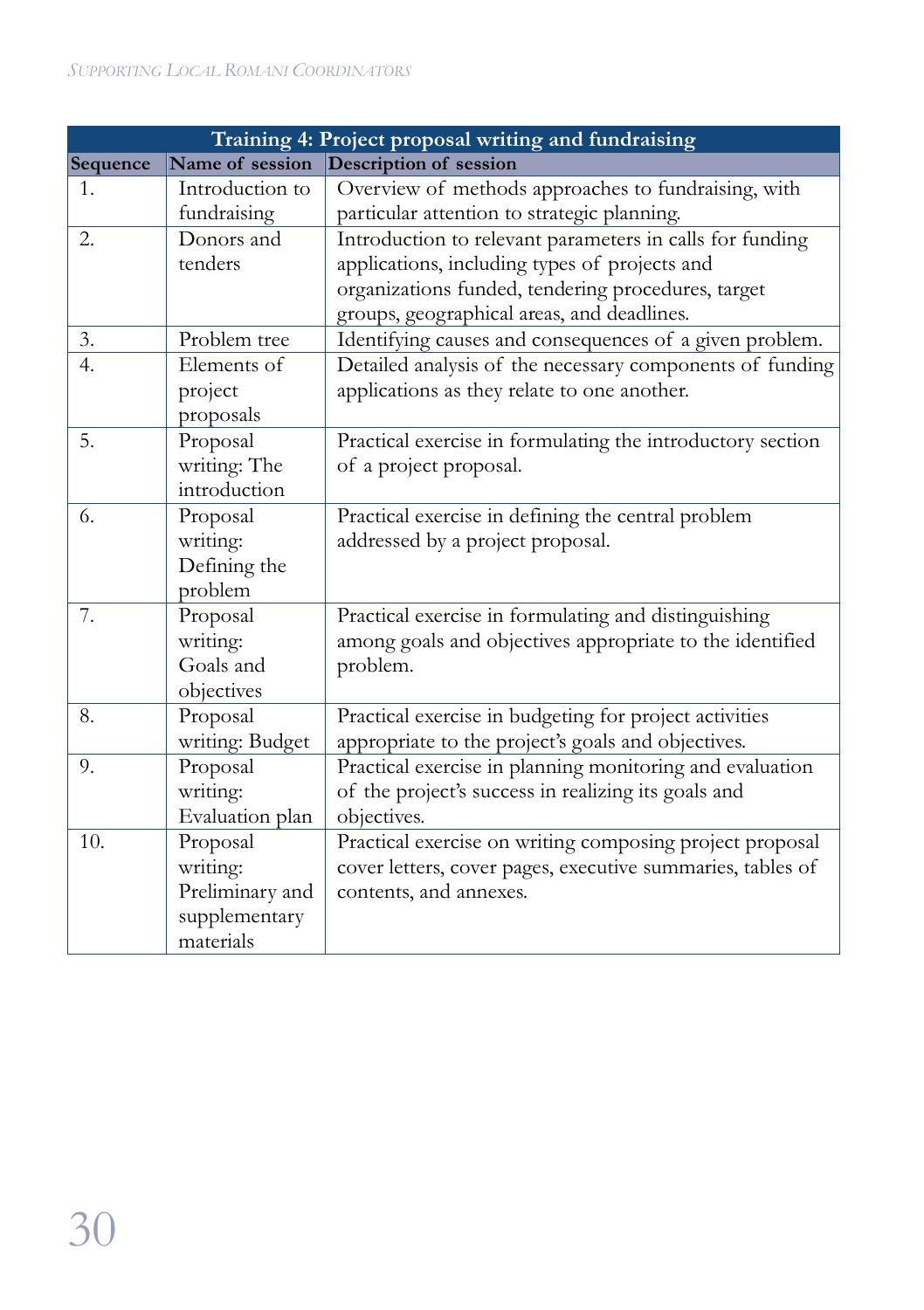#### **3.4.5 Training 5: Project management**

The  $5<sup>th</sup>$  training for RCs and the  $4<sup>th</sup>$  training for the sector heads was a two-day seminar on project management.

Like the training event immediately preceding it, this event focused on technical skills needed to undertake concrete action to improve the situation of local Romani communities through projects.

The  $5<sup>th</sup>$  training event's focus on project management was intended to leave RCs and sector heads in a position to deliver on the claims contained in the project proposals generated as a result of the third training event.

- What project realization means
- Job descriptions
- Development of and roles within the project team
- Leadership and teamwork
- Monitoring and evaluation
- **Reporting**

| Training 5: Project management |                |                                                                     |  |
|--------------------------------|----------------|---------------------------------------------------------------------|--|
| Sequence                       | Name of        | <b>Description of session</b>                                       |  |
|                                | session        |                                                                     |  |
| $\mathbf{1}$ .                 | Quiz           | Review of knowledge gained from previous seminars to be applied     |  |
|                                |                | in project management.                                              |  |
| 2.                             | Introduction   | Definition of project management through an e•amination of the      |  |
|                                | to project     | project cycle.                                                      |  |
|                                | management     |                                                                     |  |
| $\mathfrak{Z}$ .               | Job            | Presentation of standard structure of job descriptions, followed by |  |
|                                | descriptions   | a practical exercise in which participants divide into groups to    |  |
|                                |                | write a job description for a coordinator and associate to be hired |  |
|                                |                | for a hypothetical project.                                         |  |
| 4.                             | Teamwork       | Conceptual introduction to teamwork and the difference between      |  |
|                                |                | a team and a group, followed by a group exercise in which           |  |
|                                |                | participant's practice planning and acting as a team in solving a   |  |
|                                |                | mystery.                                                            |  |
| 5.                             | Leadership     | Interactive discussion of notions of leader and leadership, with    |  |
|                                |                | particular attention to their role in a team setting.               |  |
| 6.                             | Monitoring     | Interactive discussion of monitoring and evaluation, focusing on    |  |
|                                | and evaluation | similarities and differences between the two and how to conduct     |  |
|                                |                | them.                                                               |  |
| 7.                             | Reporting      | Conceptual introduction to reporting and its importance,            |  |
|                                |                | with an emphasis on structuring reports and the different           |  |
|                                |                | types of reporting.                                                 |  |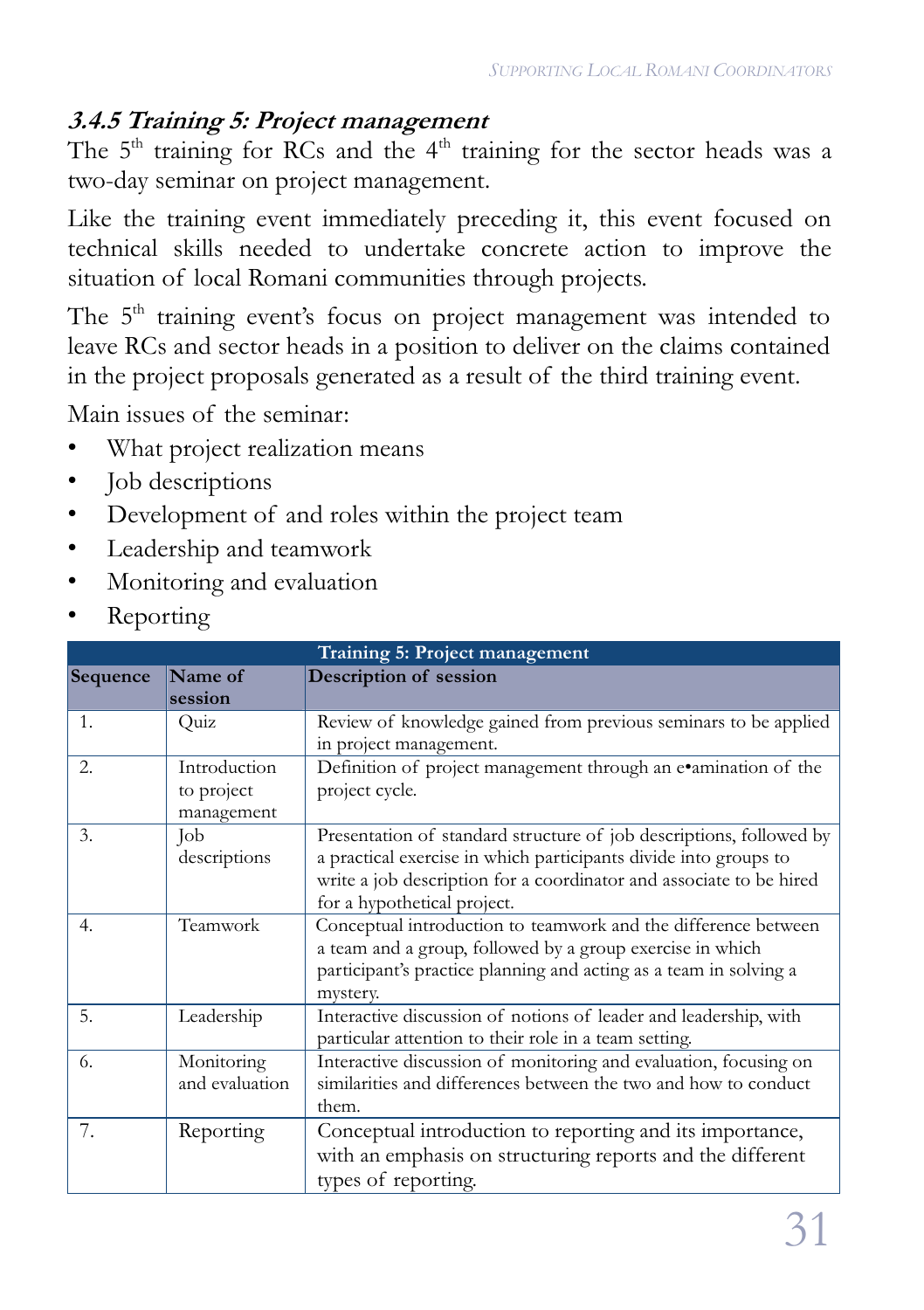#### Putting skills to use

A small grants programme administered by the OSCE Mission to Serbia provided an important practical exercise of the skills gained in the training events on proposal writing and project management. Through a specialized training event co-organized with the OSCE on the small grants scheme, RCs applied their general knowledge of proposal writing and project management to the requirements of a specific donor. Practical exercises of this type should be integrated in the capacitybuilding programme wherever possible. Topics to be addressed include:

- Donor grants management supervision mechanisms
- Writing project proposals in accordance with donor requirements
- Supporting implementing partners
- Monitoring projects in accordance with donor requirements
- Donor specifications and guidelines for financial and narrative reporting
- Tender procedures for workshops in the municipalities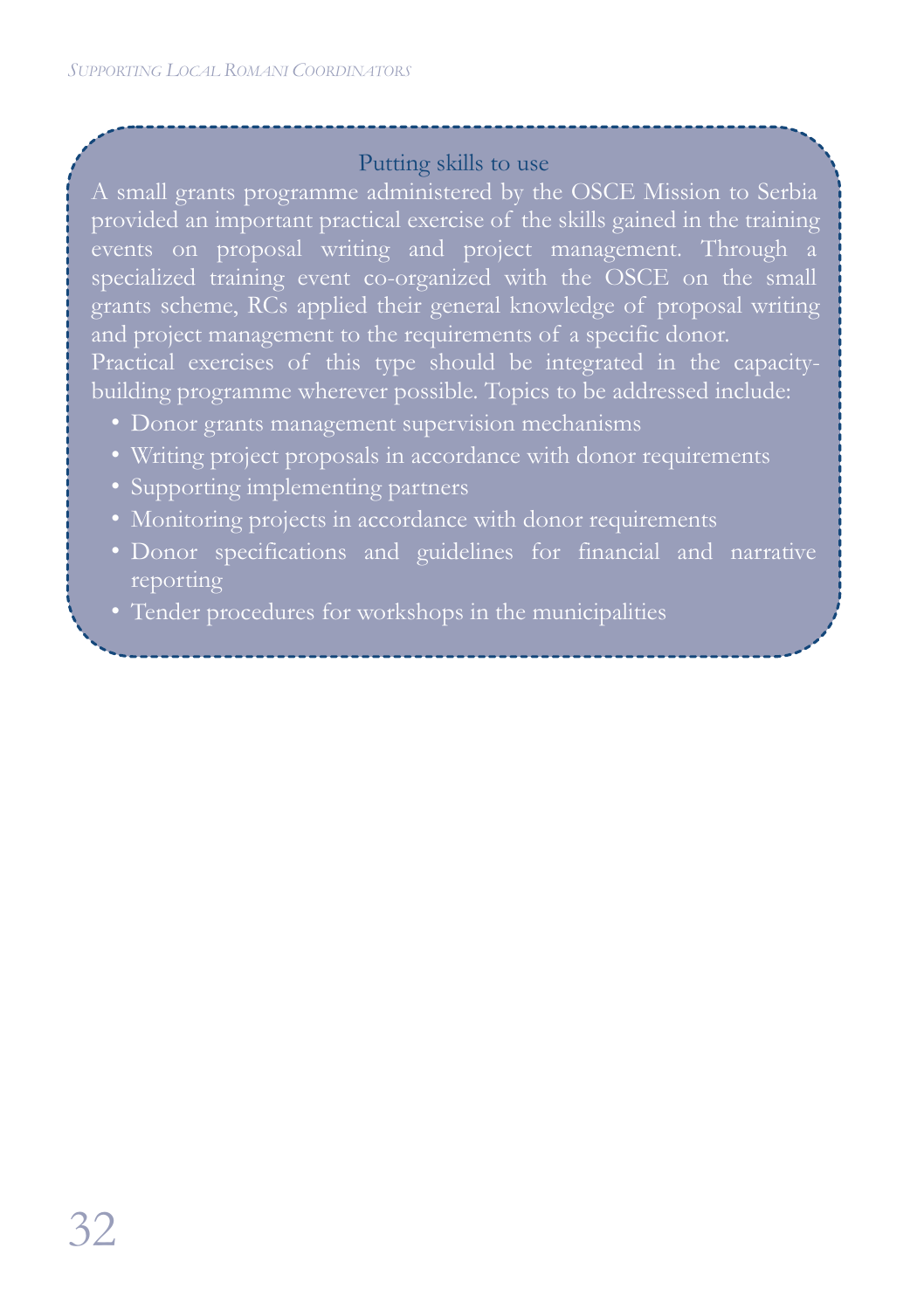#### **3.4.6 Training 6: Advocacy**

The 6<sup>th</sup> training event – the 2<sup>nd</sup> such event held *exclusively* for RCs – was a two-day seminar on advocacy.

In planning this event into the training programme, special consideration was given to:

- 1. The RCs' unique position as intermediaries between local Romani communities and municipal government;
- 2. The need for the RCs to demonstrate the value of their respective positions as a condition for these positions' appreciation by the beneficiaries, ensuring the positions' continued existence; and
- 3. The relative inexperience of many of the RCs in acting as an official representative of an authority.

The expected output of this training event was accordingly that the RCs would be able to advocate more effectively with local government for the needs of local Romani communities by proposing adequate solutions at both ends. In so doing, the RCs can act as a reliable link and secure the position of RC in their respective municipalities.

- Advocacy: key actors, steps, aims, and goals
- Similarities and differences between advocacy, public relations and informing
- Municipal cooperation with the NGO sector and participants' previous experience
- Potential political solutions and decision makers at the local level
- Target audiences groups and individuals
- Strategic communication in the advocacy process
- Lobbying
- Networks and coalitions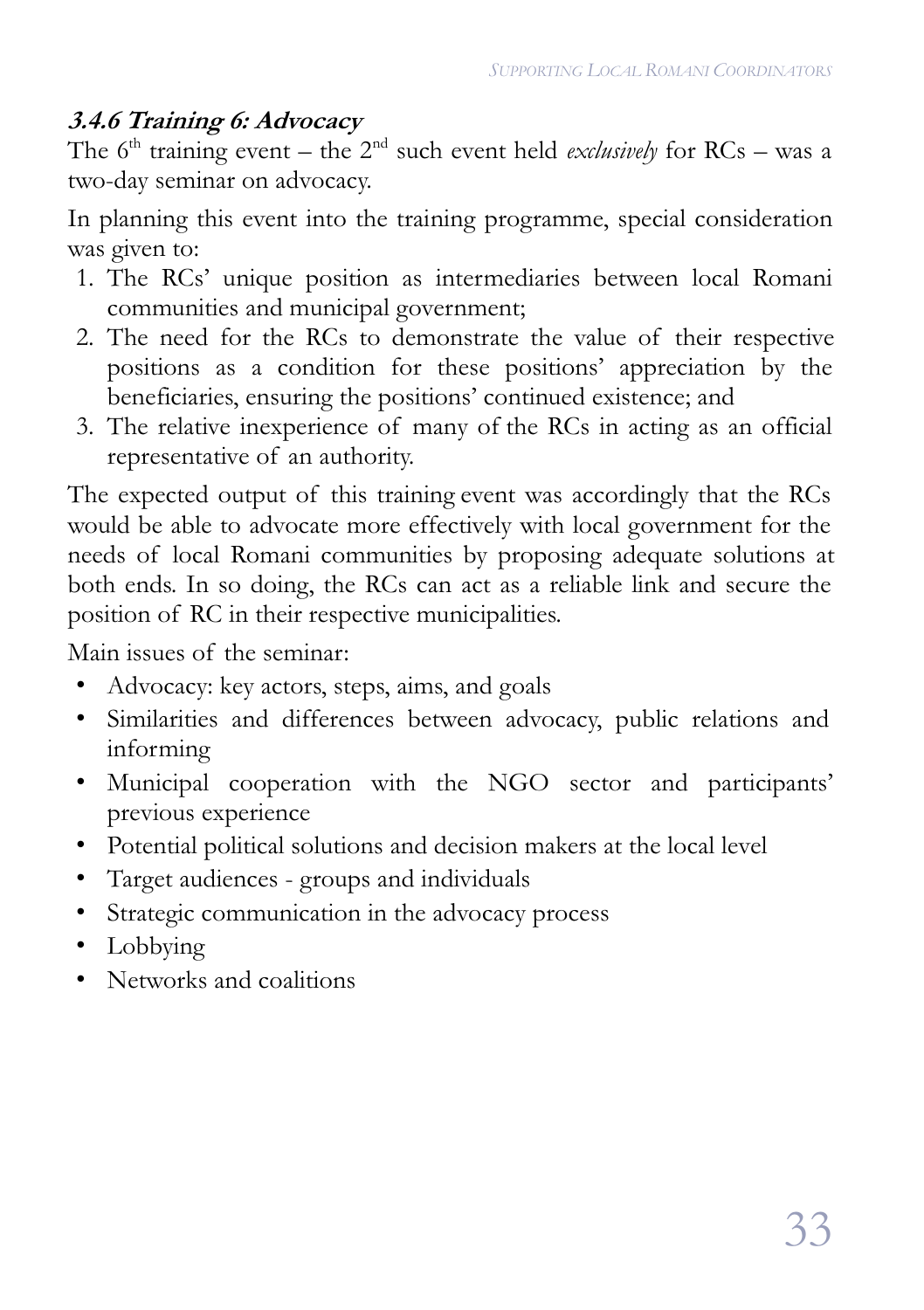| Training 6: Advocacy |                              |                                                                                                                                                                                                                               |  |
|----------------------|------------------------------|-------------------------------------------------------------------------------------------------------------------------------------------------------------------------------------------------------------------------------|--|
| Sequence             | Name of session              | Description of session                                                                                                                                                                                                        |  |
| 1.                   | Introduction to<br>advocacy  | Interactive definition of the notion of advocacy,<br>with attention to relevant actors and their<br>activities.                                                                                                               |  |
| 2.                   | Work of local<br>governments | Informal exchange of information on examples of<br>cooperation between RCs and local NGOs,<br>accomplishments of local governments for Roms,<br>and activities of RCs to date.                                                |  |
| 3.                   | Steps of advocacy            | Group exercise on identifying decision makers<br>and planning an approach.                                                                                                                                                    |  |
| 4.                   | Goals and<br>objectives      | Discussion of the distinction between the goals<br>and objectives of advocacy activities, with<br>concrete examples.                                                                                                          |  |
| 5.                   | Target group                 | Group exercise on identifying the target group of<br>advocacy activities, making use of analytical<br>schematics.                                                                                                             |  |
| 6.                   | Cards of power               | Group exercise on directing messages (written on<br>cards) to appropriate actors for support.                                                                                                                                 |  |
| 7.                   | One-minute<br>message        | Group exercise on formulating concise messages<br>which include a statement, evidence, concrete<br>examples, and a call for action.                                                                                           |  |
| 8.                   | Strategic<br>communication   | Participatory exploration of channels for<br>transmitting messages, with practical tips on how<br>to prepare for and behave in interviews.                                                                                    |  |
| 9.                   | Lobbying                     | Tips on successful written and oral lobbying,<br>followed by exercises in both.                                                                                                                                               |  |
| 10.                  | Networking                   | Definition of terms 'network' and 'coalition', with<br>and illustrative example of successful networking<br>by Romani NGOs followed by a group exercise<br>on drafting a plan of networking and cooperation<br>among the RCs. |  |
| 11.                  | Mini-evaluation              | Group exercise on RCs' advocacy needs through<br>side-by-side comparison of individual strengths<br>and weaknesses.                                                                                                           |  |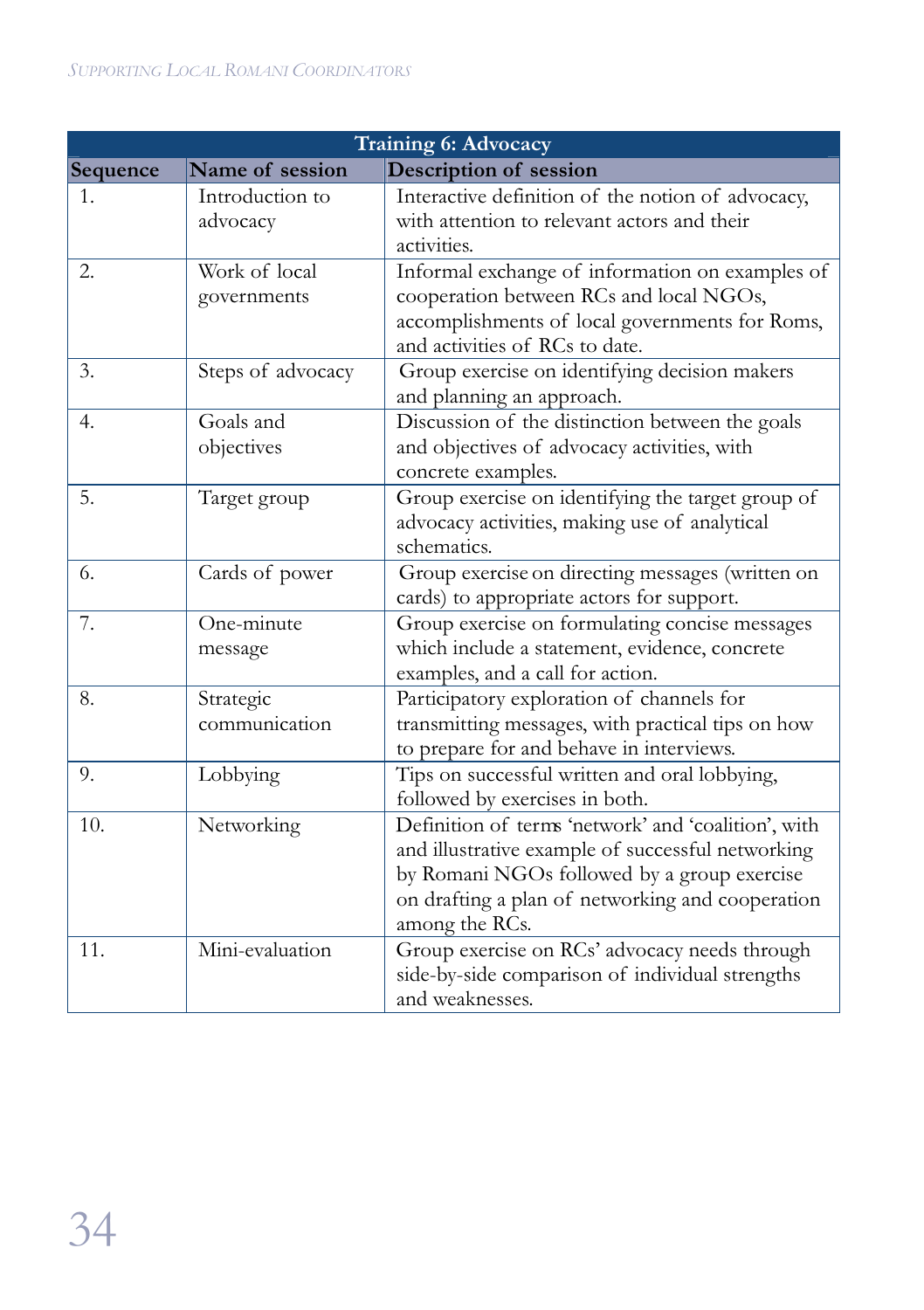#### **3.4.7 Training 7: Advanced advocacy**

The 7<sup>th</sup> training event for RCs was a two-day seminar on advanced advocacy, held at the request of the RCs themselves to meet their need for additional skills in this area to accomplish their tasks.

While this training event was not among those included in the initial training programme, it was added in keeping with the ongoing monitoring integral to the training programme's success. As in the previous training event on advocacy, this follow-up event took into account the RCs' position in between local government and the local Romani population, their need to demonstrate results, and the novelty of their respective roles.

Like the previous training event on advocacy, the expected output of this training was that the RCs would be able to advocate more effectively with local government for the needs of local Romani communities, and in so doing to secure the position of RC in their respective municipalities.

Building on the previous advocacy seminar, the main aims of the seminar were:

- Experience exchange on creating advocacy plans and possible further cooperation among RCs;
- Introduction to some key strategic and operational documents important for the RCs' work; and
- Strengthening self-confidence in interpersonal relations.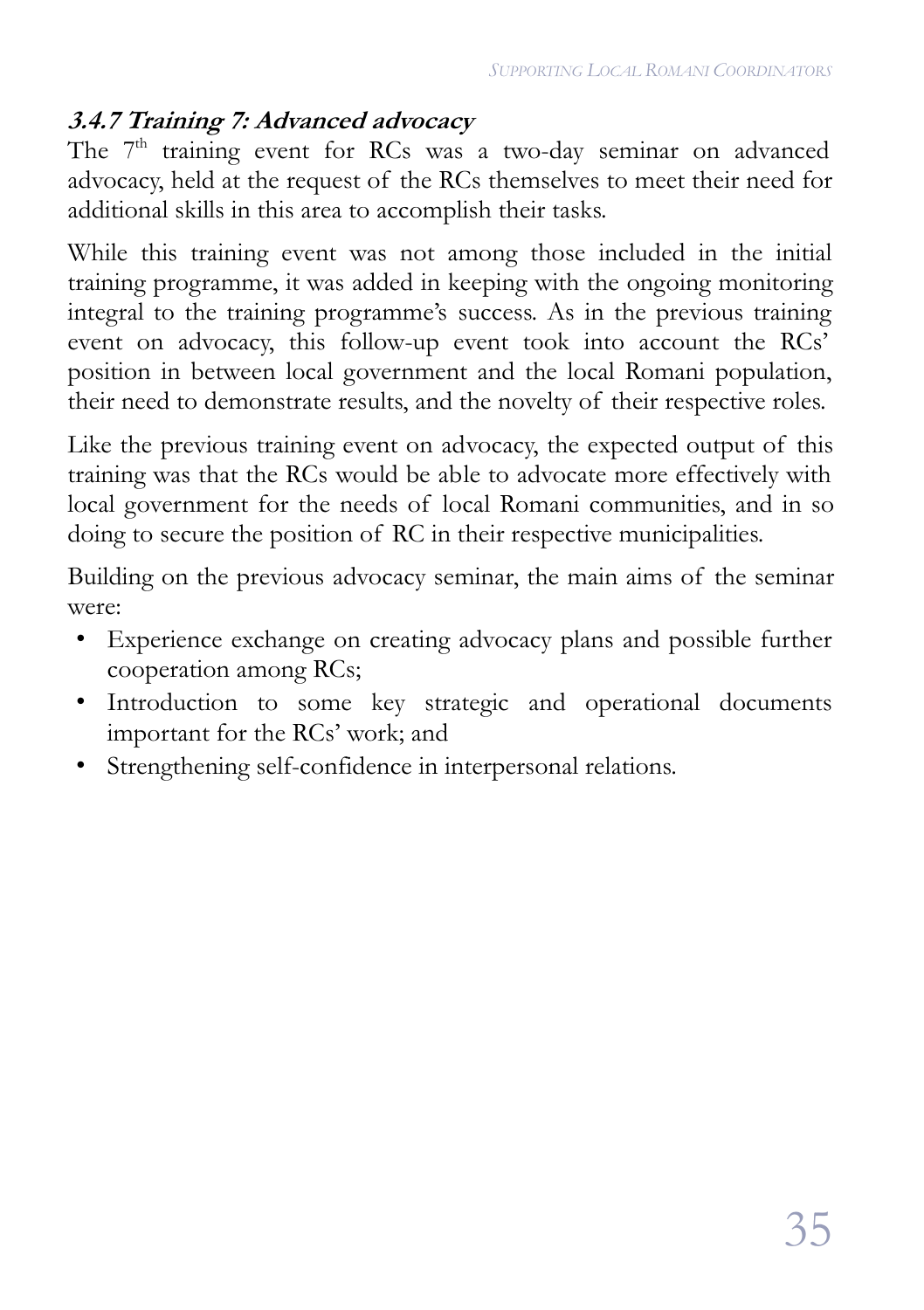| <b>Training 7: Advanced Advocacy</b> |                          |                                                    |  |
|--------------------------------------|--------------------------|----------------------------------------------------|--|
|                                      | Sequence Name of session | Description of session                             |  |
| 1.                                   | Individual               | Presentation of advocacy plans composed by RCs     |  |
|                                      | presentations            | following previous training event on advocacy.     |  |
| 2.                                   | Review                   | Brief quiz on key elements of advocacy, reviewing  |  |
|                                      |                          | central concepts.                                  |  |
| 3.                                   | Information sharing      | Facilitated comparison of RCs' experience in local |  |
|                                      |                          | government work, with particular attention to the  |  |
|                                      |                          | manner in which information is presented.          |  |
| 4.                                   | Strategies and laws      | Interactive review of relevant policy documents    |  |
|                                      |                          | and standards which can be used to ground RCs'     |  |
|                                      |                          | advocacy activities.                               |  |
| 5.                                   | Dignified and self-      | Application of test for measuring level of self-   |  |
|                                      | confident responses      | esteem, followed by presentation of theory of      |  |
|                                      |                          | human dignity and its three aspects: honor,        |  |
|                                      |                          | respect, and consideration.                        |  |
| 6.                                   | Assertiveness and        | Practical exercise on distinguishing between       |  |
|                                      | aggressiveness           | assertive and aggressive statements.               |  |
| 7.                                   | Techniques for self-     | Expressing understanding for others' wishes while  |  |
|                                      | confident responses      | maintaining one's position vs. the 'broken record' |  |
|                                      |                          | approach of simply repeating one's own position.   |  |
| 8.                                   | Non-assertion and        | Group discussion on reasons for passive and        |  |
|                                      | aggression               | aggressive responses.                              |  |
| 9.                                   | Fear                     | Interactive exploration of roots of stage fright,  |  |
|                                      |                          | with techniques for overcoming 'the shakes' and    |  |
|                                      |                          | coping with fear in interview situations.          |  |
| 10.                                  | SWOT analysis            | Analysis of strengths, weaknesses, opportunities,  |  |
|                                      |                          | and threats related to networking activities among |  |
|                                      |                          | RC <sub>s</sub> .                                  |  |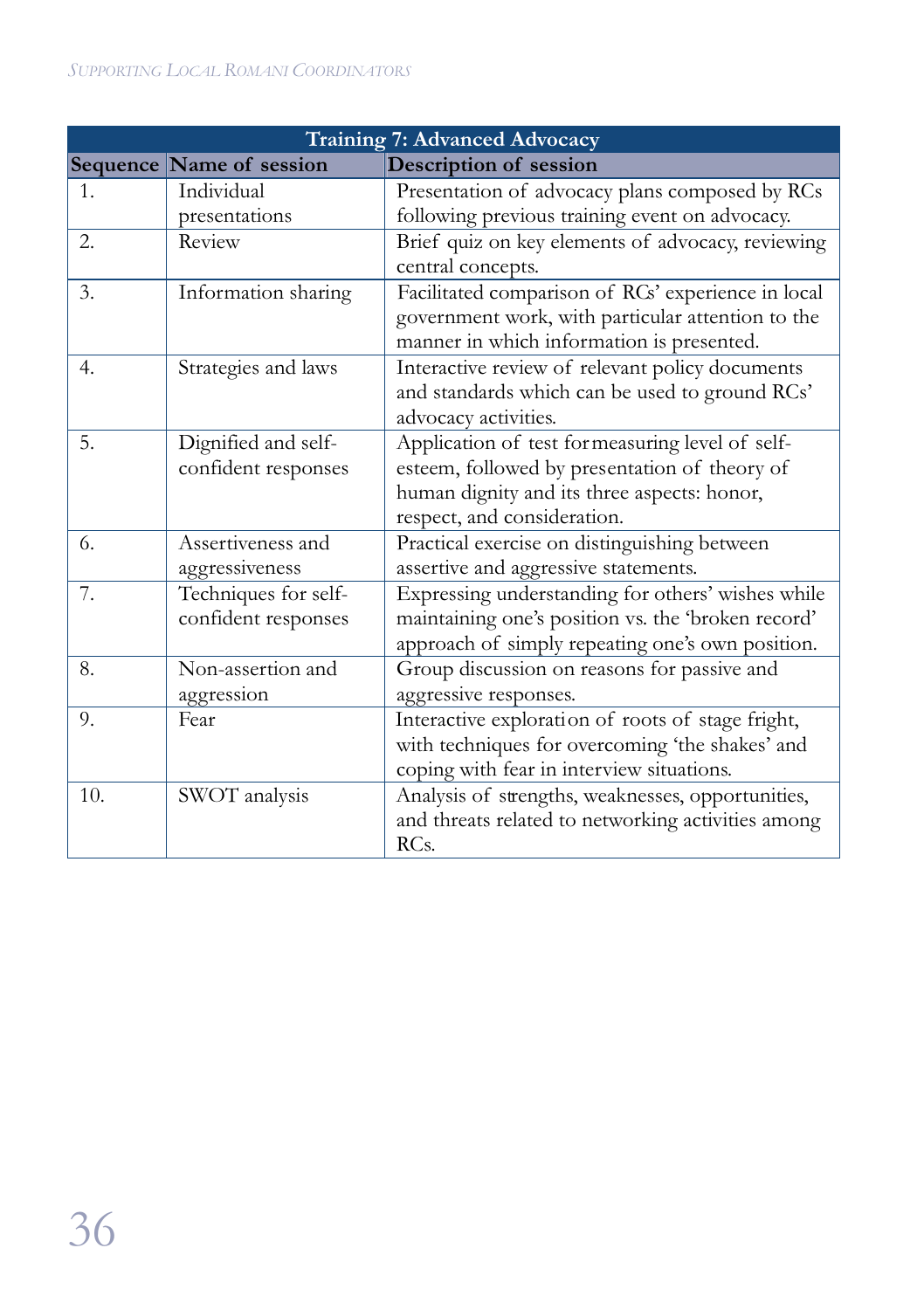#### **3.4.8 Training 8: Public relations**

The 8th training event for the RCs was a two-day seminar on public relations.

This event focused on selected aspects of the RCs' communication with actors within and outside local Romani communities.

The main consideration underlying the training event on public relations was to ensure the visibility of good practices and of the role of the RCs in relation to municipalities (good governance) and to the Romani population. Taken into account were:

- 1. The RCs' unique position as figures visible in both local Romani communities and municipal government;
- 2. The need for the RCs to demonstrate the value of their respective positions as a condition for these positions' continued existence; and
- 3. The relative inexperience of many of the RCs in dealing with the media.

The expected output of this training event was that the RCs would be able to exercise effective and constructive control over presentation of their work in the media, and thus to the population at large.

- Basic elements and principles of the communication process
- Introduction to public relations
- Announcements, press releases, and press conferences
- Preparing for public presentations
- TV interviews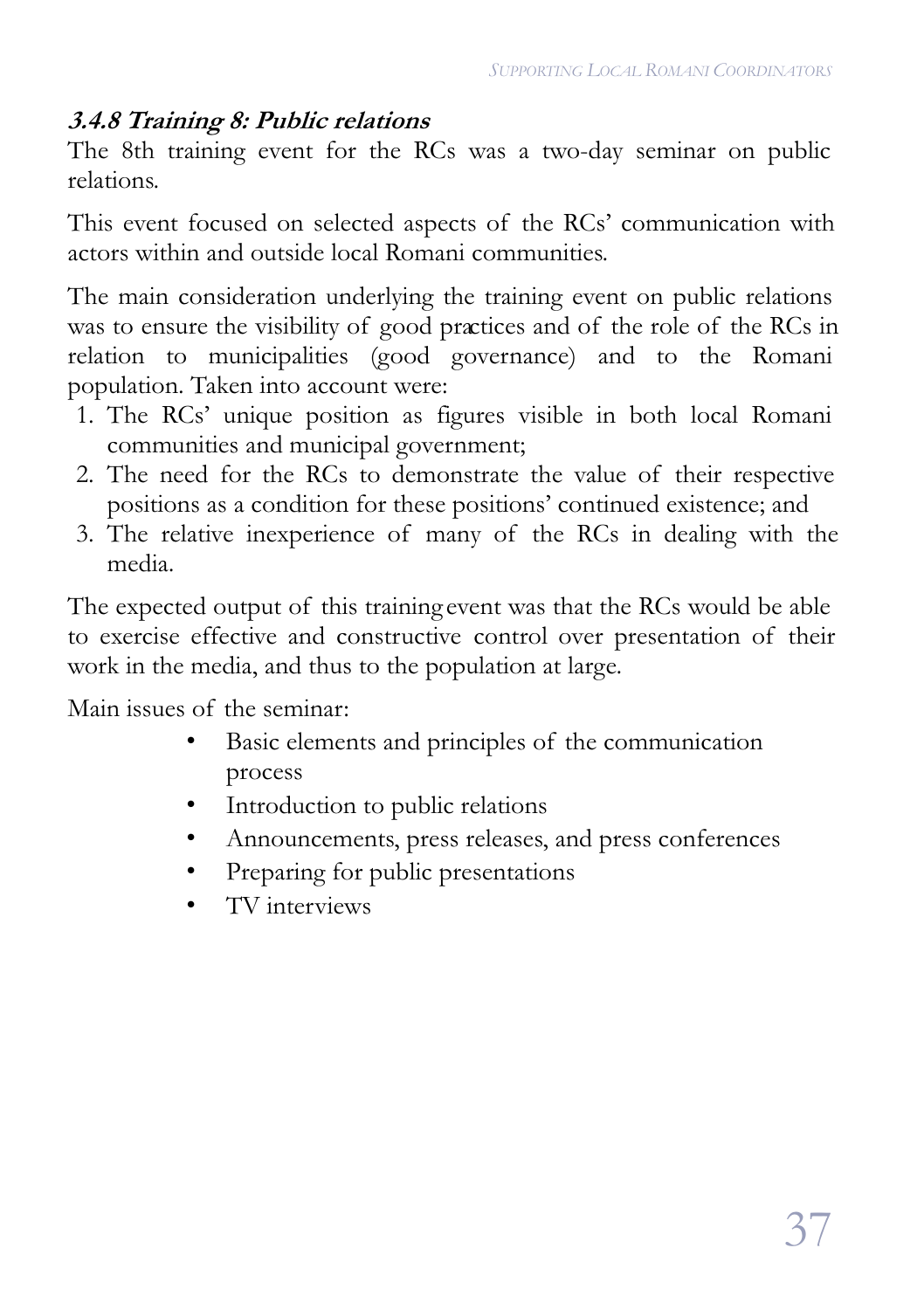| Training 8: Public relations |                          |                                                           |  |
|------------------------------|--------------------------|-----------------------------------------------------------|--|
|                              | Sequence Name of session | <b>Description of session</b>                             |  |
| 1.                           | The                      | Introduction to the basic principles and elements of      |  |
|                              | communication            | communication, with interpersonal communication           |  |
|                              | process                  | presented as a process of transmitting and receiving      |  |
|                              |                          | information between two persons.                          |  |
| 2.                           | Written                  | Exercise on composing information sheets and press        |  |
|                              | communications           | releases.                                                 |  |
| 3.                           | Press conferences        | Introduction to the advantages and limitations of press   |  |
|                              |                          | conferences, followed by a group simulation.              |  |
| 4.                           | Successful public        | Group exercise on identifying in each RC three            |  |
|                              | appearances              | personal qualities which make for more successful         |  |
|                              |                          | public appearances, with participants presenting          |  |
|                              |                          | themselves and a quality which makes them unique.         |  |
| 5.                           | Preparing for            | Identifying appropriate media; defining target groups;    |  |
|                              | public                   | researching public interest; estimating risk and possible |  |
|                              | appearances              | gains; fitting key elements into a one-minute message.    |  |
| 6.                           | Interviews               | Overview of different kinds of interviews and their       |  |
|                              |                          | characteristics, followed by practical tips on how to     |  |
|                              |                          | prepare for, speak, and behave in an interview, as well   |  |
|                              |                          | as a practical exercise in being interviewed by a         |  |
|                              |                          | reporter.                                                 |  |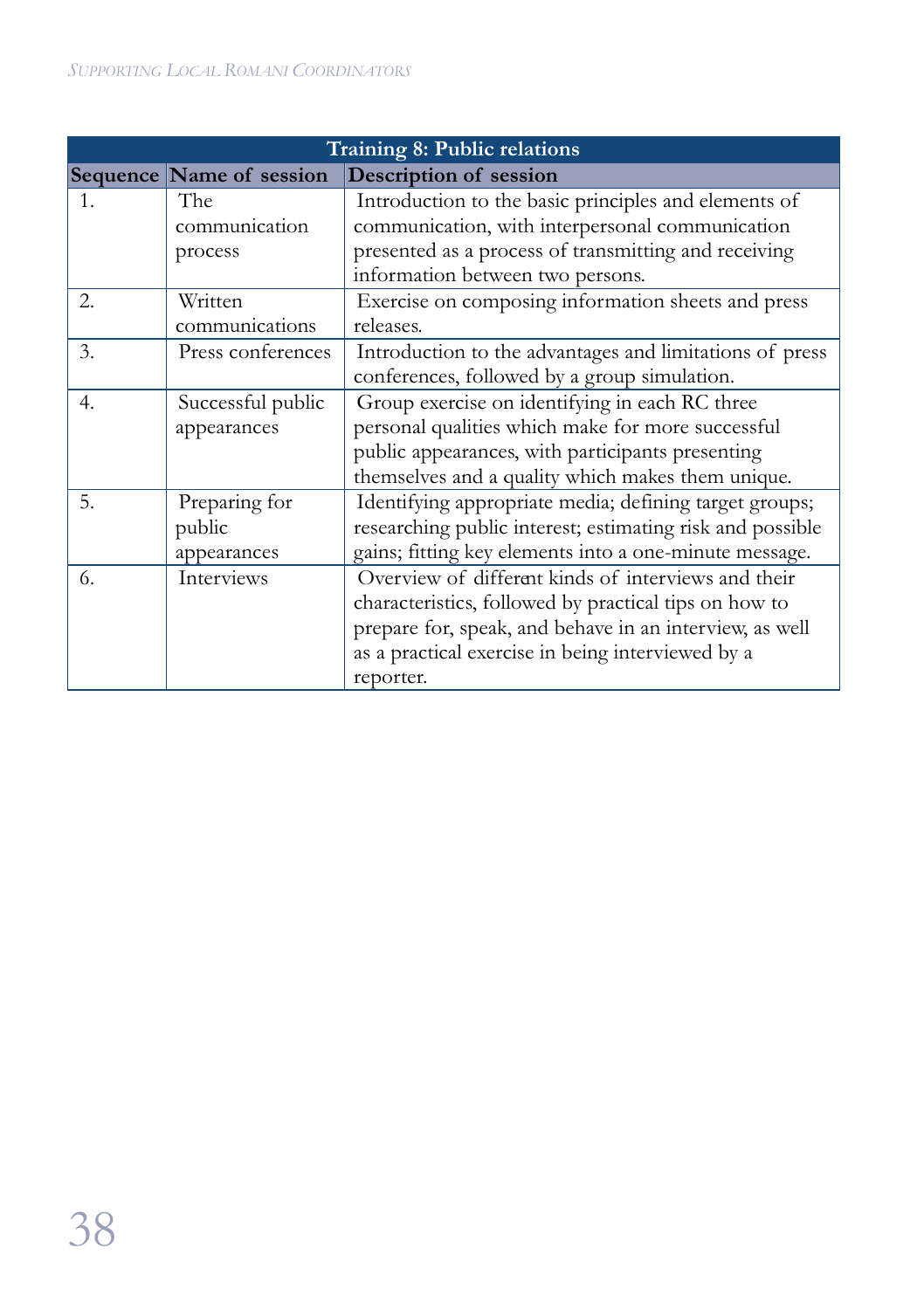# **4. FOLLOWING UP CAPACITY-BUILDING**

**4.1 The importance of networkingamong local Romani coordinators**

Following conclusion of the intensive training programme, it is important that RCs have the opportunity to meet on a regular basis for the purposes of both practical learning and moralsupport. Networking events allow the RCs to do at least three things important to their success on the job:

- 1. To reflect on achievements and failures in applying the knowledge gained from training events, learning from one another's experiences;
- 2. To share information relevant for the work of the RCs; and
- 3. To seek and provide support from/for their peers in the most similar positions.

At the networking events, the presence of professional facilitators is useful for bringing in a neutral (if sympathetic) outside perspective on the issues raised by the RCs. Where possible, it is desirable that at least some of the facilitators have had prior involvement in the training programme, allowing them also to provide the RCs with feedback on application of the knowledge gained through the training events.

#### **4.2 Preparatory workshops: Coordinating networking with the OSCE**

During the pilot in Serbia, when it became apparent that the schedule of networking events coincided fairly closely with thematic roundtables organized by the OSCE in cooperation with relevant ministries, a theme was assigned to each networking event in such a way as to allow it to serve simultaneously as a preparatory workshop for the relevant roundtable on a priority area of the Decade of Roma Inclusion. As a result, in addition to allowing the RCs to share experiences, information, and support among themselves, the networking events served as venues for solidifying the basis for systematizing the position of RC in the municipalities included in the project activities.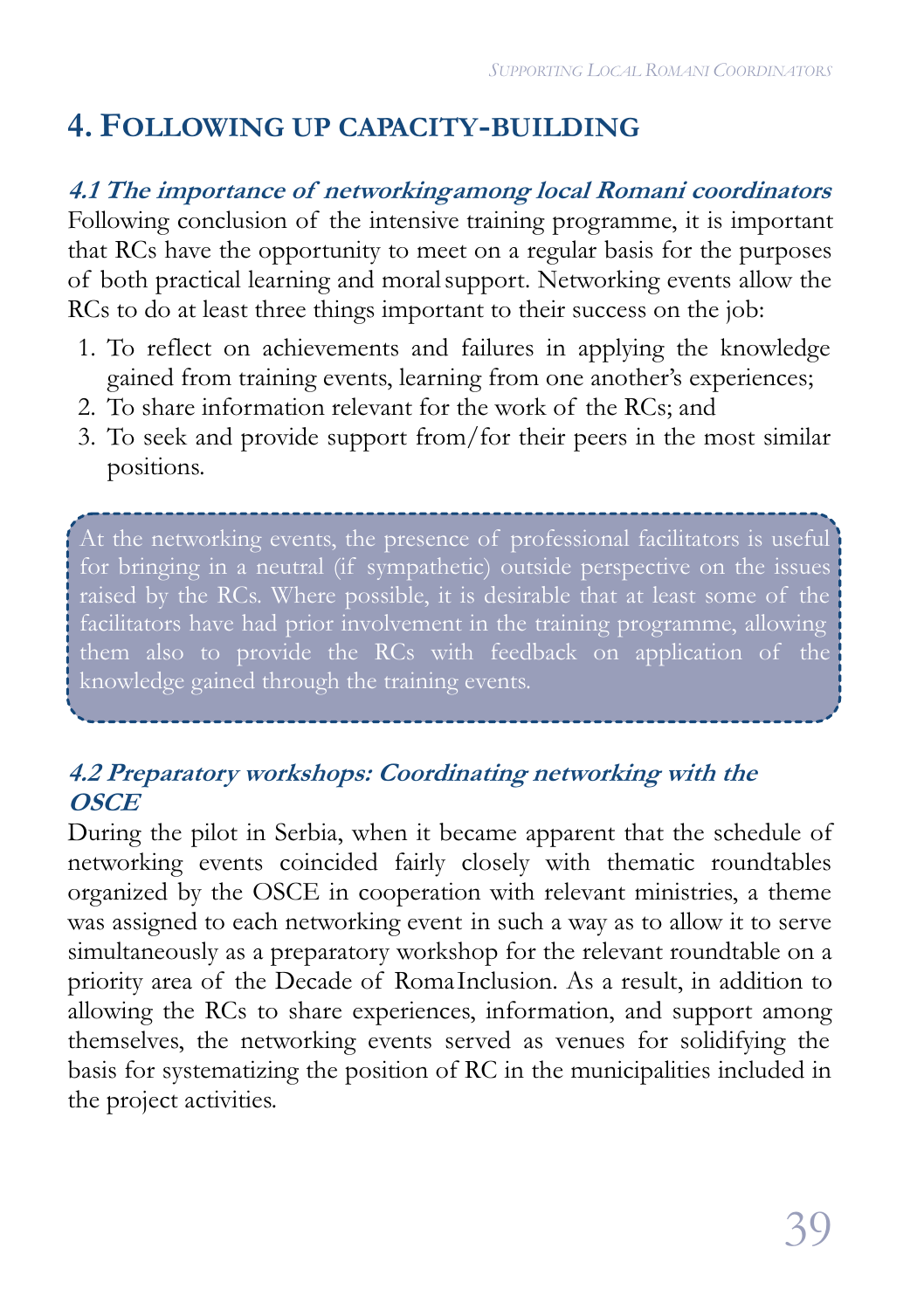| Overview of networking events/preparatory workshops |            |                                                                                                                                                                                                                                                                                                                                    |  |
|-----------------------------------------------------|------------|------------------------------------------------------------------------------------------------------------------------------------------------------------------------------------------------------------------------------------------------------------------------------------------------------------------------------------|--|
| Sequence Theme                                      |            | <b>Topics covered</b>                                                                                                                                                                                                                                                                                                              |  |
| $\mathbf{1}$ .                                      | Employment | Negotiating skills and conflict resolution<br>Action plans for promoting employment of the Romani<br>population<br>Moving from national to local action plans on Romani<br>employment<br>Individual plans for RCs' employment in their respective<br>٠<br>municipalities                                                           |  |
|                                                     |            | Peer learning/experience exchange                                                                                                                                                                                                                                                                                                  |  |
| 2.                                                  | Education  | Analyses of the OSCE roundtable on employment<br>Efficient speech and audience management<br>Moving from national to local action plans for Romani<br>education<br>Steps in preparing roundtables<br>Arguments and evidence<br>Peer learning/experience exchange                                                                   |  |
| 3.                                                  | Health     | Analysis of the current state of affairs in the area of<br>$\bullet$<br>Romani health at the municipal level for the purpose of<br>developing a vision and follow-on steps in this area<br>Moving from national to local action plans for Romani<br>health<br>Development and cultivation of teamwork and<br>cooperation among RCs |  |
| $\overline{4}$ .                                    | Housing    | Analysis of the current state of affairs in the area of<br>Romani housing at the municipal level for the purpose<br>of developing a vision and follow-on steps in this area<br>Moving from national to local action plans for Romani<br>٠<br>housing<br>Development and cultivation of teamwork and<br>cooperation among RCs       |  |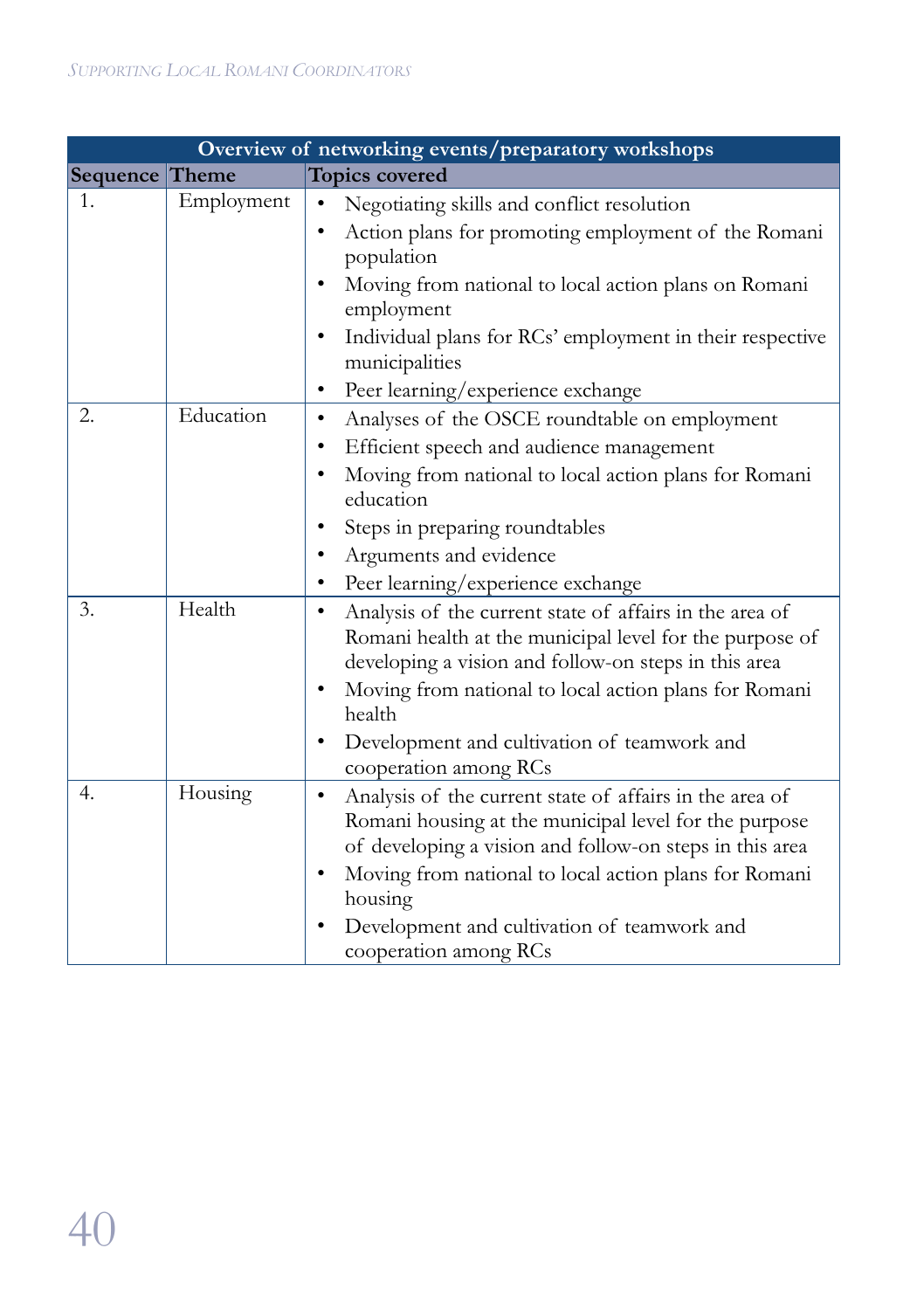### **4.2.1 Networking event/preparatory workshop 1: Employment**

The first networking event of the pilot had as its theme employment. In addition to being one of the four priority areas of the Decade of Roma Inclusion, employment was chosen as a theme in anticipation of the roundtable to be organized by the OSCE shortly after the networking event.

Expected outputs of the event were:

- 1. Practical learning as a result of experience exchange among the RCs;
- 2. Heightened morale among the RCs stemming from support among their peers; and
- 3. Efficient and effective performance by the RCs at the OSCE roundtable on employment.

Main issues of the event:

- Negotiating skills and conflict resolution
- Action plans for promoting employment of the Romani population
- Moving from national to local action plans on Romani employment
- Individual plans for RCs' employment in their respective municipalities
- Peer learning/experience exchange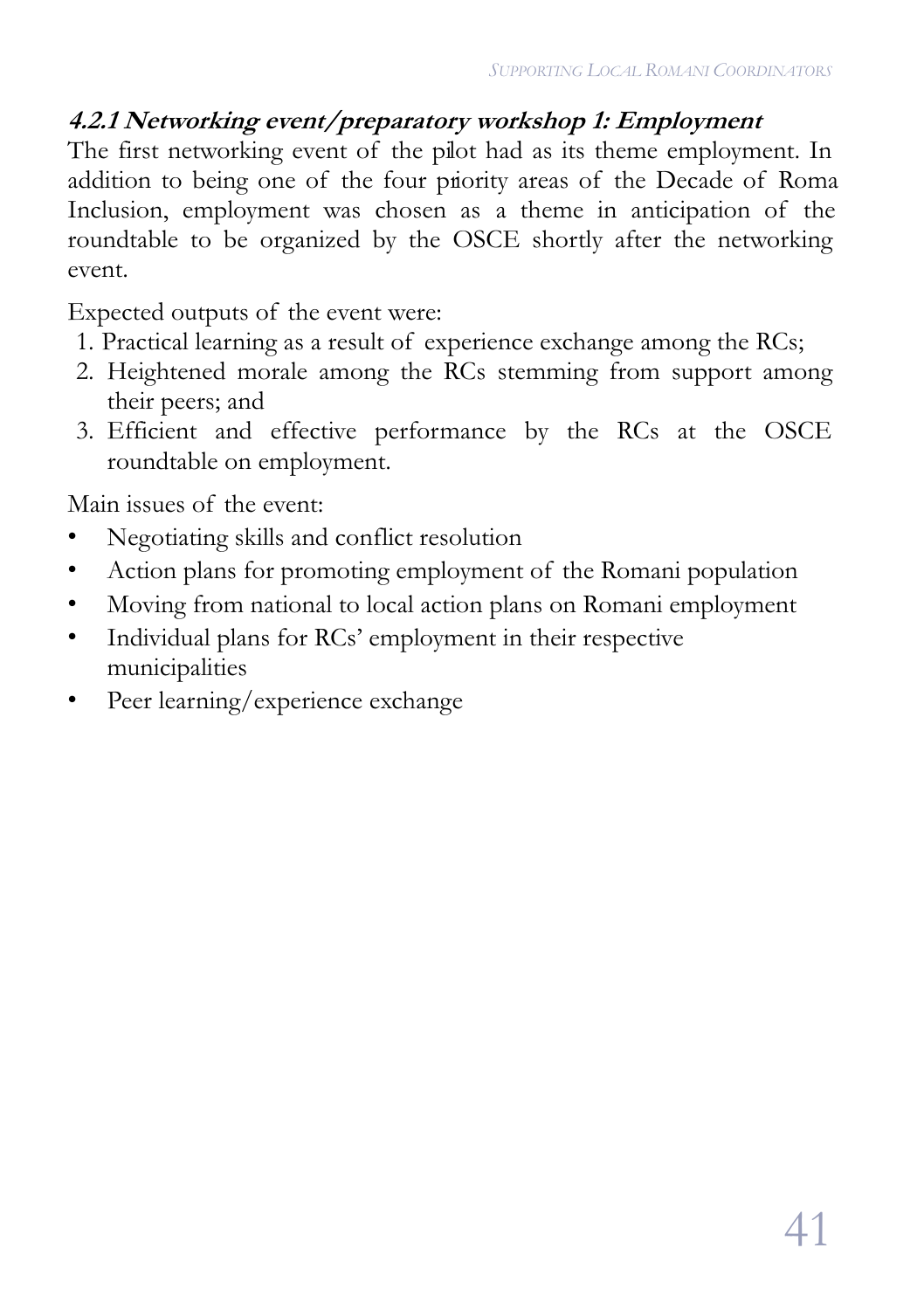| Networking event/preparatory workshop 1: Employment |                                     |                                                                                                                                                                                                                                                                          |  |  |
|-----------------------------------------------------|-------------------------------------|--------------------------------------------------------------------------------------------------------------------------------------------------------------------------------------------------------------------------------------------------------------------------|--|--|
| Sequence Name of                                    |                                     | <b>Description of exercise</b>                                                                                                                                                                                                                                           |  |  |
|                                                     | exercise                            |                                                                                                                                                                                                                                                                          |  |  |
| 1.                                                  | Traffic jam                         | Game on conflict resolution in which participants are<br>divided into two groups which must then exchange places<br>according to a set of rules.                                                                                                                         |  |  |
| 2.                                                  | Defining<br>conflicts               | Presentation on various ways of categorizing and defining<br>disagreements.                                                                                                                                                                                              |  |  |
| 3.                                                  | Barometer                           | Assessing statements and indicating degree of<br>agreement/disagreement with them.                                                                                                                                                                                       |  |  |
| 4.                                                  | Styles of<br>conflict<br>management | Presentation of various modes of dealing with<br>disagreement, with emphasis on preparing negotiations to<br>find common solutions for common problems.                                                                                                                  |  |  |
| 5.                                                  | <b>NAP</b><br>Employment            | Interactive analysis of measures outlined in NAP, with RCs<br>indicated which are applicable in their respective<br>municipalities.                                                                                                                                      |  |  |
| 6.                                                  | Creating a<br>local action<br>plan  | Exploration of steps in translating NAP into local action<br>plan: creating a database, forming working groups, setting<br>priorities, assessing needs, establishing goals, designing<br>measures, specifying indicators, planning monitoring,<br>designating resources. |  |  |
| 7.                                                  | Negotiations                        | Simulated negotiations with representatives of National<br>Employment Service on establishing a programme for<br>employing Roms.                                                                                                                                         |  |  |
| 8                                                   | Employment<br>plans                 | Exercise on drafting individual plans for employment of<br>RC <sub>s</sub> .                                                                                                                                                                                             |  |  |
| 9                                                   | Data<br>collection                  | Discussion of data necessary for RCs' planned<br>presentations at the OSCE roundtable on employment.                                                                                                                                                                     |  |  |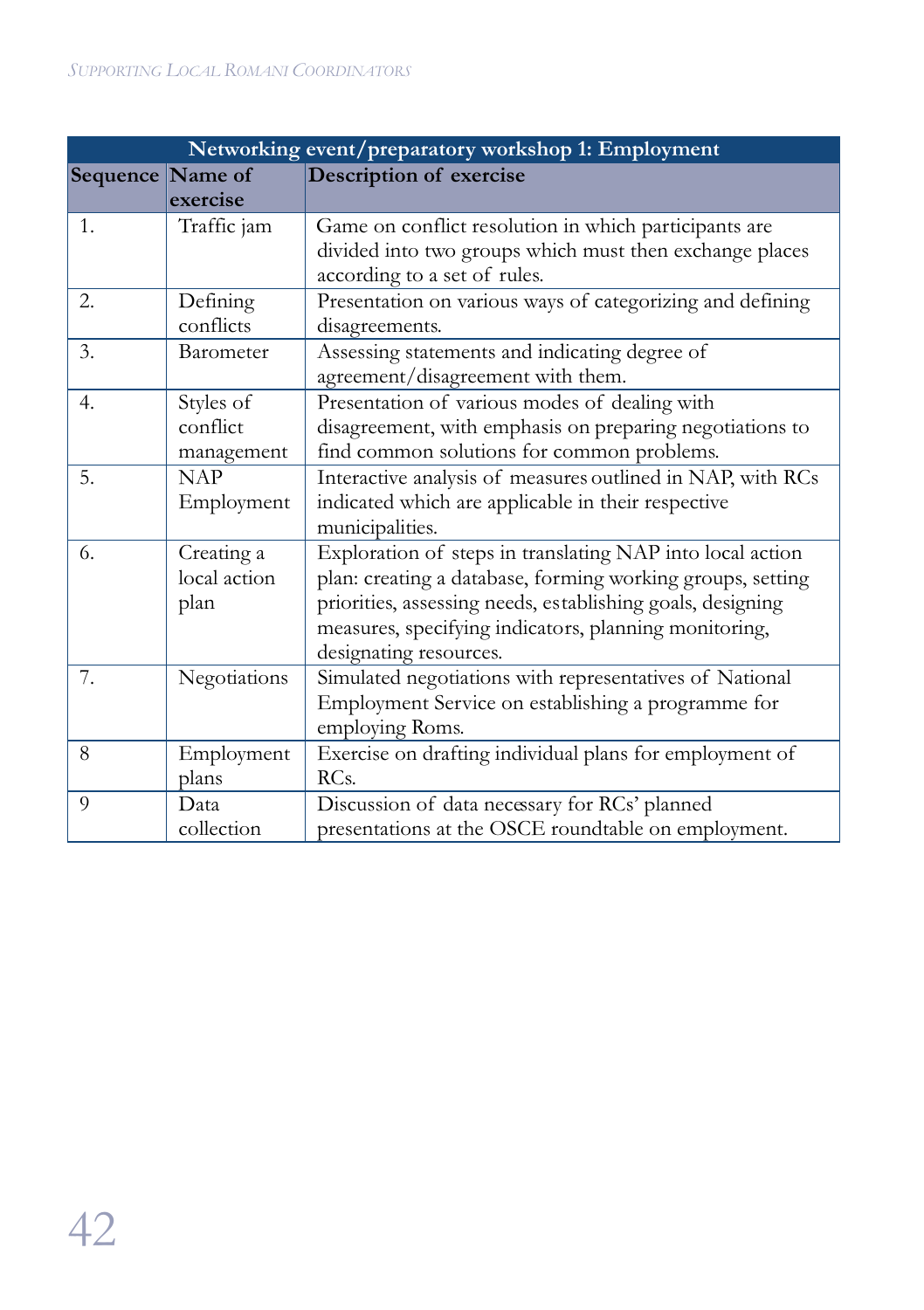### **4.2.2 Networking event/preparatory workshop 2: Education**

The theme of the second networking event of the pilot was education. In addition to being one of the four priority areas of the Decade of Roma Inclusion, education was chosen as a theme in anticipation of the roundtable to be organized by the OSCE shortly after the networking event.

Expected outputs of the event were:

- 1. Practical learning as a result of experience exchange among the RCs;
- 2. Heightened morale among the RCs stemming from support among their peers; and
- 3. Efficient and effective performance by the RCs at the OSCE roundtable on education.

Main issues of the event:

- Analyses of the OSCE roundtable on employment
- Efficient speech and audience management
- Moving from national to local action plans for Romani education
- Steps in preparing roundtables
- Arguments and evidence
- Peer learning/experience exchange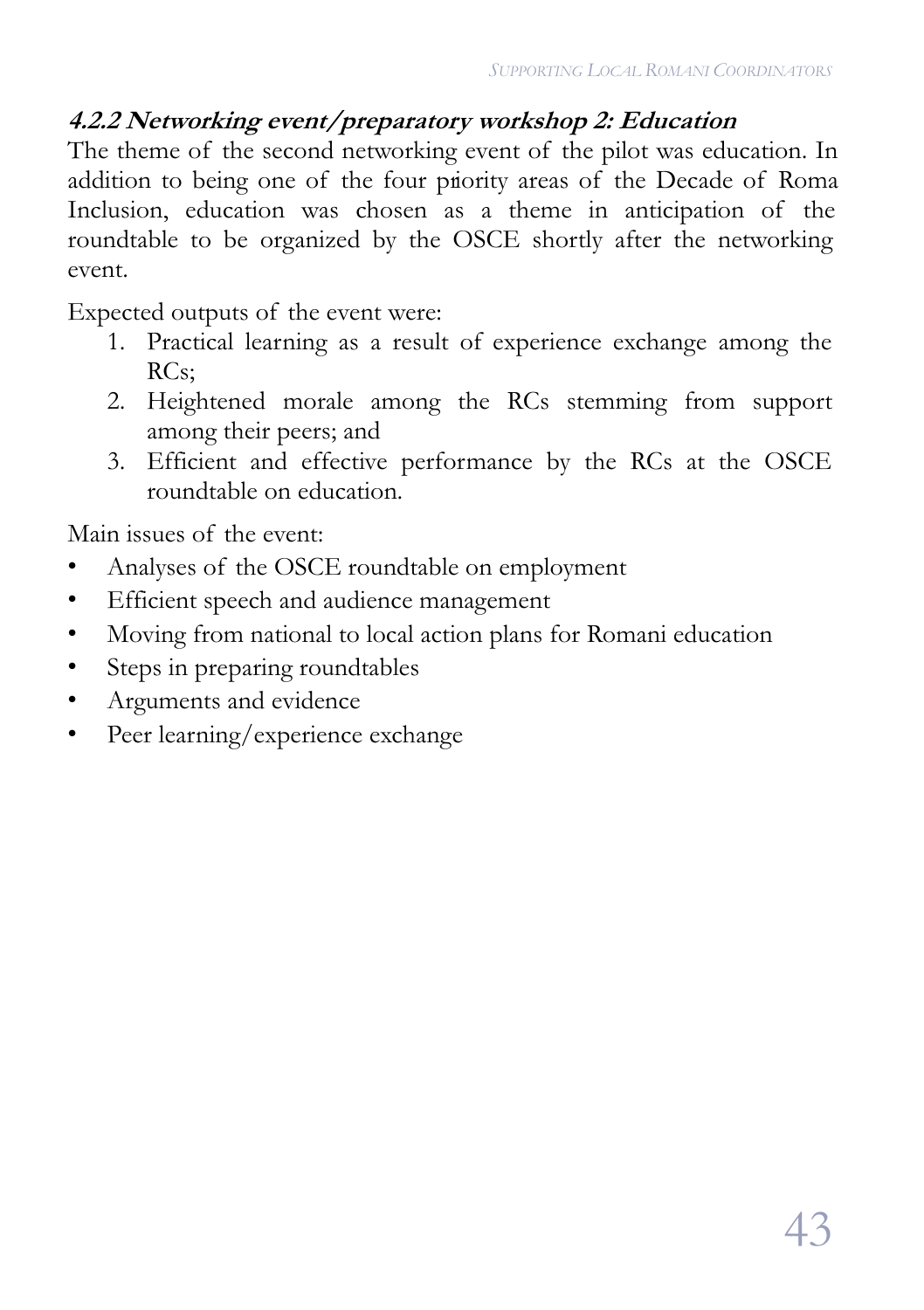|                  | Networking event/preparatory workshop 2: Education |                                                            |  |  |
|------------------|----------------------------------------------------|------------------------------------------------------------|--|--|
| Sequence Name of |                                                    | Description of exercise                                    |  |  |
|                  | exercise                                           |                                                            |  |  |
| 1.               | Name                                               | Participants connected their names as in a crossword,      |  |  |
|                  | crossword                                          | first presenting the meaning of their names and how they   |  |  |
|                  |                                                    | received them, then sharing with the group motivating      |  |  |
|                  |                                                    | and demotivating factors in their work as RCs.             |  |  |
| 2.               | Analysis of                                        | Assessment of participants' experience at roundtable on    |  |  |
|                  | previous                                           | employment and drawing of lessons to help make next        |  |  |
|                  | roundtable                                         | roundtable more successful.                                |  |  |
| 3.               | Motivation                                         | Session to raise RCs' morale and to encourage RCs to       |  |  |
|                  |                                                    | continue working even in the face of uncertainty           |  |  |
|                  |                                                    | concerning their respective positions.                     |  |  |
| 4.               | Impression                                         | Review of communication skills learned in previous         |  |  |
|                  | management                                         | training event, with particular attention to non-verbal    |  |  |
|                  |                                                    | communication (appearance and behaviour) as it affects     |  |  |
|                  |                                                    | reception of verbal messages.                              |  |  |
| 5.               | <b>NAP</b>                                         | Interactive analysis of measures outlined in NAP, with     |  |  |
|                  | Education                                          | RCs indicated which are applicable in their respective     |  |  |
|                  |                                                    | municipalities.                                            |  |  |
| 6.               | Creating a local                                   | Exploration of steps in translating NAP into local action  |  |  |
|                  | action plan                                        | plan: creating a database, forming working groups, setting |  |  |
|                  |                                                    | priorities, assessing needs, establishing goals, designing |  |  |
|                  |                                                    | measures, specifying indicators, planning monitoring,      |  |  |
|                  |                                                    | designating resources.                                     |  |  |
| 7.               | Individual                                         | Participants practiced three-minute presentations on       |  |  |
|                  | presentations                                      | topics connected to the education of Roms, receiving       |  |  |
|                  |                                                    | constructive feedback from the facilitators.               |  |  |
| 8.               | Argumentation                                      | Discussion of standards of proof and appropriate choice    |  |  |
|                  |                                                    | of statements and arguments for making a point credibly.   |  |  |
| 9.               | Event planning                                     | Group simulation of preparing a public event.              |  |  |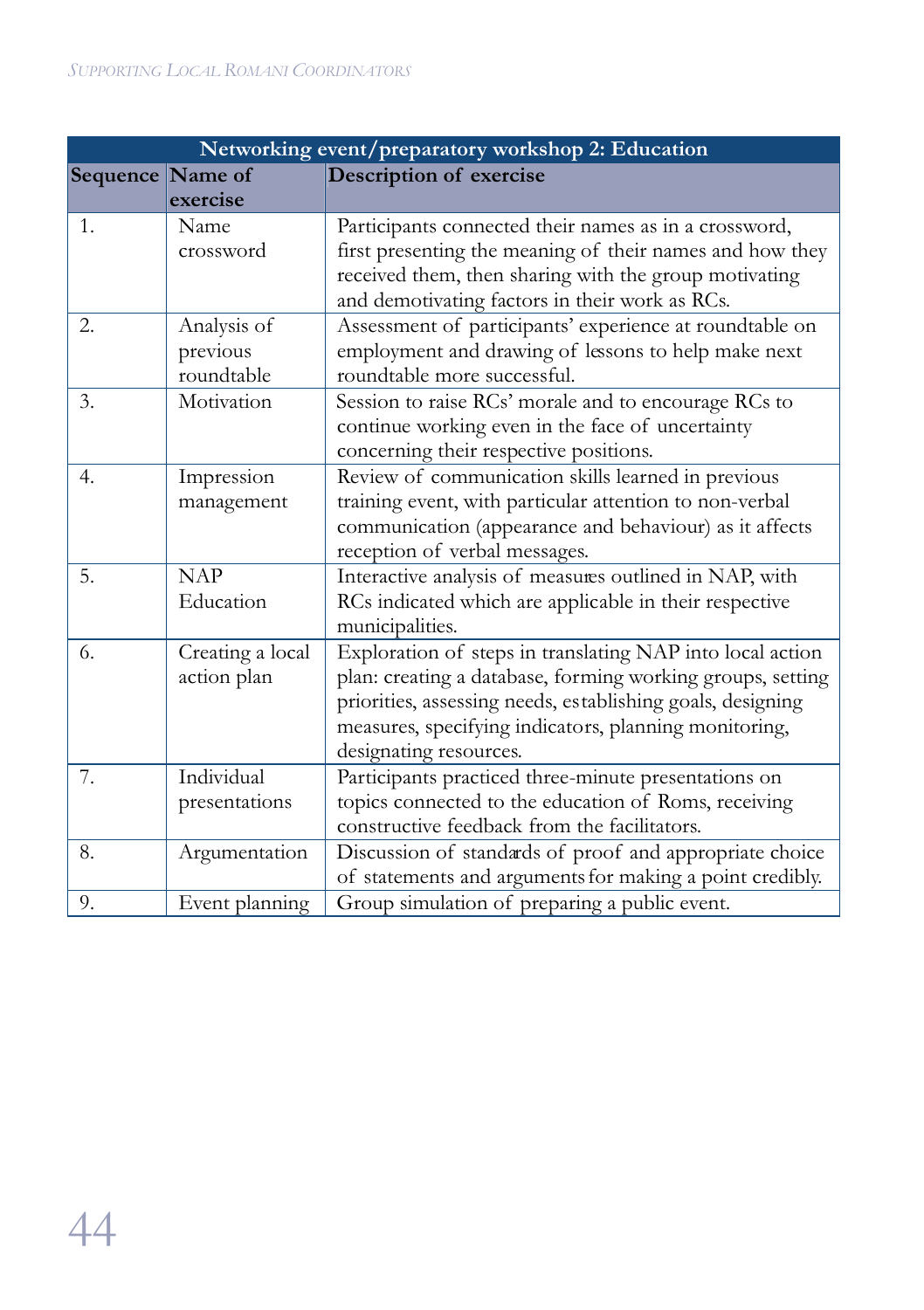### **4.2.3 Networking event/preparatory workshop 3: Health**

Health was the theme of the pilot's third networking event. In addition to being one of the four priority areas of the Decade of Roma Inclusion, health was chosen as a theme in anticipation of the roundtable to be organized by the OSCE shortly after the networking event.

Expected outputs of the event were:

- 1. Practical learning as a result of experience exchange among the RCs;
- 2. Heightened morale among the RCs stemming from support among their peers; and
- 3. Efficient and effective performance by the RCs at the OSCE roundtable on health.

Main issues of the event:

- Analysis of the current state of affairs in the area of Romani health at the municipal level for the purpose of developing a vision and follow-on steps in this area
- Moving from national to local action plans for Romani health
- Development and cultivation of teamwork and cooperation among  $RCs$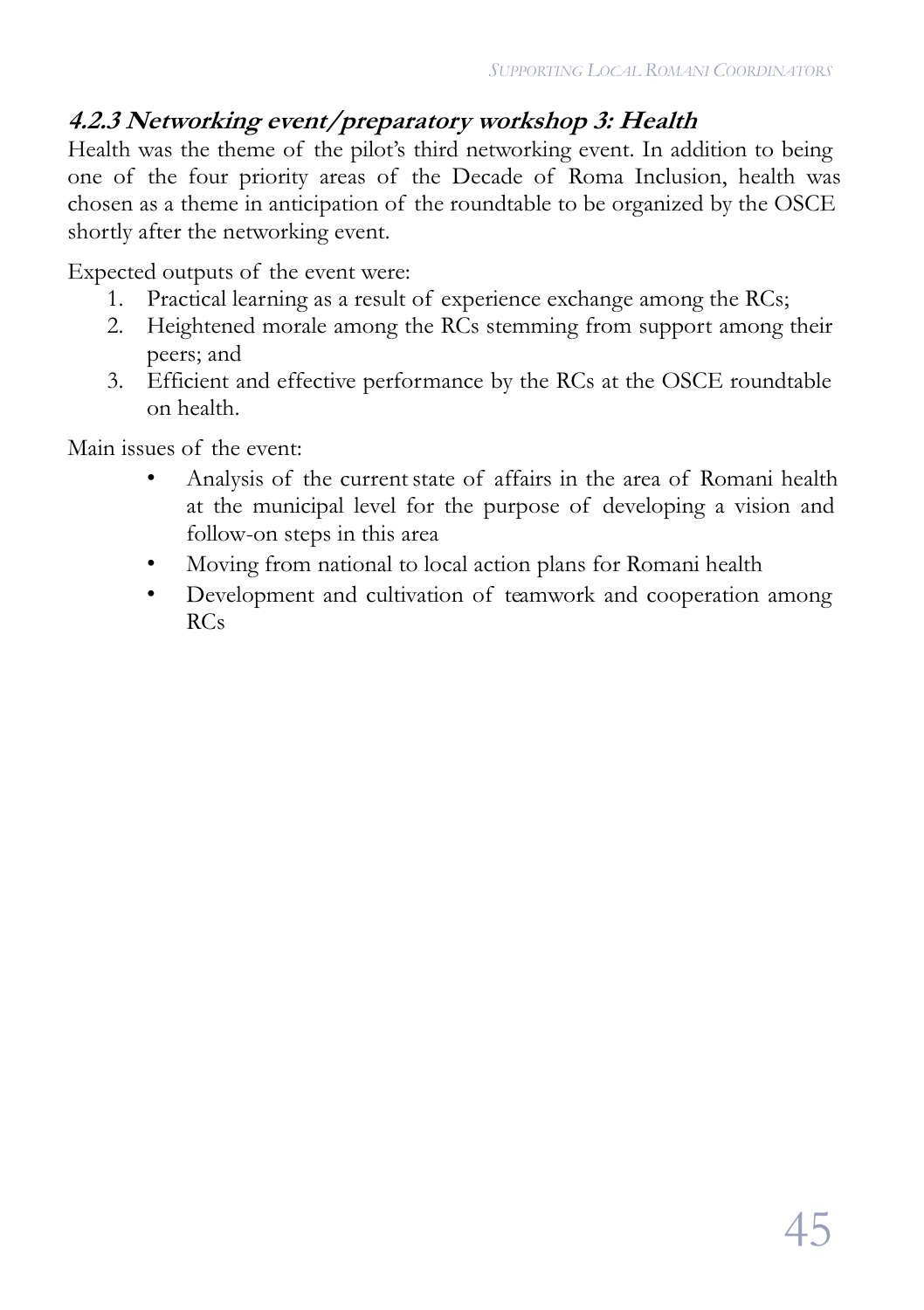| Networking event/preparatory workshop 3: Healt |                   |                                                              |  |
|------------------------------------------------|-------------------|--------------------------------------------------------------|--|
| Sequence Name of                               |                   | Description of exercise                                      |  |
|                                                | exercise          |                                                              |  |
| 1.                                             | Analysis of       | Exchange of impressions from roundtable on education         |  |
|                                                | previous          | and drawing of lessons to help make next roundtable more     |  |
|                                                | roundtable        | successful.                                                  |  |
| 2.                                             | Individual        | RCs practiced five-minute presentations on the health        |  |
|                                                | presentations     | situation of Roms in their respective municipalities,        |  |
|                                                |                   | receiving constructive feedback from the facilitators.       |  |
| 3.                                             | Secret friend     | Game designed to promote close interpersonal interactions    |  |
|                                                |                   | among RCs as a basis for improved teamwork, with each        |  |
|                                                |                   | RC assigned a peer at random to whom he/she provides         |  |
|                                                |                   | anonymous encouragement for the duration of the game         |  |
|                                                |                   | (here a few days).                                           |  |
| 4.                                             | Realizing a       | Group exercise for specifying the desired situation with     |  |
|                                                | vision            | regard to Roms' health, analyzing the obstacles to realizing |  |
|                                                |                   | the vision, and identifying the steps necessary to overcome  |  |
|                                                |                   | those obstacles.                                             |  |
| 5.                                             | <b>NAP</b> Health | Interactive analysis of measures outlined in NAP, with RCs   |  |
|                                                |                   | indicated which are applicable in their respective           |  |
|                                                |                   | municipalities.                                              |  |
| 6.                                             | Local action      | Examination of local actionplan and needs assessment         |  |
|                                                | plans             | report from municipality of NoviSad; analysis of progress    |  |
|                                                |                   | on local action plans on health to date in RCs' respective   |  |
|                                                |                   | municipalities, with identification of necessary follow-up   |  |
|                                                |                   | measures.                                                    |  |
| 7.                                             | Exchanging        | Group exercise in formulating questions in such a way as to  |  |
|                                                | questions         | encourage efficient transmission of relevant information.    |  |
| 8.                                             | Preparing         | Application of problem tree technique from training event    |  |
|                                                | presentations     | on project proposal writing to Roms' health situation,       |  |
|                                                |                   | making use of the analysis in a common PowerPoint            |  |
|                                                |                   | presentation for use at the upcoming OSCE roundtable on      |  |
|                                                |                   | health.                                                      |  |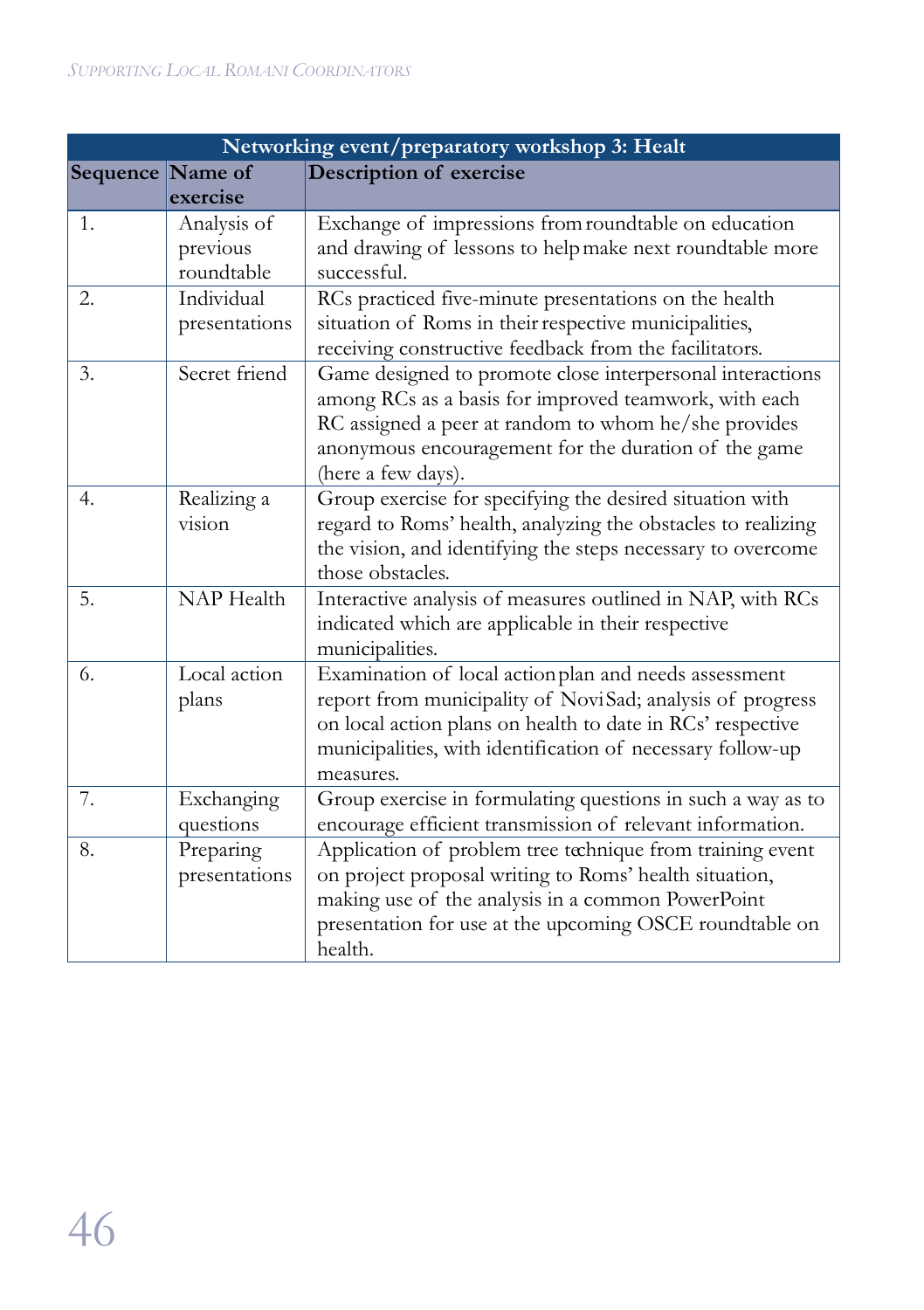### **4.2.4 Networking event/preparatory workshop 4: Housing**

The fourth networking event of the project year had as its theme housing. In addition to being one of the four priority areas of the Decade of Roma Inclusion, housing was chosen as a theme in anticipation of the roundtable to be organized by the OSCE shortly after the networking event.

Expected outputs of the event were:

- 1. Practical learning as a result of experience exchange among the RCs;
- 2. Heightened morale among the RCs stemming from support among their peers; and
- 3. Efficient and effective performance by the RCs at the OSCE on housing.

Main themes of the event:

- Analysis of the current state of affairs in the area of Romani housing at the municipal level for the purpose of developing a vision and follow-on steps in this area
- Moving from national to local action plans for Romani housing
- Development and cultivation of teamwork and cooperation among RCs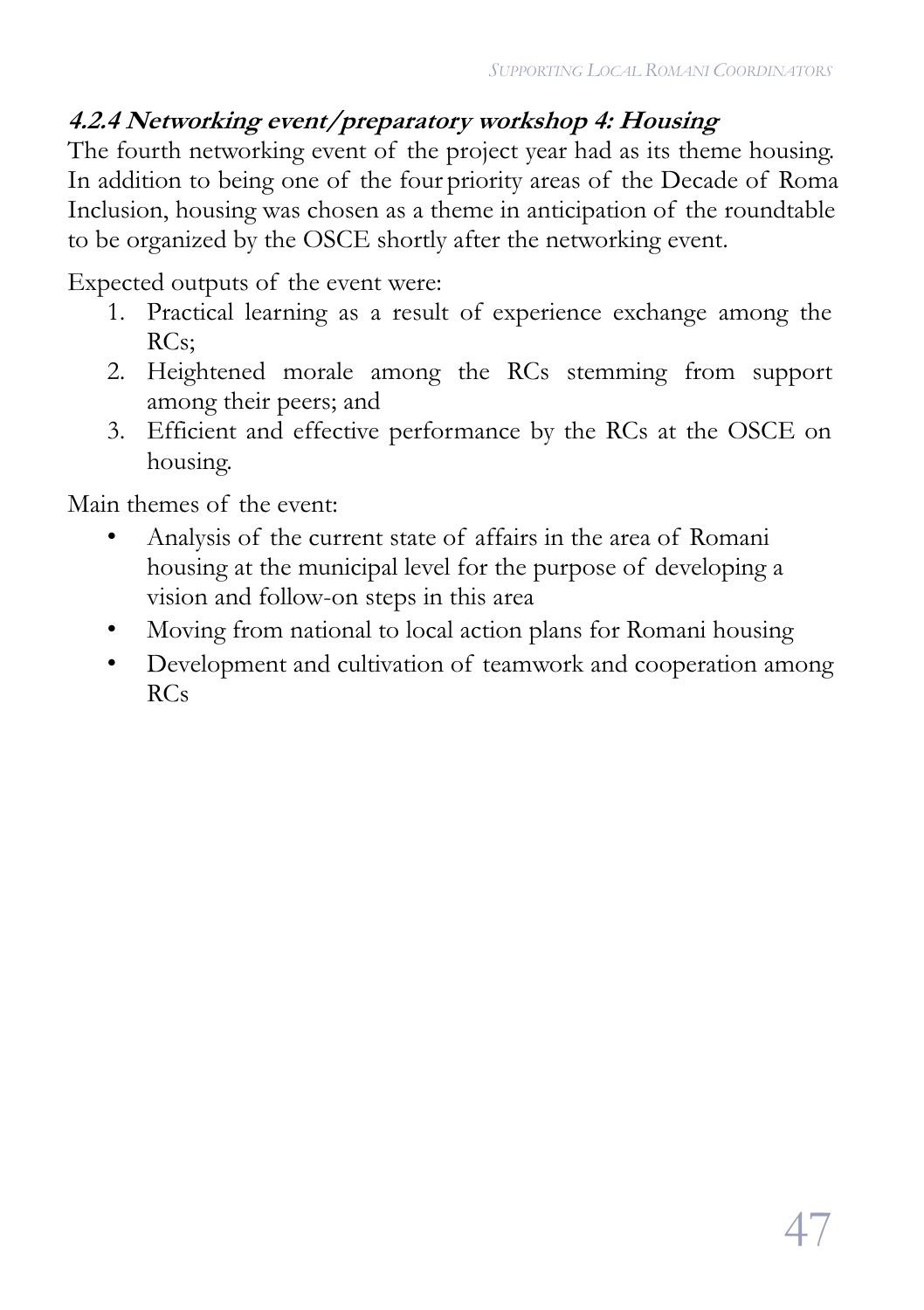| Networking event/preparatory workshop 4: Housing |                                       |                                                                                                                                                                                                                                         |  |  |
|--------------------------------------------------|---------------------------------------|-----------------------------------------------------------------------------------------------------------------------------------------------------------------------------------------------------------------------------------------|--|--|
| Sequence Name of                                 |                                       | Description of exercise                                                                                                                                                                                                                 |  |  |
|                                                  | exercise                              |                                                                                                                                                                                                                                         |  |  |
| 1.                                               | Money in the<br>middle                | Group exercise on decision-making in a team, with<br>participants pooling their individual funds, then deciding<br>collectively how to spend them.                                                                                      |  |  |
| 2.                                               | The<br>decision-<br>making<br>process | Interactive discussion of the process of reaching decisions,<br>with attention to the advantages and disadvantages of<br>various approaches and emphasis on link between situation,<br>mode of decision-making, and team effectiveness. |  |  |
| 3.                                               | <b>Belbin Test</b>                    | Assessment of RCs' roles in a team using the technique<br>developed by Dr Meredith Belbin. <sup>19</sup>                                                                                                                                |  |  |
| 4.                                               | Local action<br>plans                 | Presentation and discussion of Roms' housing situation in<br>the RCs' respective municipalities, with analysis of progress<br>on local action plans on housing to date and identification<br>of necessary follow-up measures.           |  |  |
| 5.                                               | Realizing a<br>vision                 | Group exercise for specifying the desired situation with<br>regard to Roms' housing, analyzing the obstacles to<br>realizing the vision, and identifying the steps necessary to<br>overcome those obstacles.                            |  |  |
| 6.                                               | Good<br>practice                      | Presentation on a participatory approach to addressing<br>Roms' housing problems in the "Banglades" settlement of<br>Novi Sad.                                                                                                          |  |  |
| 7.                                               | Preparing<br>presentations            | Compiling a PowerPoint presentation as a group for use at<br>the roundtable on housing.                                                                                                                                                 |  |  |

http://www.csis.gvsu.edu/~adams/Teaching/CS467/belbin.pdf.

 $\overline{a}$ <sup>19</sup> For detailed information on the technique, consult the Belbin website, at http://www.belbin.com/belbin-team-roles.htm. For a sample Belbin Test questionnaire, see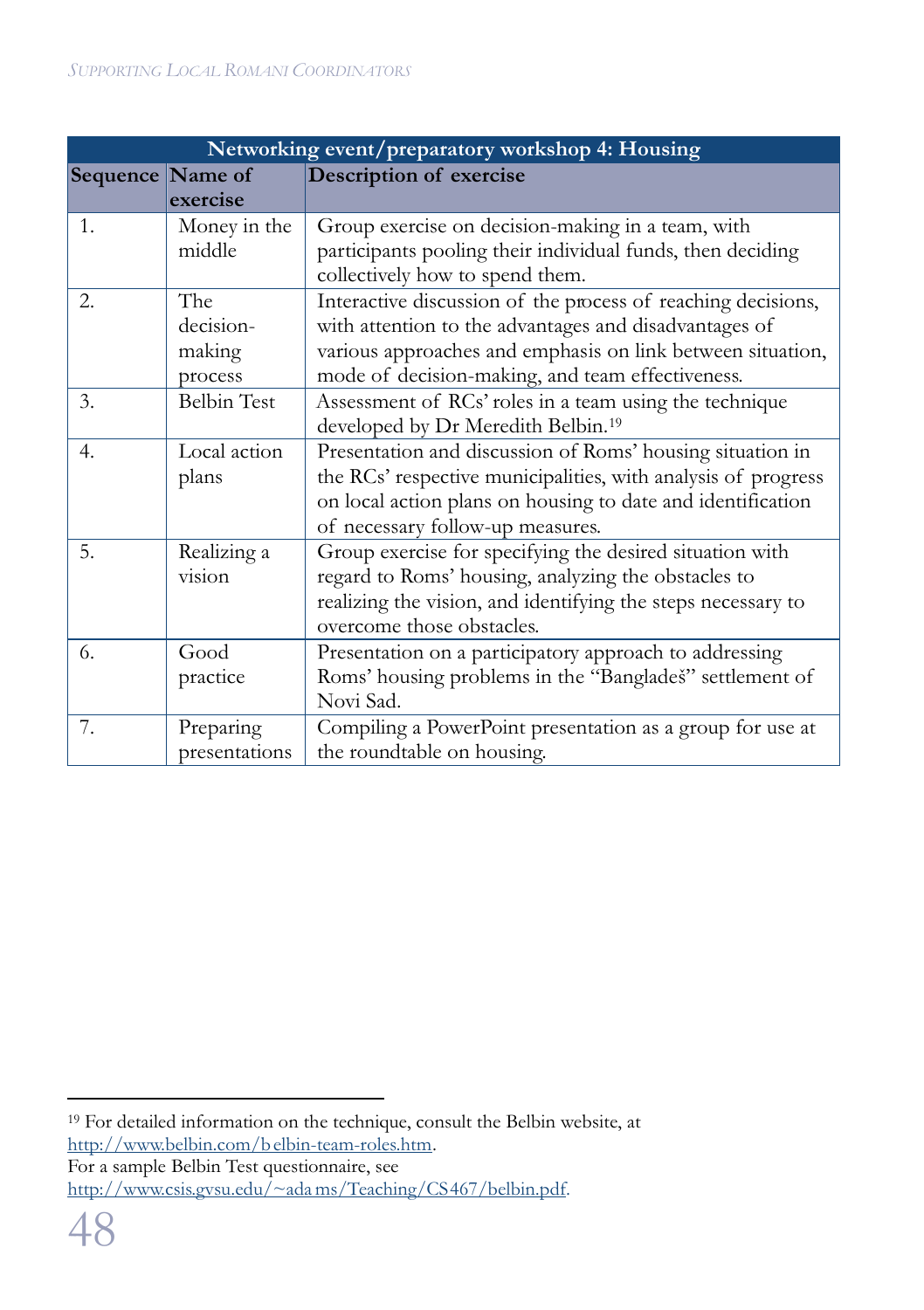# **5. RESULTS AND IMPACT**

#### **5.1 Improving capacity of localRomani coordinators and sector heads**

From a quantitative standpoint, the pilot project was a considerable success. Average attendance at the eight training events organized for the thirteen RCs (eight male and five female), four training events organized for 52 relevant sector heads (equally split between women and men), and four networking events organized for the RCs was over 90 per cent.

| Attendance at training events $- RCs$ |                        |  |
|---------------------------------------|------------------------|--|
| Event theme                           | <b>Attendance rate</b> |  |
| Computer literacy                     | 84.6%                  |  |
| Human rights and gender equality      | $100\%$                |  |
| Decade of Roma Inclusion              | $100\%$                |  |
| Proposal writing and fundraising      | $100\%$                |  |
| Project                               | $100\%$                |  |
| Advocacy                              | $\sqrt{92.3}$ %        |  |
| Advanced advocacy                     | 84.6%                  |  |
| Public relations                      | $76.9\%$               |  |
| Overall attendance rate               | 92.3%                  |  |

| Attendance at training events - sector heads |                 |  |  |
|----------------------------------------------|-----------------|--|--|
| Event theme                                  | Attendance rate |  |  |
| Human rights and gender equality             | 84.6%           |  |  |
| Decade of Roma Inclusion                     | $94.2\%$        |  |  |
| Proposal writing and fundraising             | $98.1\%$        |  |  |
| Project management                           | $96.2\%$        |  |  |
| Overall attendance rate                      | 93.3%           |  |  |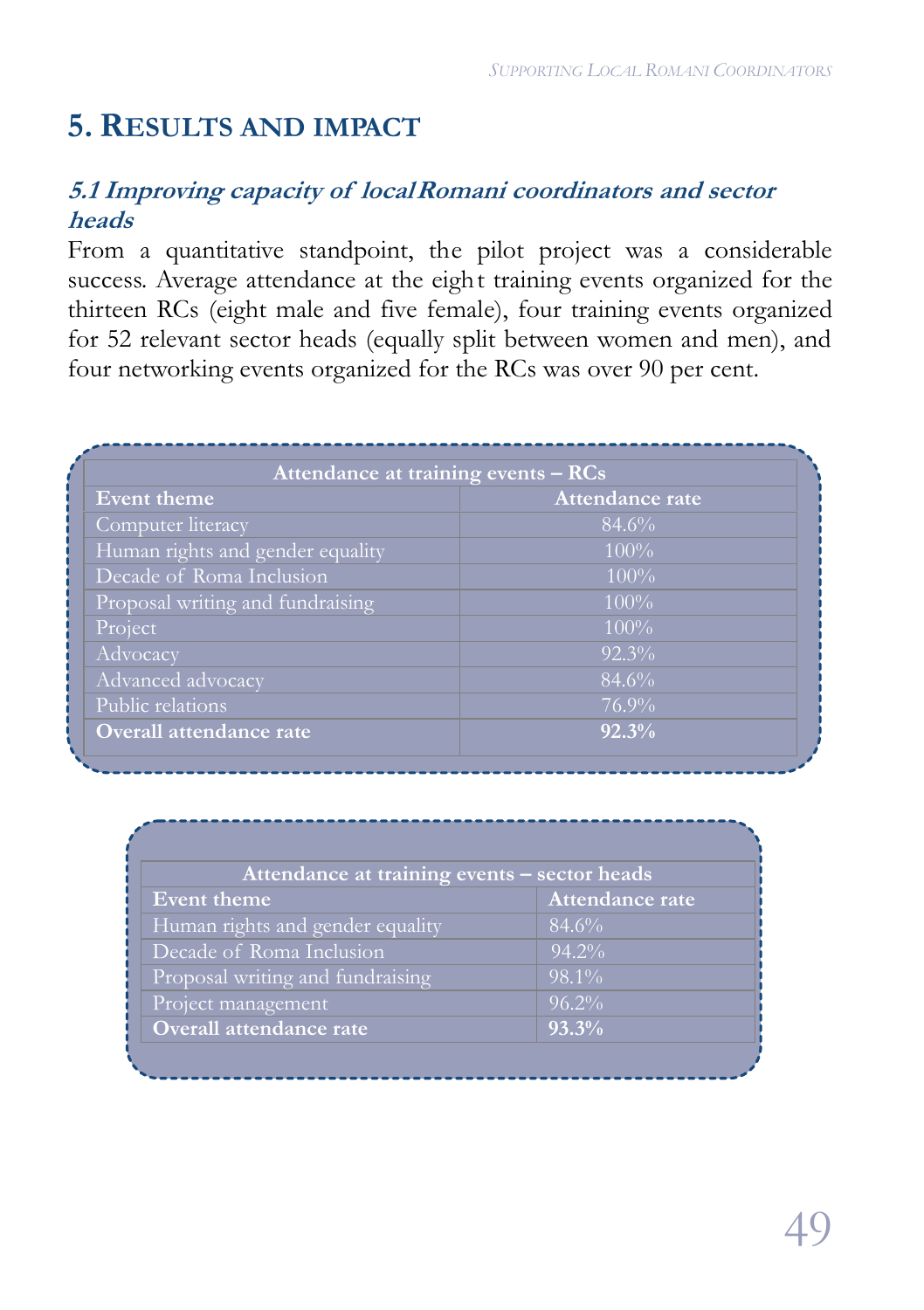|                         | Attendance at networking events - RCs |
|-------------------------|---------------------------------------|
| Event theme             | <b>Attendance rate</b>                |
| Employment              | 84.6%                                 |
| Education               | 84.6%                                 |
| Health                  | $92.3\%$                              |
| Housing                 | $100\%$                               |
| Overall attendance rate | 90.4%                                 |

More important than attendance rates as such is the effect the project activities have on the capacity of the RCs and the relevant sector heads in the thirteen municipalities covered by the project to complete their tasks related to improving the situation of Roms, and how these changes have affected contacts between Romani communities and local authorities. While it is both too early and generally more difficult to provide definitive measures of the project's success in these areas, some sense can be gleaned from actions taken by the municipalities toward the RCs, as well as from statements made by stakeholders involved in the project activities.

### **5.2 Responses by municipalities**

### **5.2.1 Key issues addressed by the involved municipalities**

- 1. *Office space*. By the end of 2006, all RCs had an office either in the city hall or in another building used for the business of the municipality. At the time of the Project Team's initial visits to the municipalities in late 2005-early 2006, only five of the thirteen RCs were similarly accommodated.
- 2. *Funding*. By the end of the project's pilot phase, the prospects for systematization were positive in ten of the twelve municipalities in which RCs had been established through the joint initiative of the Ministry for Human and Minority Rights, the European Agency for Reconstruction, and the OSCE. At the project's commencement, systematization of the position of RC by securing funding for the position from the municipal budget had been discussed (and accomplished) only in Leskovac.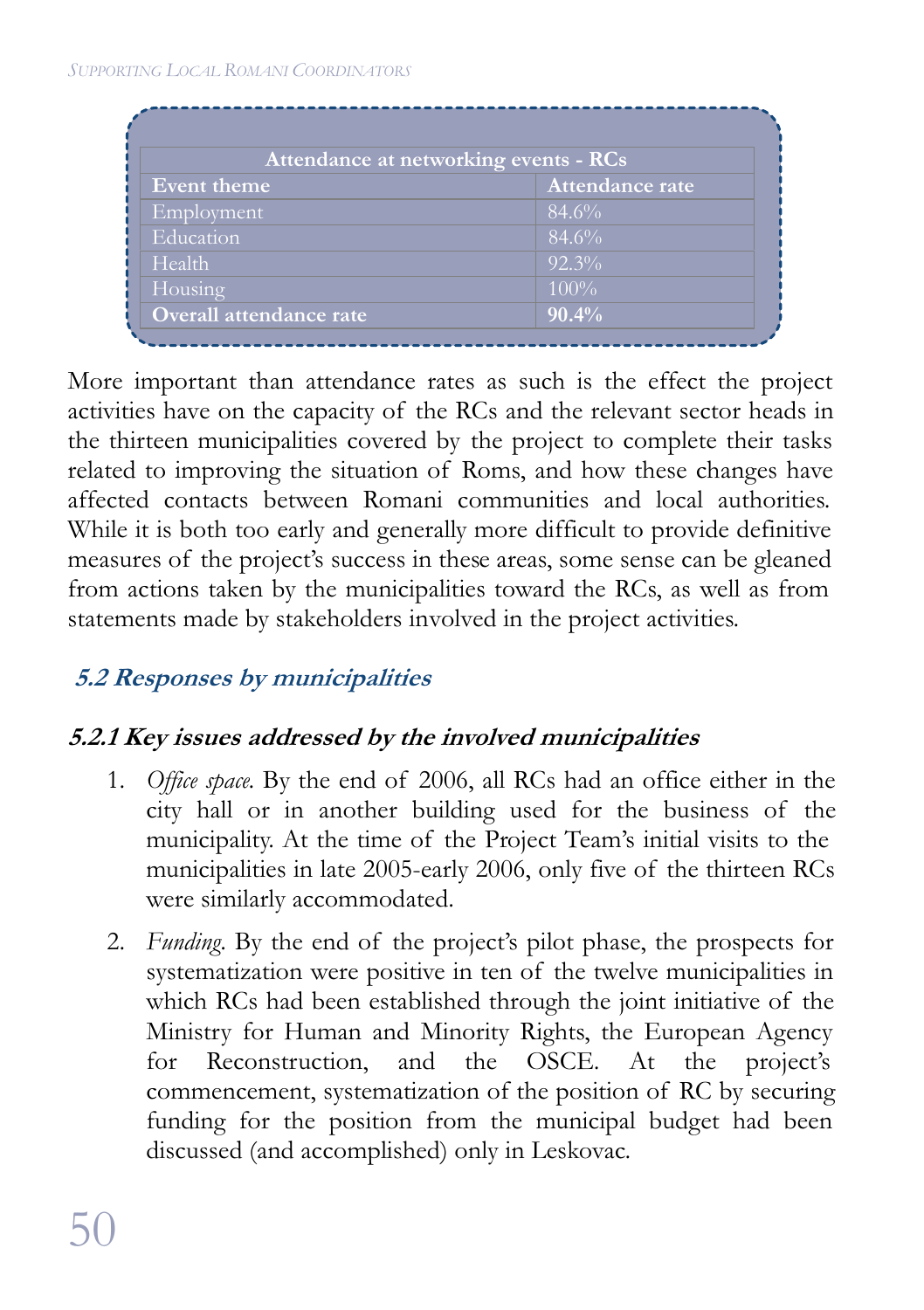3. *Local action plans*. By the end of the project's pilot phase, ten of the thirteen municipalities included in the project had completed at least one local action plan, with five of the included municipalities having completed action plans in all four priority areas of the Decade of Roma Inclusion. At the time of project launch, only the municipality of Valjevo had prepared a local action plan in any of the four priority areas.

#### **5.2.2 Selected assessment statements from the municipalities on the training and its impact**

 *"The municipality was obligated to prepare local action plans consistent with the National Action Plans adopted by the Government of the Republic of Serbia. Until the organized training, none of the employees in the local government had an idea how to start design of the action plans, or which are the elements of the action plans and what they mean. Now, we have designed action plans in all four areas integrated in the Decade of Romani Inclusion. Moreover, the training on human and minority rights contributed to the improvement of the sensitivity of the non-Roms who participated at the training."*

#### Municipality of Barajevo

*"Thanks to […] the trainings you organized, we successfully designed projects – the municipality of Bela Palanka applied with fourteen projects to the National Investment Plan [of the Ministry of Finance] and all fourteen projects were selected and approved."* Municipality of Bela Palanka

 *"The team used the knowledge gained from the seminars to create local action plans for the Romani community for all four core areas of the Decade and they are on a list for adoption by the Municipal Council."*

#### Municipality of Leskovac

 *"With the newly gained trainings, the team successfully formed subcommittees in all four core areas (education, health, employment and housing), together with representatives of the relevant institutions which will deal with these problems until 2015."*

Municipality of Pirot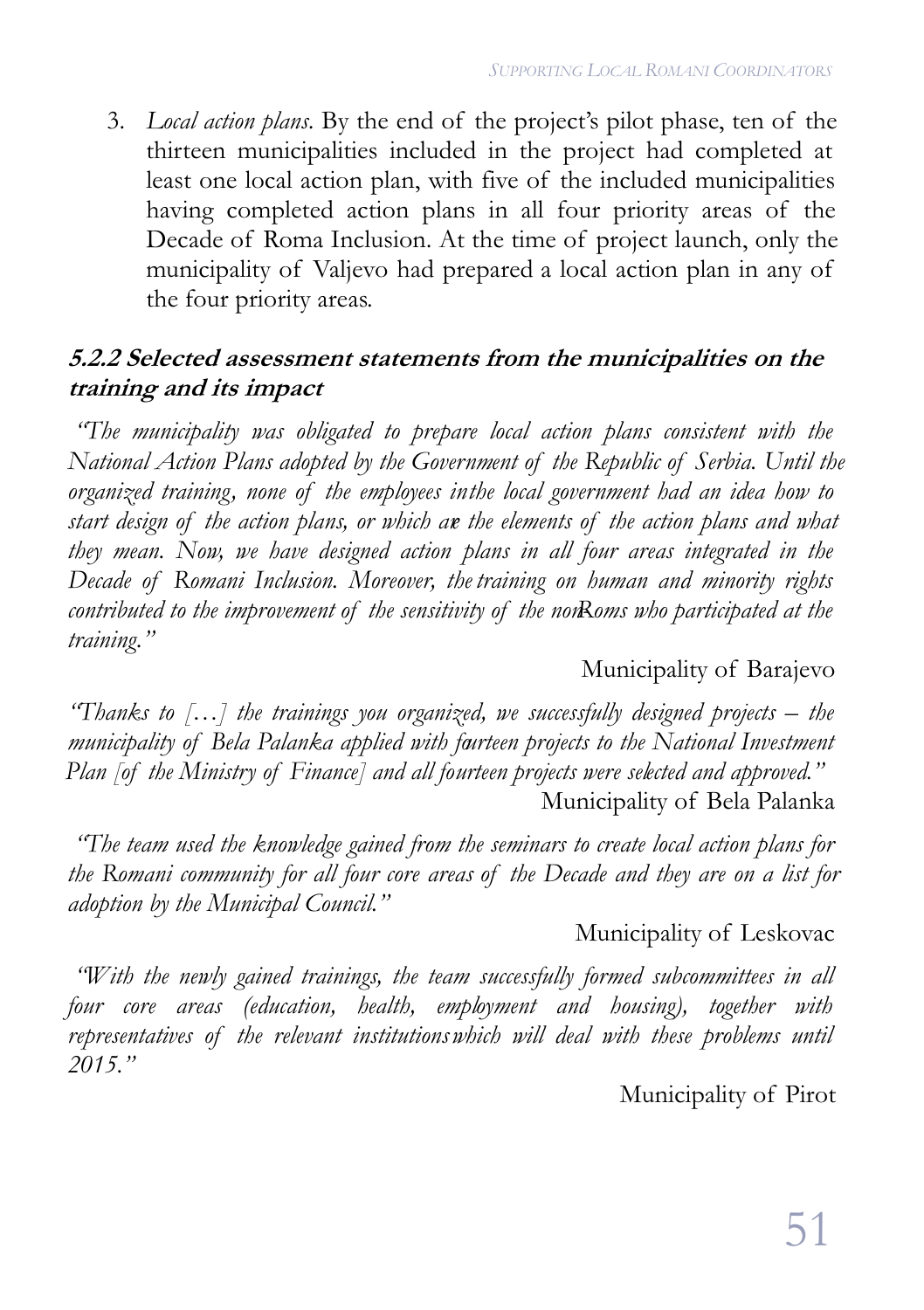#### **5.3 Participants' views on the training sessions**

Below are statements from RCs and sector heads on the aspects of the training and networking activities which they found most useful.

 *"Involving the local government in solving the burning Romani issues and asking them for serious approach […] exercises […] continuous activity […] participants' interactive work […] method of work"*

 *"Experience and exchange of good practice"*

 *"Mastering the logic of preparation and writing key elements of a project proposal"*

 *"My knowledge and team work is improved"*

 *"Analysis of the National Action Plan; lots of practical examples from the municipalities, work on a local action plan"*

#### **5.4 Trainers' assessment of project impact**

The statements below come from the two trainers most involved in delivering the training programme in the framework of the pilot project.

 *"The seminars contributed tremendously to building the Romani coordinators' capacity for sustainable work in the field. The knowledge and skills they attained during the seminars helped them to become more independent, self-initiated and self-motivated; to become aware of their potential and the context in which they work; to experience support and respect from actors of high importance for their future work (various ministries, the OSCE, Agency for Human and Minority Rights […]). In addition, the seminars helped in building and strengthening the team of Romani coordinators, team spirit and common approach, helped in their interpersonal networking and support."* 

#### Ivana Koprivica (Građanske inicijative/Tim TRI)

*"The progress of the Romani coordinators was especially visible at the trainings in which they were the only participants, as they were more relaxed, and trainers could dedicate more attention to developing the skills of each of them. [...] During the trainings, important progress is accomplished by learning about: the situation in one's own municipality as well in the other twelve; skills for designing projects and local action plans; reporting; advocacy and lobbying; PR (and especially appearance before media) [...] as well as other skills of communication, team work and negotiation. [...] The seminars visibly strengthened the Romani coordinators and sensitized the sector heads, leading to a better understanding of the situation of Roms and the roles of the Romani coordinators; and promoted their cooperation at the local level."*

Mirjana Beara, (Građanske inicijative/Tim TRI)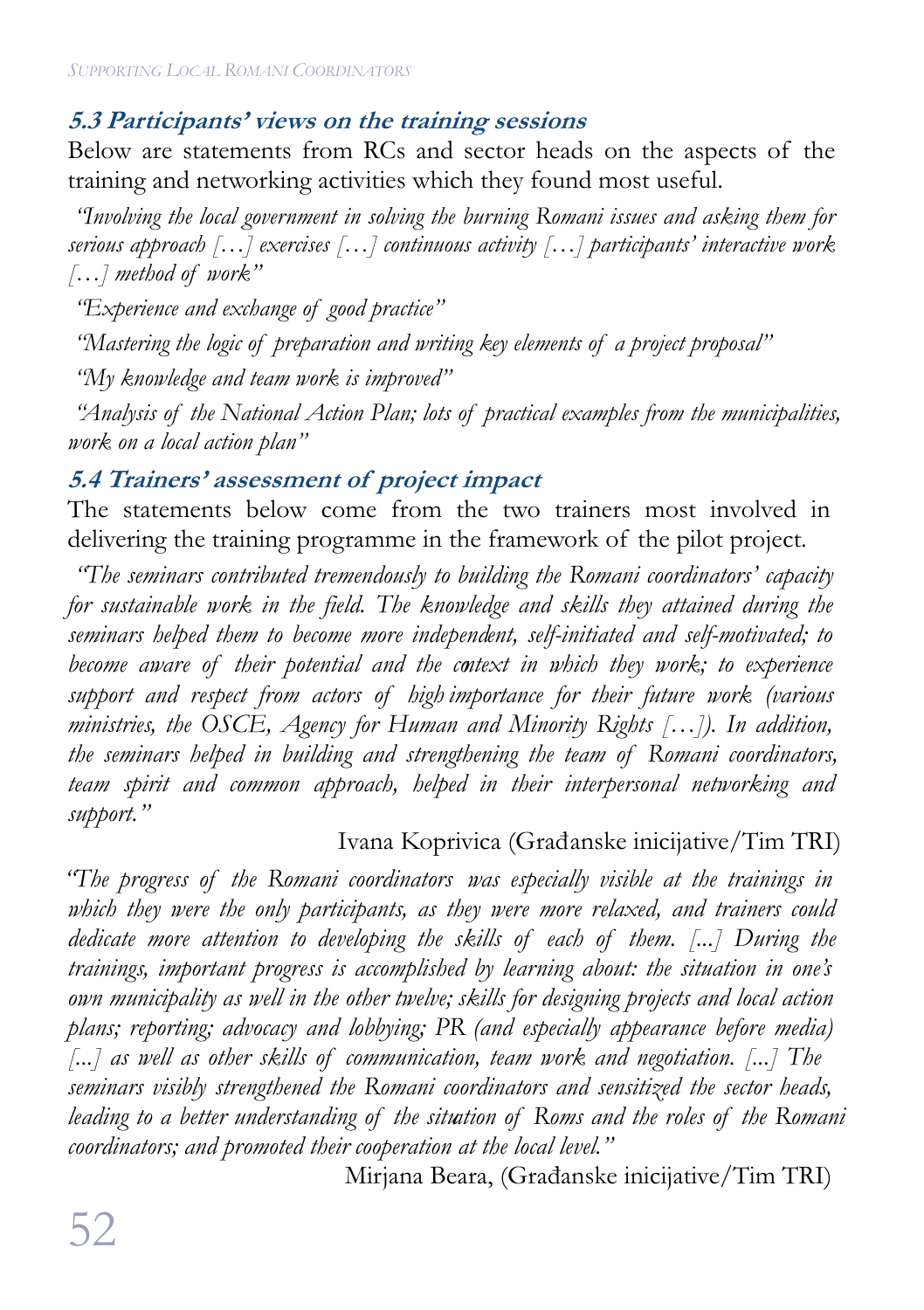# **6. SUSTAINABILITY**

Notwithstanding the demonstrated need of many local Romani communities for targeted assistance from the municipalities within which they reside, the existence of the function of RC is a matter of the priorities of the municipality. With the initial establishment of RCs in twelve municipalities in Serbia, the position of RC was supported by international funding. Beyond the period in which external funding is available for the position, however, the position's continued existence depends on the integration of the position into the budget of the municipality. This in turn requires that the work of the RC be integrated into the work of the municipality as a whole. To this end, it is crucial that the RCs build coalitions within both local government and the broader community.

#### **6.1 Integrating local Romani coordinators into the municipality**

As described in Section 2.3, an RC's most relevant partners within local government are the officials in charge of sectors within which Roms' complex and multi-faceted marginalization manifests itself:

- Education:
- Employment;
- Health; and
- Housing.

In addition to directly facilitating coordination within local government to address the situation of the municipality's Romani population, building partnerships with the sector heads responsible for the priority areas of the Decade of Roma Inclusion is key to tapping into funding earmarked at the state level for municipalities to contribute to implementation of the National Action Plans adopted in these same priority areas.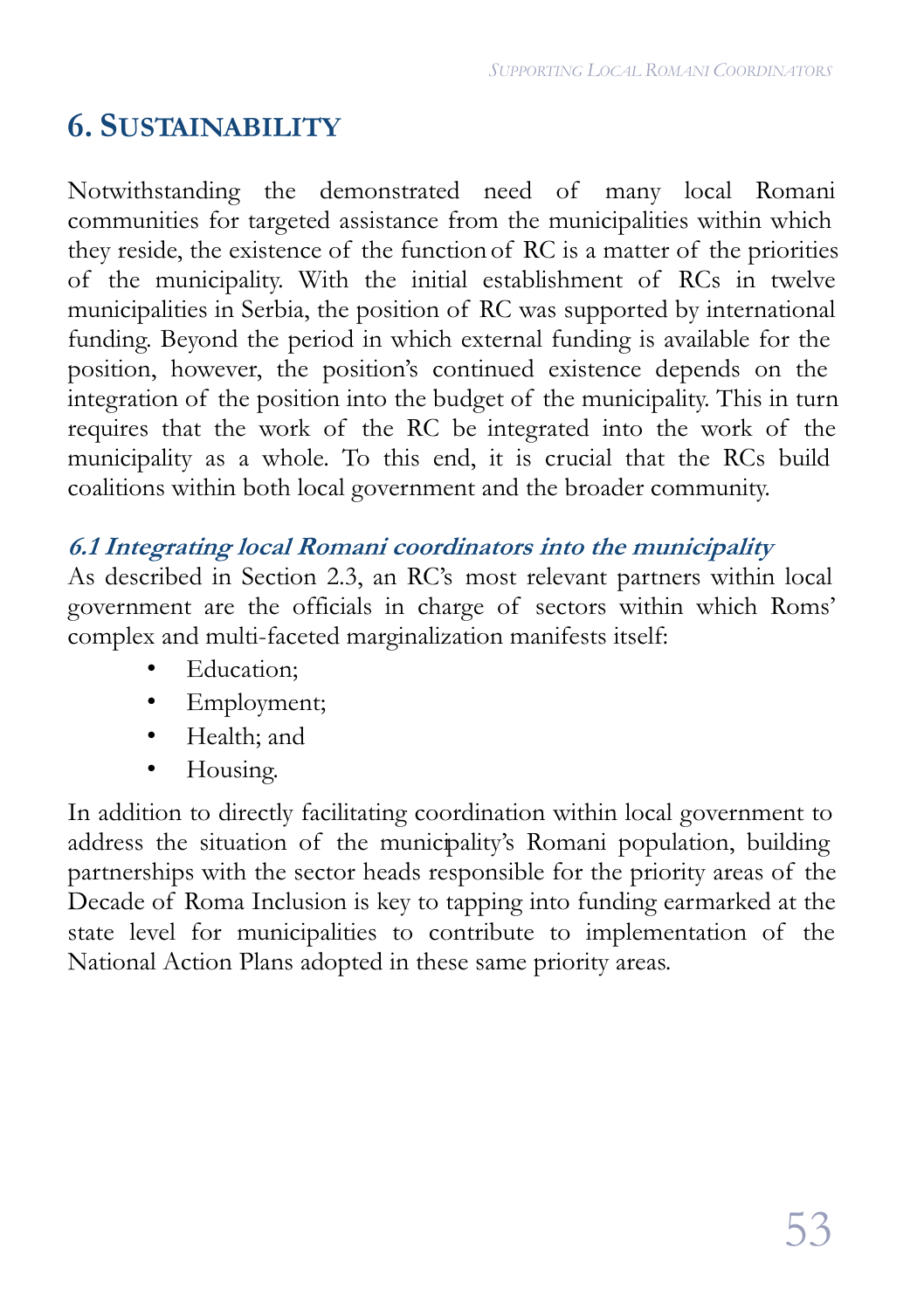#### **6.2 Broadening networks: Coordination with the NGO sector**

No less important in many municipalities is maintaining contacts with the NGO sector, and particularly with Romani NGOs, because:

- 1. NGOs are potentially valuable points of liaison between local government and local Romani communities, and are likely to be receptive to the presence of an RC in local government;
- 2. NGOs often have more experience in addressing the issues faced by local Romani communities on a daily basis than do the municipalities within which the NGOs operate, and thus can provide accurate and up-to-date information on the situation;
- 3. NGOs may be engaged in initiatives which would benefit from coordinating with planned or ongoing municipal initiatives; and
- 4. NGOs may have information concerning funding opportunities which are relevant for the municipality.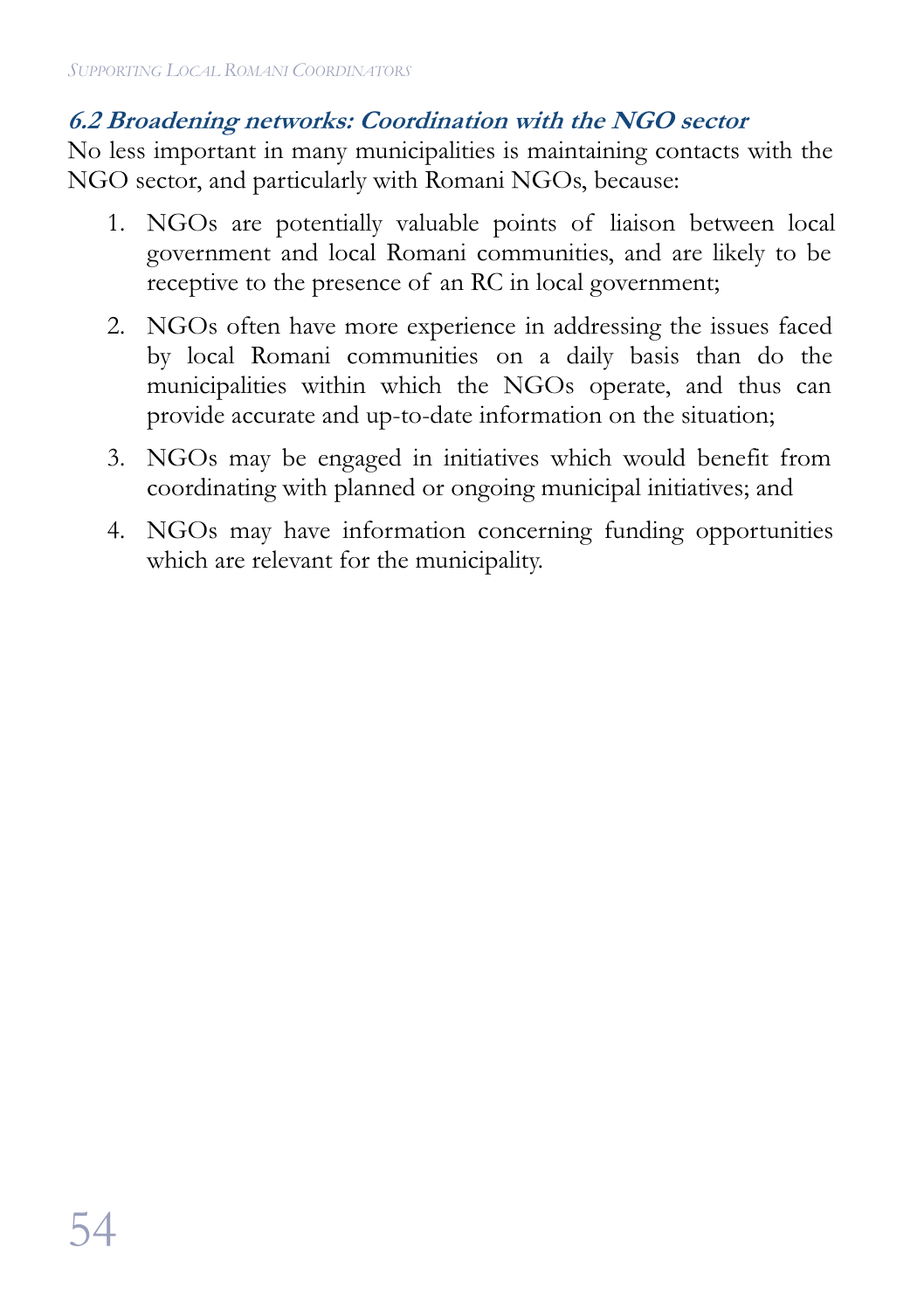# **7. BUDGETING FOR SUSTAINABLE INTEGRATION**

As discussed in the preceding sections of this guide, the aim of the pilot project is to build the capacity of RCs and their most relevant non-Romani counterparts in local government in such a way as to integrate RCs into the work – and budget – of the municipality. The initial investment required for sustainable integration forms the subject of this section, which summarizes main minimum budget items as experienced in the pilot (without assigning monetary values, which can be expected to vary when the pilot is replicated elsewhere). Not included in the list below are the salaries of the RCs, which were covered by the Agency for Human and Minority Rights with funding from the European Agency for Reconstruction, administered through the OSCE Mission in Serbia.

#### **7.1 Capacity-building and networking**

The training programme described in Section 3 brings together the RCs and sector heads for several common training events, with the RCs also participating in additional training and networking events designed only for them (see Section 4). An integral part of the training programme for the RCs is receiving technical equipment which allows them to complete their tasks. The costs for these activities and associated equipment are sketched below.

- *Joint training events* (4) (RCs and sector heads)
	- o Transport
	- o Hotel accommodation (including meals and refreshments)
	- o Per diem
	- o Trainer honoraria
- *Training events* (4) (RCs only)
	- o Transport
	- o Hotel accommodation (including meals and refreshments)
	- o Per diem
	- o Trainer honoraria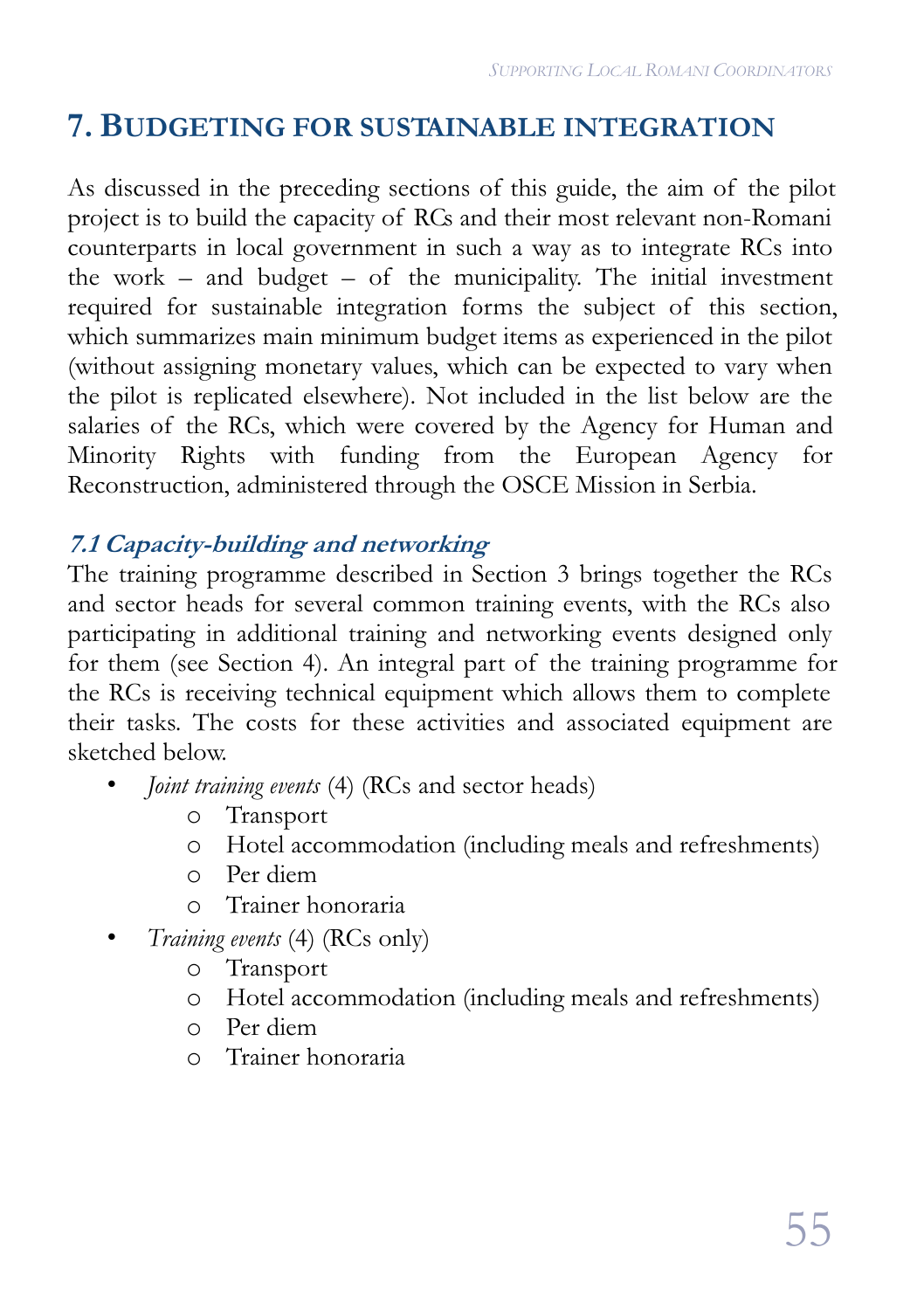- *Networking events* (4) (RCs only)
	- o Transport
	- o Hotel accommodation (including meals and refreshments)
	- o Per diem
	- o Facilitator honoraria
- *Technical equipment* necessary to ensure that the RCs are able to complete their tasks are a desktop computer with appropriate software (Microsoft Office) and laser printer.

#### **7.2 Training team**

In order to anchor the training programme of the pilot project, a project team should be established. While the project team for the pilot was established with funding and support from international donors, the associated expenses should over time be handed over to a national team and included in the relevant national and local budgets.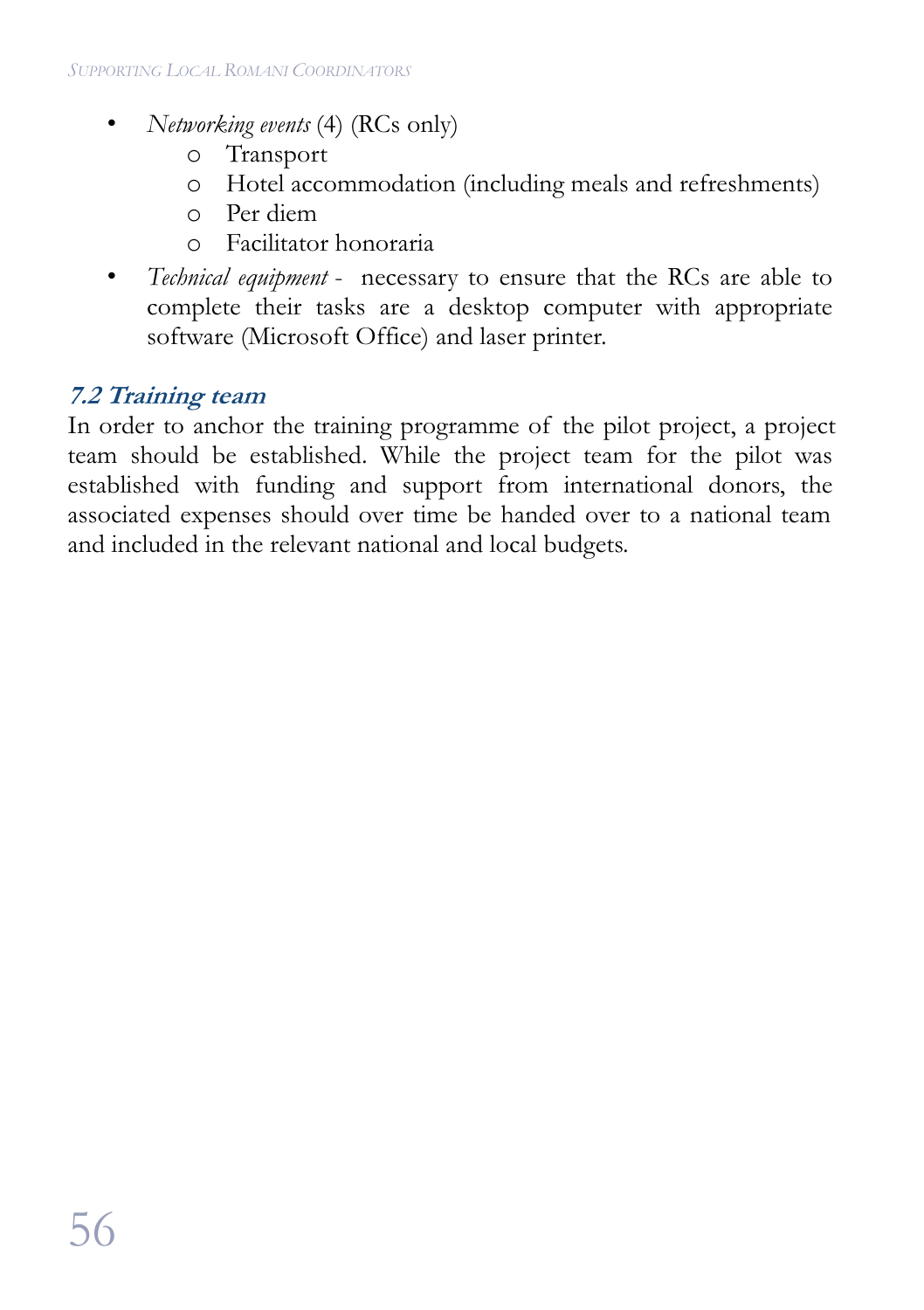# **ANNEX I RESOURCE PERSONS: LOCAL ROMANI COORDINATORS**

This annex consists of a brief profile of each of the RCs who participated in the pilot phase of this project. As the profiles indicate, most of the RCs have a background as Romani activists, being close to their respective communities.

Having completed a programme of eight training sessions as well as four networking events/preparatory workshops, the RCs are valuable resource persons for other municipalities considering establishing similar positions.

#### **Aleksinac**

Alit Amzić (male). Graduated from primary and secondary veterinary school in Aleksinac. Final-year student at the Faculty of Law of the University of Niš. In the course of his university studies, Mr. Amzić has been a fellowship recipient of the European Roma Rights Center (ERRC) in Budapest. He is a member of the Program Council of the Romani radio-television station "Nišava", as well as spokesperson for the Romani NGO "Dobra volja" (Goodwill) in Aleksinac.

#### **Barajevo**

Slavica Petrović (female). Student at the Faculty of Agriculture of the University of Belgrade. Ms. Petrović is active in the field of education for Romani children and adults, working in collaboration with the primary school in Barajevo and the School for Adult Education "Đuro Salaj". Additionally, she organized and hosted the cultural manifestation "Dani Roma Barajeva" (Barajevo Romani Days) in December 2005 on the occasion of Human Rights Day.

#### **Bela Palanka**

Suzana Dinulović (female). Studied Arabic, Persian, and Turkish languages at the University of Sarajevo. She has also worked on computer protocols in the central laboratory of Pirot Hospital. In the NGO sector, she participated in a project to train young Roms in blacksmithing with the purpose of preserving the blacksmithing trade. Most recently, Ms. Dinulović brokered a memorandum of cooperation between the NGO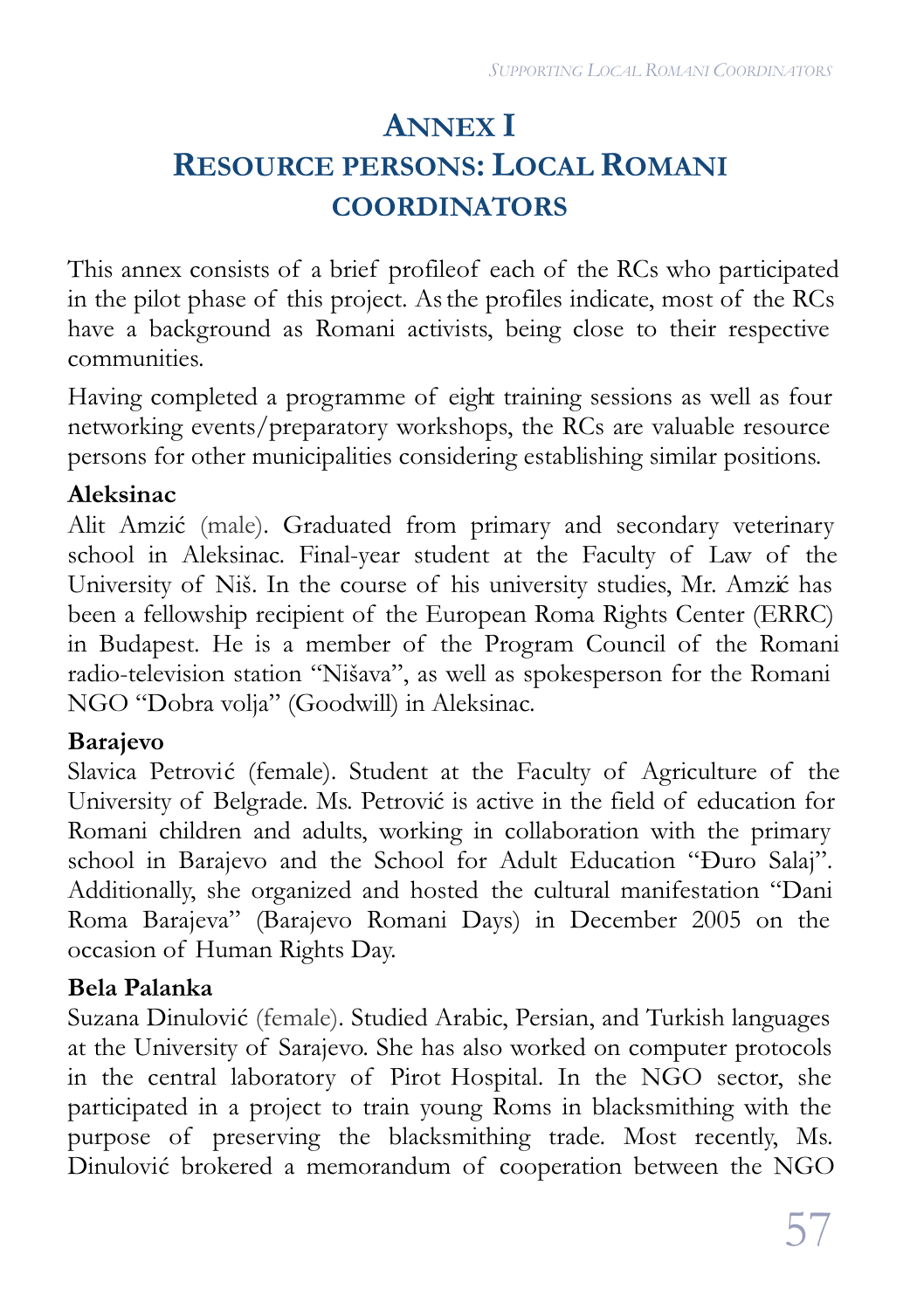"Vordon" and a Bulgarian counterpart to promote cross-border cooperation between Serbia and Bulgaria.

#### **Bujanovac**

Zora Šerifović (female). Ms. Šerifović's work on issues particularly affecting Roms began in Leskovac in 1983. Ms. Šerifović also completed economic-commercial and legal-secretarial school in Leskovac, taking a diploma as a business secretary. She has continued her work since moving to Bujanovac, where, in addition to her duties in the municipality, she serves as secretary of the NGO "Centre for Rom's Progress".

#### **Grocka**

Živorad Rakić (male). After completing primary school in Vienna, Mr. Rakić enrolled in secondary school in Bonn, where he took a diploma in management and business. He has worked to solve the problems of the Romani population in the municipality of Grocka since 1992. Mr Rakić is president of the Romani Centre "Sloboda" (Freedom).

#### **Leskovac**

Nedžip Eminović (male). A music teacher by profession, Mr. Eminović has worked for Romani emancipation and integration since 1975. After serving as a member of the executive committee of the "Sait Balić" Society in Niš and two-term president of the Society for Roms' Culture and Education "Hisar", he registered his own Romani NGO, the Union of Roms "Nevo Đivdipe" (New Life). In 2003, Eminović became the first RC in Serbia and Montenegro, as well a member of the Municipal Council of the Municipality of Leskovac. He is also a founding member and president of the Balkan Network for Roms' Development and Integration. Additionally, Mr. Eminović has served two terms as president of the Union of Romani Societies of the Pčinjsko-Jablanički Region, which he also played a leading role in establishing.

#### **Negotin**

Lidija Bajramović (female). Graduated from secondary school in Negotin with an emphasis on natural sciences and mathematics. Ms. Bajramović is also co-founder and secretary of the Association of Roms of Negotin.

#### **Novi Beograd**

Zorica Stanković (female). Ms. Stanković began her engagement to solve problems faced by Roms in 1999, when she served as secretary of the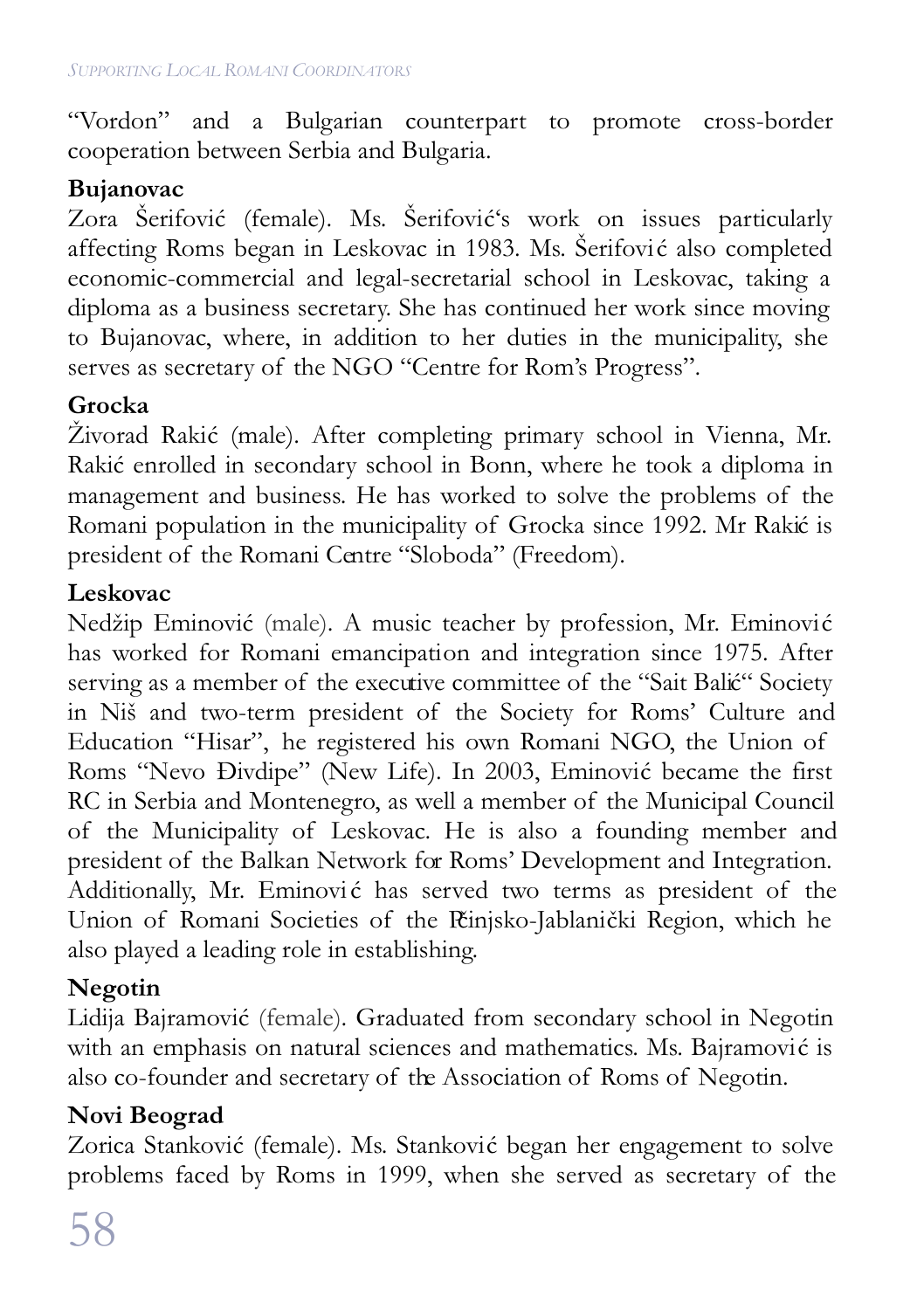Party of Romani Unity. In 2001, she was appointed president of the Romani Centre for Children's Rights. She has also worked as coordinator of the nursery school run by the Humanitarian Association "Romsko srce" (Romani Heart), and became secretary of that Association in 2004.

#### **Pirot**

Radovan Asković (male). Completed secondary school in Pirot. Mr. Asković has been active in the non-governmental sector since the year 2000. His contributions to the Romani community have been many and varied, including work with preschool-age children, primary education, social policy and education, legislation, and healthcare. He also maintains an interest in collecting historical material about Roms and their life stories in the municipality of Pirot.

#### **Sombor**

Zoran Kalanjoš (male). Student in computer science at the University of Novi Sad. Currently secretary of the Romani NGO in which he has been an active member since 1998. Kalanjoš has also coordinated many successfully realized projects in the municipality of Sombor.

#### **Valjevo**

Dragan Gračanin (male). Born in Valjevo, Mr. Gra čanin took his diploma from the Higher School for Information Systems and Communication Technologies in Belgrade. In addition to completing training for young Romani leaders, he has undergone training in advocacy, monitoring and evaluation, democracy, and political studies. Mr. Gra čanin has volunteered in various Romani NGOs, currently serving as programme manager in the Romani Centre for Democracy.

#### **Vlasotince**

Srba Stoilković (male). Completed primary and secondary school in Vlasotince. Mr. Stoilković's engagement for Roms' emancipation and integration began early in life. Since 2004, he has also served as president of the Association of Roms of Vlasotince, where he has been active in promoting cooperation with the Red Cross for voluntary blood donation, as well as in improving the infrastructure of Romani settlements and securing space for the work of Romani NGOs.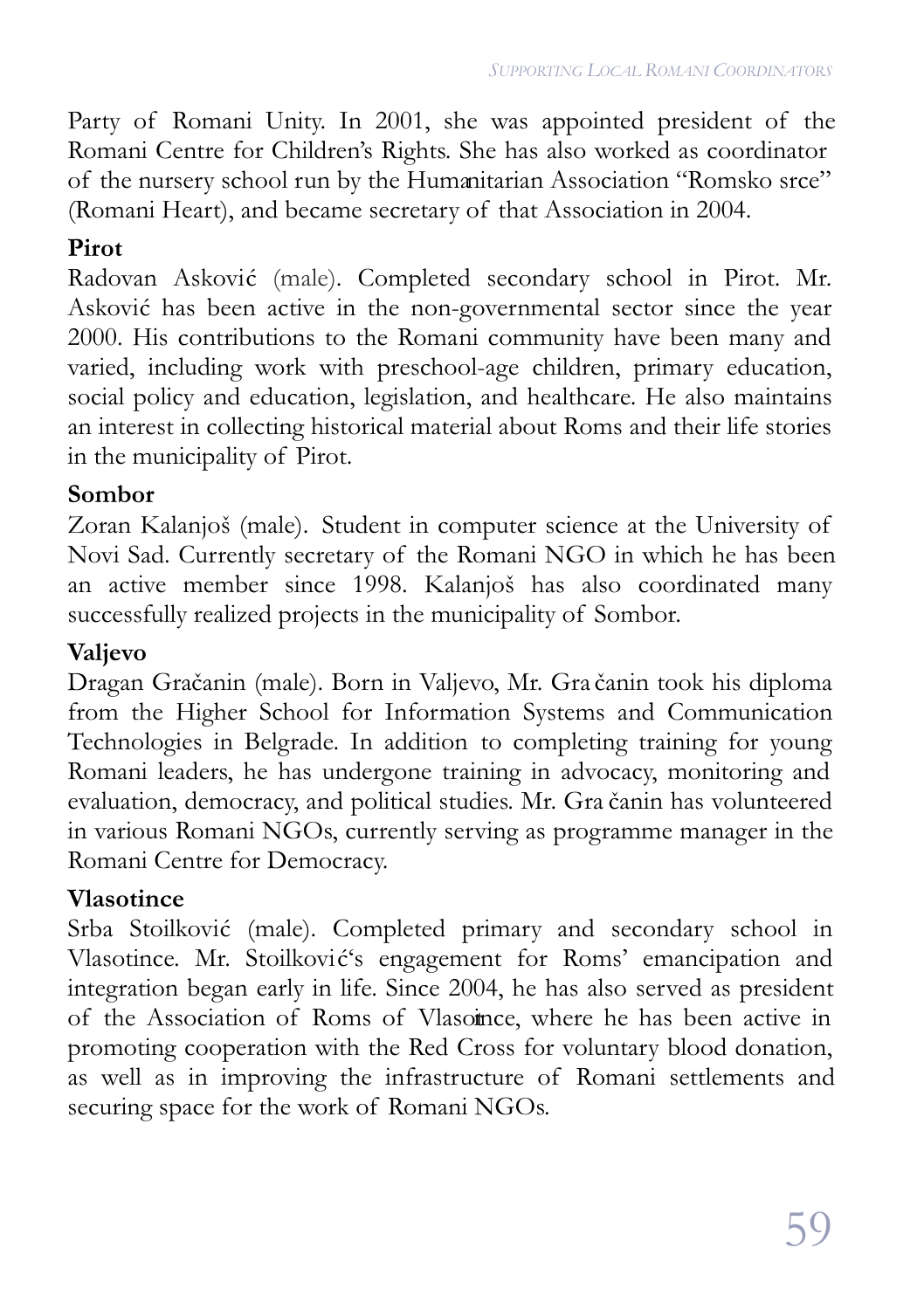#### **Vranje**

Dejan Bajramović (male). Completed primary and secondary education in economics in Vranje. Currently works as an assistant in Romani-language instruction at the preschool and primary school levels. Mr. Bajramović has been an active member of the "Rom" Society in Vranje since 1989, also co-founding the association "Romani Asvi" (Romani Teardrop) in 2004. Before serving in his current capacity as Representative of the Romani National Minority in the municipality of Vranje, Mr. Bajramović was a member of the municipal Office for the Realization and Protection of the Personal and Collective Rights of the Romani National Minority.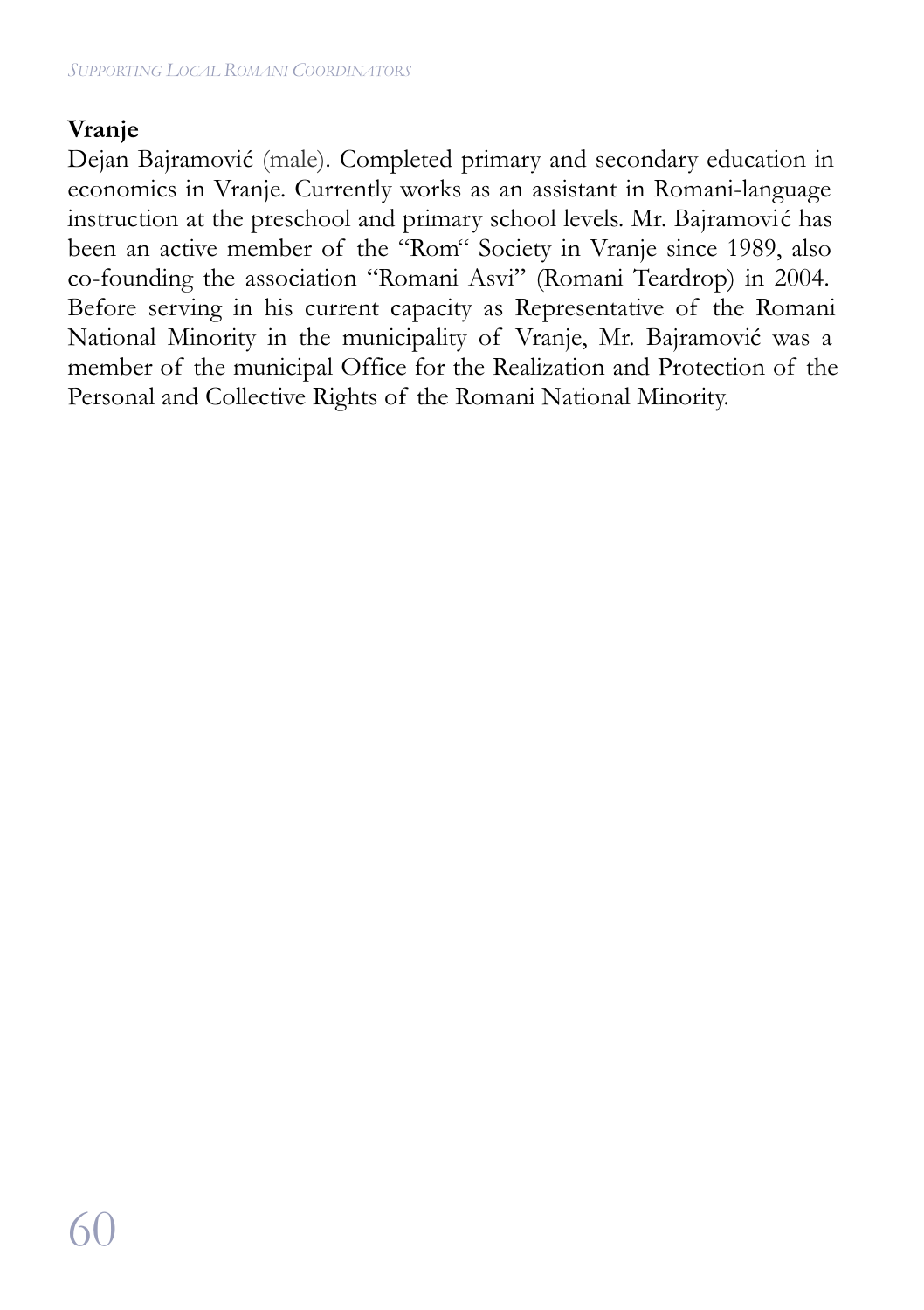# **ANNEX II REFERENCE POINTS FOR MUNICIPALITIES: SECTOR HEADS**

The sector heads profiled on the next pages for the four priority areas of the Decade of Roma Inclusion (education, employment, health, and housing) were designated by their respective municipalities (usually by the president of the municipality) to take part in the activities of the ECMI pilot project on the basis of criteria supplied by ECMI. Having completed a set of four trainings together with the RCs included in the pilot, the sector heads are valuable resources for other municipalities considering establishing an RC.

| Sector heads from selected municipalities |            |                     |                                        |
|-------------------------------------------|------------|---------------------|----------------------------------------|
| Municipality Sector                       |            | Representative      | Position                               |
| Aleksinac                                 | Education  | Slavica Jovanović   | Centre for social work officer         |
|                                           | Health     | Slobodanka Jović    | Municipal administration officer       |
|                                           | Housing    | Iva Stanković       | Head of municipal administration       |
|                                           | Employment | Miroslav Lazić      | Municipal administration officer       |
| Barajevo                                  | Education  | Živko Kovačević     | Teacher                                |
|                                           | Health     | Zorica Gašparević   | Dental assistant                       |
|                                           | Housing    | Dragana Novaković   | Urban planner                          |
|                                           | Employment | Violeta Dorđijev    | Expert in directorate for construction |
| Bela Palanka                              | Education  | Prof.               | President of municipal assembly        |
|                                           |            | Milivoje Cvetković  |                                        |
|                                           | Health     | Prim. dr med.       | President of municipality              |
|                                           |            | Aca Spasić          |                                        |
|                                           | Housing    | Ing. Ivica Vasić    | Director of preschool                  |
|                                           | Employment | Aleksandar Živković | Deputy president of municipality       |
| Bujanovac                                 | Education  | Nehat Aliu          | Head of department of public           |
|                                           |            |                     | services and social affairs            |
|                                           | Health     | Dr Bajram Hasani    | Member of municipal council            |
|                                           | Housing    | Radovan Ristić      | Municipal ombudsman                    |
|                                           | Employment | Emrullah Lutfiu     | Municipal administration officer       |
| Grocka                                    | Education  | Gordana Marković    | Director of primary school             |
|                                           | Health     | Aleksandar Bezar    | Director of hospital                   |
|                                           | Housing    | Milena Zdravković   | Head of department for                 |
|                                           |            |                     | infrastructure and construction        |
|                                           | Employment | Tomislav Mitić      | Director of local employment service   |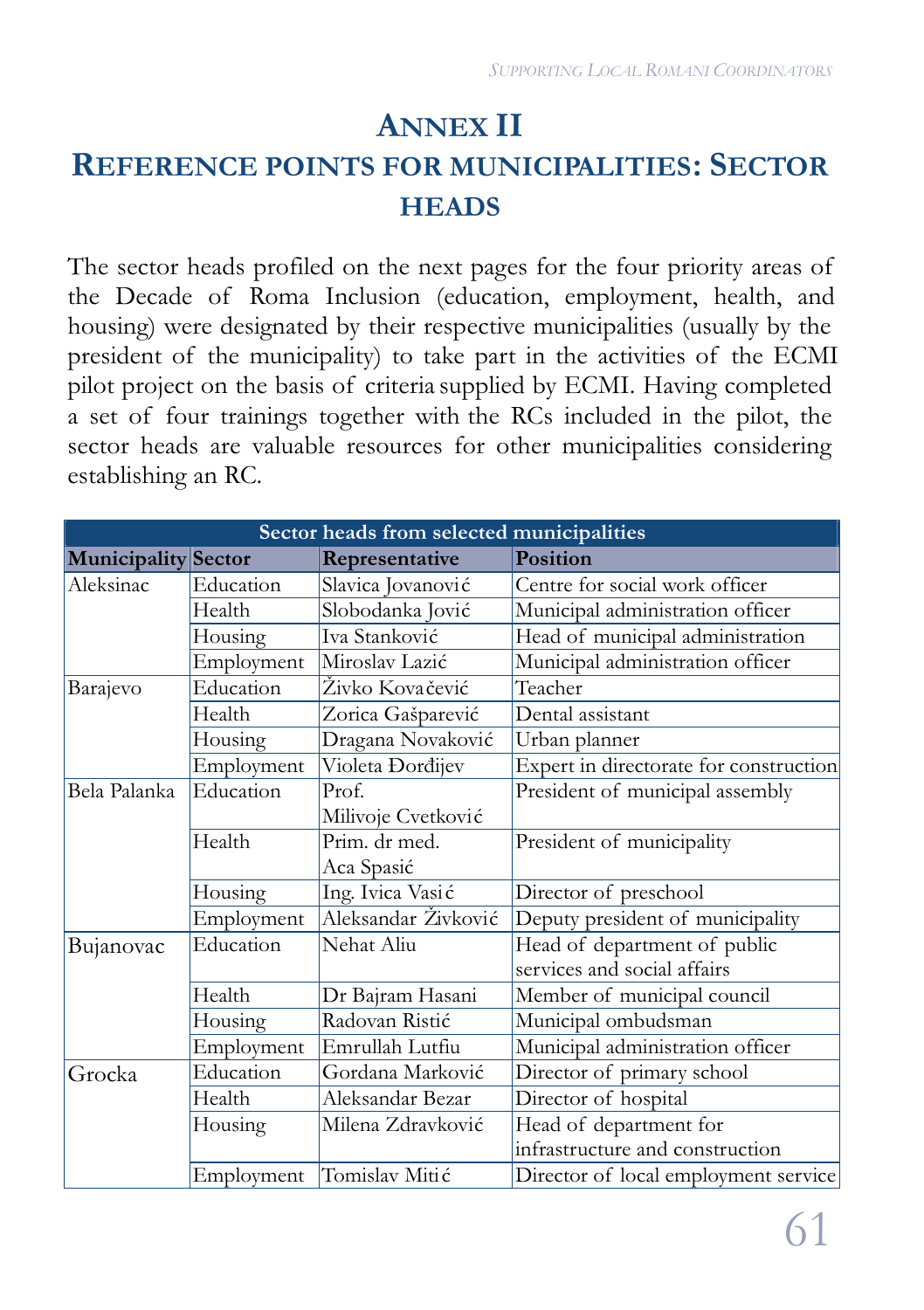| Municipality Sector |                        | Representative               | Position                                |
|---------------------|------------------------|------------------------------|-----------------------------------------|
| Leskovac            | Education              | Gradimir Petrović            | Deputy head of department of social     |
|                     |                        |                              | affairs                                 |
|                     | Health                 | Milan Stojković              | Specialist in emergency medicine        |
|                     | Housing                | Srđan Stefanović             | Deputy head of department for           |
|                     |                        |                              | housing                                 |
|                     |                        | Employment Divna Stojanović  | Municipal employment officer            |
| Negotin             | Education              | Suzana Stanisavljević        | Officer for governance issues in the    |
|                     |                        |                              | field of civic activities               |
|                     | Health                 | Zorica Ćirković              | Project coordinator for municipal       |
|                     |                        |                              | development                             |
|                     | Housing                | Verica Crnogorac             | Officer for refugees                    |
|                     |                        | Employment Dušica Milojević  | Head of municipal administration        |
| Novi                | Education              | Ljiljana Mitrović            | Director of preschool                   |
| Beograd             | Health                 | Dr Ljiljana Krstić -         | Member of social policy council         |
|                     |                        | Jelenković                   | working group                           |
|                     | Housing                | Gordana Kosijer              | Chief of housing affairs department     |
|                     |                        | Employment Zorica Vrebac     | Director of public enterprise           |
| Pirot               | Education              | Slađana Božilović            | Registrar                               |
|                     | Health                 | Dragana Matić                | Senior health officer                   |
|                     | Housing                | Slavica Stanisavljević       | Head of sectors for child protection    |
|                     |                        |                              | and housing                             |
|                     |                        | Employment Saša Jovanovi ć   | Head of municipal administration        |
|                     | alternate              | Sava Kostić                  | Senior officer for child benefits       |
|                     | alternate              | Marija Vasić                 | Special educator                        |
| Sombor              | Education              | Nada Putica                  | Independent expert for cultural affairs |
|                     | Health                 | Vesna Žigić                  | Head of finance department              |
|                     | Housing                | Miodrag Fišer                | Secretary of municipal council          |
|                     | Employment Vera Baljak |                              | Deputy head of municipal                |
|                     |                        |                              | administration                          |
| Valjevo             | Education              | Gordana Matić                | Educational inspector                   |
|                     | Health                 | Milojko Lazić                | Director of centre for social work      |
|                     | Housing                | Petar Dobrivojević           | Director of municipal housing agency    |
|                     |                        | Employment Dragan Stojanović | Member of municipal council             |
| Vlasotince          | Education              | Vladislav Gorunović          | Member of municipal council             |
|                     | Health                 | Viktor Stanković             | Member of municipal council             |
|                     | Housing                | Saša Mihajlović              | Member of municipal council             |
|                     |                        | Employment Bojan Cvetković   | Head of municipal administration        |